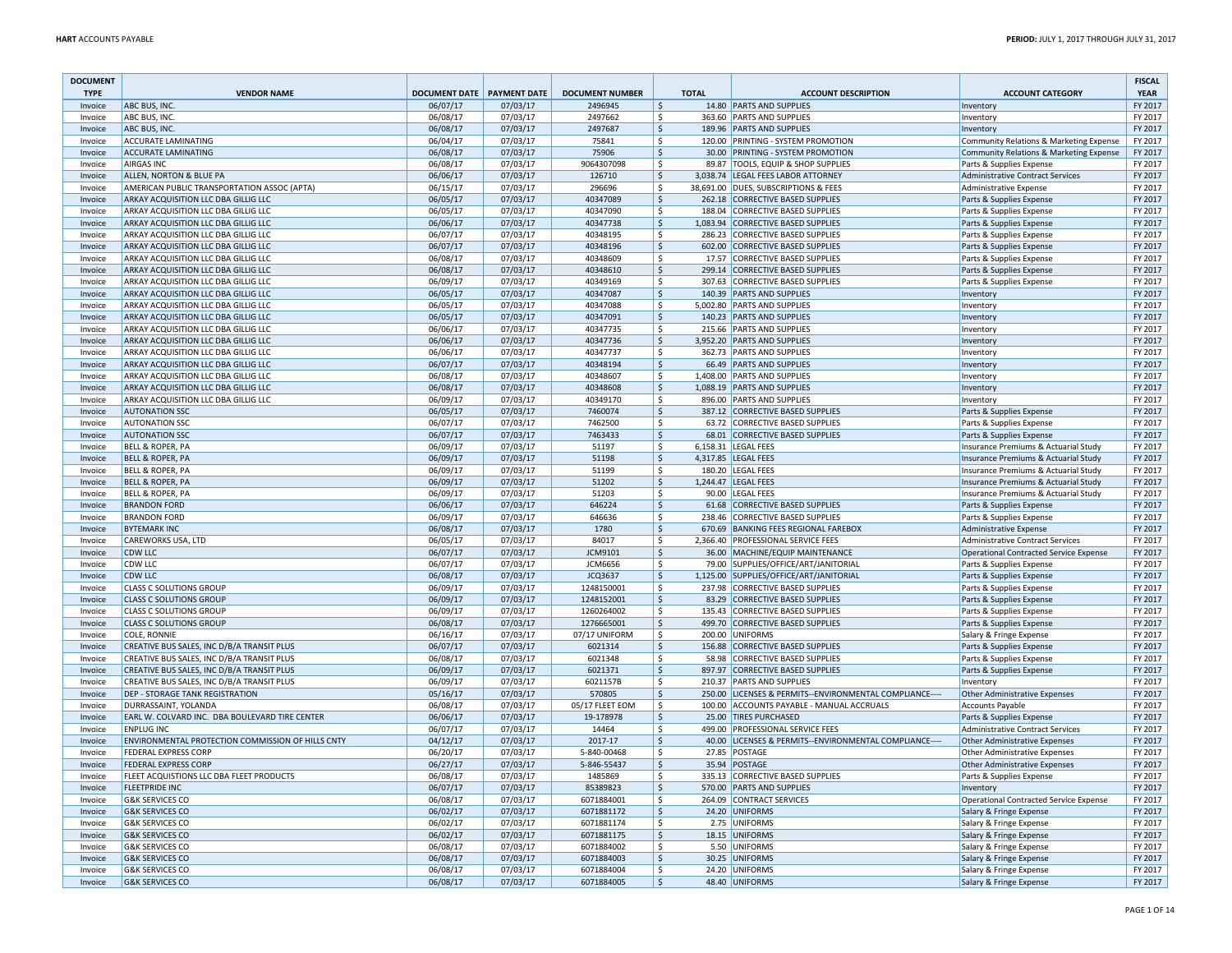| <b>DOCUMENT</b><br><b>TYPE</b> | <b>VENDOR NAME</b>                                             | <b>DOCUMENT DATE PAYMENT DATE</b> |                      | <b>DOCUMENT NUMBER</b>      | <b>TOTAL</b>                       | <b>ACCOUNT DESCRIPTION</b>                                                                      | <b>ACCOUNT CATEGORY</b>                                                   | <b>FISCAL</b><br><b>YEAR</b> |
|--------------------------------|----------------------------------------------------------------|-----------------------------------|----------------------|-----------------------------|------------------------------------|-------------------------------------------------------------------------------------------------|---------------------------------------------------------------------------|------------------------------|
| Invoice                        | <b>G&amp;K SERVICES CO</b>                                     | 06/08/17                          | 07/03/17             | 6071884006                  | \$                                 | 54.45 UNIFORMS                                                                                  | Salary & Fringe Expense                                                   | FY 2017                      |
| Invoice                        | <b>G&amp;K SERVICES CO</b>                                     | 06/08/17                          | 07/03/17             | 6071884007                  | \$                                 | 35.75 UNIFORMS                                                                                  | Salary & Fringe Expense                                                   | FY 2017                      |
| Invoice                        | <b>G&amp;K SERVICES CO</b>                                     | 06/08/17                          | 07/03/17             | 6071884008                  | \$                                 | 163.35 UNIFORMS                                                                                 | Salary & Fringe Expense                                                   | FY 2017                      |
| Invoice                        | <b>G&amp;K SERVICES CO</b>                                     | 06/08/17                          | 07/03/17             | 6071884009                  | \$                                 | 272.25 UNIFORMS                                                                                 | Salary & Fringe Expense                                                   | FY 2017                      |
| Invoice                        | <b>G&amp;K SERVICES CO</b>                                     | 06/09/17                          | 07/03/17             | 6071884458                  | \$                                 | 24.20 UNIFORMS                                                                                  | Salary & Fringe Expense                                                   | FY 2017                      |
| Invoice                        | <b>G&amp;K SERVICES CO</b>                                     | 06/09/17                          | 07/03/17             | 6071884460                  | \$                                 | 2.75 UNIFORMS                                                                                   | Salary & Fringe Expense                                                   | FY 2017                      |
| Invoice                        | <b>G&amp;K SERVICES CO</b>                                     | 06/09/17                          | 07/03/17             | 6071884461                  | \$                                 | 18.15 UNIFORMS                                                                                  | Salary & Fringe Expense                                                   | FY 2017                      |
| Invoice                        | <b>GATOR FORD TRUCK SALES</b>                                  | 06/06/17                          | 07/03/17             | 519986P                     | \$                                 | 208.36 PARTS AND SUPPLIES                                                                       | Inventory                                                                 | FY 2017                      |
| Invoice                        | GENUINE PARTS CO DBA NAPA AUTO                                 | 06/10/17                          | 07/03/17             | 2504-840865                 | \$                                 | 968.76 CORRECTIVE BASED SUPPLIES                                                                | Parts & Supplies Expense                                                  | FY 2017                      |
| Invoice                        | GENUINE PARTS CO DBA NAPA AUTO                                 | 06/28/17                          | 07/03/17             | 2504-842095                 | \$                                 | 282.48 CORRECTIVE BASED SUPPLIES                                                                | Parts & Supplies Expense                                                  | FY 2017                      |
| Invoice                        | GENUINE PARTS CO DBA NAPA AUTO                                 | 06/09/17                          | 07/03/17             | 827545                      | \$                                 | 25.42 CORRECTIVE BASED SUPPLIES                                                                 | Parts & Supplies Expense                                                  | FY 2017                      |
| Invoice                        | <b>GENUINE PARTS CO DBA NAPA AUTO</b>                          | 06/24/17                          | 07/03/17             | 830046                      | \$                                 | 79.02 CORRECTIVE BASED SUPPLIES                                                                 | Parts & Supplies Expense                                                  | FY 2017                      |
| Invoice                        | GENUINE PARTS CO DBA NAPA AUTO                                 | 06/27/17                          | 07/03/17             | 830355                      | \$                                 | 64.64 CORRECTIVE BASED SUPPLIES                                                                 | Parts & Supplies Expense                                                  | FY 2017                      |
| Invoice                        | GENUINE PARTS CO DBA NAPA AUTO                                 | 06/28/17                          | 07/03/17             | 830597                      | \$                                 | 111.42 CORRECTIVE BASED SUPPLIES                                                                | Parts & Supplies Expense                                                  | FY 2017                      |
| Invoice                        | GENUINE PARTS CO DBA NAPA AUTO                                 | 06/28/17                          | 07/03/17             | 830618                      | \$                                 | 127.65 CORRECTIVE BASED SUPPLIES                                                                | Parts & Supplies Expense                                                  | FY 2017                      |
| Invoice                        | <b>GENUINE PARTS CO DBA NAPA AUTO</b>                          | 06/07/17                          | 07/03/17             | 827090                      | \$                                 | 464.52 PARTS AND SUPPLIES                                                                       | Inventory                                                                 | FY 2017                      |
| Invoice                        | GENUINE PARTS CO DBA NAPA AUTO                                 | 06/29/17                          | 07/03/17             | 830849                      | \$                                 | 102.55 PARTS AND SUPPLIES                                                                       | Inventory                                                                 | FY 2017                      |
| Invoice                        | GENUINE PARTS CO DBA NAPA AUTO                                 | 06/28/17                          | 07/03/17             | 830527                      | \$                                 | 61.65 PARTS AND SUPPLIES                                                                        | Inventory                                                                 | FY 2017                      |
| Invoice                        | <b>GRAINGER</b>                                                | 06/05/17                          | 07/03/17             | 9463820309                  | \$                                 | 306.68 CONDITION BASED SUPPLIES                                                                 | Parts & Supplies Expense                                                  | FY 2017                      |
| Invoice                        | GRAINGER                                                       | 06/07/17                          | 07/03/17             | 9465749795                  | \$                                 | 1,174.44 TOOLS, EQUIP & SHOP SUPPLIES                                                           | Parts & Supplies Expense                                                  | FY 2017<br>FY 2017           |
| Invoice                        | GRAINGER<br><b>GUARANTEED RADIATORS OF TAMPA INC</b>           | 06/07/17                          | 07/03/17             | 9466771285                  | \$                                 | 298.99 TOOLS, EQUIP & SHOP SUPPLIES<br>1,190.00 PARTS AND SUPPLIES                              | Parts & Supplies Expense                                                  | FY 2017                      |
| Invoice                        |                                                                | 06/08/17                          | 07/03/17             | 081087                      | \$<br>\$                           |                                                                                                 | Inventory                                                                 |                              |
| Invoice<br>Invoice             | <b>GULF COAST THERMO KING</b><br>HAYS HOLDING CORP AKA VEREDUS | 06/06/17                          | 07/03/17             | IV69705                     | $\mathsf{\hat{S}}$<br>2.176.00     | 2,803.96 PARTS AND SUPPLIES<br><b>BUDGET FOR INHOUSE TEMP HELP</b>                              | Inventory                                                                 | FY 2017                      |
| Invoice                        | <b>HILLSBOROUGH COUNTY BOCC</b>                                | 06/04/17<br>06/22/17              | 07/03/17<br>07/03/17 | 170016392<br>07/15/17 TABLE | \$                                 | 50.00 MARKETING COMMUNITY OUTREACH--COMPLIANCE OFFICE-- Community Relations & Marketing Expense | Salary & Fringe Expense                                                   | FY 2017<br>FY 2017           |
| Invoice                        | <b>HOME DEPOT</b>                                              |                                   |                      | 3971237                     |                                    | 136.66 CORRECTIVE BASED SUPPLIES                                                                |                                                                           | FY 2017                      |
| Invoice                        | <b>HOME DEPOT</b>                                              | 06/29/17<br>06/27/17              | 07/03/17<br>07/03/17 | 5970997                     | \$                                 | 29.65 CORRECTIVE BASED SUPPLIES                                                                 | Parts & Supplies Expense                                                  | FY 2017                      |
| Invoice                        | HOWCO ENVIRONMENTAL SERVICES                                   | 06/05/17                          | 07/03/17             | 0208541                     | \$<br>\$                           | 95.00 CONTRACT SERVICES                                                                         | Parts & Supplies Expense<br><b>Operational Contracted Service Expense</b> | FY 2017                      |
| Invoice                        | HOWCO ENVIRONMENTAL SERVICES                                   | 06/06/17                          | 07/03/17             | 0208651                     | \$                                 | 140.00 CONTRACT SERVICES                                                                        | <b>Operational Contracted Service Expense</b>                             | FY 2017                      |
| Invoice                        | HYDRAULIC ELECTRIC COMPONENT SUPPLY INC                        | 06/08/17                          | 07/03/17             | 0134957-IN                  | \$                                 | 493.50 PARTS AND SUPPLIES                                                                       | Inventory                                                                 | FY 2017                      |
| Invoice                        | JAMES RIVER SOLUTIONS LLC                                      | 06/05/17                          | 07/03/17             | S281611-IN                  | \$                                 | 11,207.32 DIESEL                                                                                | Fuel and Oil Expense                                                      | FY 2017                      |
| Invoice                        | JAMES RIVER SOLUTIONS LLC                                      | 06/07/17                          | 07/03/17             | S281613-IN                  | \$                                 | 11,002.51 DIESEL                                                                                | Fuel and Oil Expense                                                      | FY 2017                      |
| Invoice                        | JAMES RIVER SOLUTIONS LLC                                      | 06/08/17                          | 07/03/17             | S281615-IN                  | \$                                 | 10,607.53 DIESEL                                                                                | <b>Fuel and Oil Expense</b>                                               | FY 2017                      |
| Invoice                        | JAMES RIVER SOLUTIONS LLC                                      | 06/09/17                          | 07/03/17             | S281620-IN                  | \$                                 | 10,707.45 DIESEL                                                                                | <b>Fuel and Oil Expense</b>                                               | FY 2017                      |
| Invoice                        | JAMES RIVER SOLUTIONS LLC                                      | 06/08/17                          | 07/03/17             | S282207-IN                  | \$                                 | 11,871.46 DIESEL                                                                                | Fuel and Oil Expense                                                      | FY 2017                      |
| Invoice                        | JAMES RIVER SOLUTIONS LLC                                      | 06/05/17                          | 07/03/17             | S281611-IN                  | \$<br>2,536.86                     | <b>DIESEL &amp; GAS EXCISE TAX</b>                                                              | <b>Tax Expense</b>                                                        | FY 2017                      |
| Invoice                        | JAMES RIVER SOLUTIONS LLC                                      | 06/07/17                          | 07/03/17             | S281613-IN                  | \$                                 | 2,536.20 DIESEL & GAS EXCISE TAX                                                                | <b>Tax Expense</b>                                                        | FY 2017                      |
| Invoice                        | JAMES RIVER SOLUTIONS LLC                                      | 06/08/17                          | 07/03/17             | S281615-IN                  | \$                                 | 2,528.67 DIESEL & GAS EXCISE TAX                                                                | <b>Tax Expense</b>                                                        | FY 2017                      |
| Invoice                        | JAMES RIVER SOLUTIONS LLC                                      | 06/09/17                          | 07/03/17             | S281620-IN                  | \$                                 | 2,539.95 DIESEL & GAS EXCISE TAX                                                                | <b>Tax Expense</b>                                                        | FY 2017                      |
| Invoice                        | JAMES RIVER SOLUTIONS LLC                                      | 06/08/17                          | 07/03/17             | S282207-IN                  | $\mathsf{S}$                       | 672.44 DIESEL & GAS EXCISE TAX                                                                  | <b>Tax Expense</b>                                                        | FY 2017                      |
| Invoice                        | JAMES RIVER SOLUTIONS LLC                                      | 06/08/17                          | 07/03/17             | S282207-IN                  | $\mathsf{\hat{S}}$                 | 1,869.22 DIESEL & GAS EXCISE TAX                                                                | <b>Tax Expense</b>                                                        | FY 2017                      |
| Invoice                        | JEFFREY R TILLEY DBA FYREBOSS LLC                              | 06/07/17                          | 07/03/17             | 2017137                     | \$                                 | 750.00 TOOLS, EQUIP & SHOP SUPPLIES                                                             | Parts & Supplies Expense                                                  | FY 2017                      |
| Invoice                        | K & H INDUSTRIES, INC.                                         | 06/09/17                          | 07/03/17             | INV1098474                  | \$                                 | 808.05 CONTRACT SERVICES                                                                        | <b>Operational Contracted Service Expense</b>                             | FY 2017                      |
| Invoice                        | KENWORTH OF CENTRAL FLORIDA INC                                | 06/08/17                          | 07/03/17             | CI74231                     | \$                                 | 1,128.16 PARTS AND SUPPLIES                                                                     | <b>Accounts Payable</b>                                                   | FY 2017                      |
| Invoice                        | KENWORTH OF CENTRAL FLORIDA INC                                | 06/08/17                          | 07/03/17             | CI74234                     | \$                                 | 570.92 PARTS AND SUPPLIES                                                                       | <b>Accounts Payable</b>                                                   | FY 2017                      |
| Invoice                        | KEYSTONE (US) MANAGEMENT INC DBA TYCO INTEGRATED SECURITY LLC  | 06/10/17                          | 07/03/17             | 28738331                    | $\mathsf{S}$                       | 236.75 CONTRACT SERVICES                                                                        | <b>Operational Contracted Service Expense</b>                             | FY 2017                      |
| Invoice                        | <b>KIRKS AUTOMOTIVE INC</b>                                    | 06/08/17                          | 07/03/17             | 1006158                     | $\mathsf{\hat{S}}$                 | 611.50 PARTS AND SUPPLIES                                                                       | Inventory                                                                 | FY 2017                      |
| Invoice                        | <b>MAYER ELECTRIC FIN CORP</b>                                 | 06/09/17                          | 07/03/17             | 22107994                    | $\mathsf{\hat{S}}$                 | 32.86 CORRECTIVE BASED SUPPLIES                                                                 | Parts & Supplies Expense                                                  | FY 2017                      |
| Invoice                        | MULLOY, COLIN                                                  | 06/28/17                          | 07/03/17             | 07/10/17 TRV                | \$                                 | 81.00 BUSINESS TRAVEL COSTS - STAFF                                                             | <b>Administrative Expense</b>                                             | FY 2017                      |
| Invoice                        | NOVA ENGINEERING & ENVIRONMENTAL LLC                           | 06/07/17                          | 07/03/17             | 0144148                     | \$                                 | 35,790.55 PROFESSIONAL SERVICES--ENVIRONMENTAL COMPLIANCE---                                    | Administrative Contract Services                                          | FY 2017                      |
| Invoice                        | NUTECH FIRE AND SAFETY INC<br>PALMDALE OIL COMPANY             | 06/09/17                          | 07/03/17<br>07/03/17 | 73612<br>777869             | \$                                 | 3,300.00 MACHINE/EQUIP MAINTENANCE<br>852.48 CONTRACT SERVICES                                  | <b>Operational Contracted Service Expense</b>                             | FY 2017<br>FY 2017           |
| Invoice                        | PRO MOWER, INC.                                                | 06/08/17                          |                      |                             | $\mathsf{S}$<br>$\mathsf{\hat{S}}$ | 378.20 TOOLS, EQUIP & SHOP SUPPLIES                                                             | <b>Operational Contracted Service Expense</b>                             | FY 2017                      |
| Invoice<br>Invoice             | <b>PROVANTAGE LLC</b>                                          | 06/05/17<br>06/07/17              | 07/03/17<br>07/03/17 | 252869<br>7931730           | \$                                 | 280.95 ORGANIZATION PROGRAMS & EVENTS                                                           | Parts & Supplies Expense                                                  | FY 2017                      |
| Invoice                        | QUINCY COMPRESSOR LLC                                          | 06/06/17                          | 07/03/17             | 807995                      | \$                                 | 1,867.98 CORRECTIVE BASED SUPPLIES                                                              | <b>Administrative Expense</b><br>Parts & Supplies Expense                 | FY 2017                      |
| Invoice                        | <b>R&amp;C DIESEL PARTS SUPPLY</b>                             | 06/07/17                          | 07/03/17             | 346558                      | \$                                 | 60.00 PARTS AND SUPPLIES                                                                        | Inventory                                                                 | FY 2017                      |
| Invoice                        | <b>RUSH TRUCK CENTER</b>                                       | 06/06/17                          | 07/03/17             | 3006669174                  | \$                                 | 1,317.76 PARTS AND SUPPLIES                                                                     | Inventory                                                                 | FY 2017                      |
| Invoice                        | <b>RUSH TRUCK CENTER</b>                                       | 06/07/17                          | 07/03/17             | 3006677049                  | \$                                 | 2,147.84 PARTS AND SUPPLIES                                                                     | Inventory                                                                 | FY 2017                      |
| Invoice                        | <b>RUSH TRUCK CENTER</b>                                       | 06/07/17                          | 07/03/17             | 3006677061                  | \$                                 | 21.59 PARTS AND SUPPLIES                                                                        | Inventory                                                                 | FY 2017                      |
| Invoice                        | <b>SANDERS, KEITH</b>                                          | 06/23/17                          | 07/03/17             | <b>CANCEL FEE</b>           | $\mathsf{\hat{S}}$                 | 50.00 MISC EXPENSE                                                                              | Other Administrative Expenses                                             | FY 2017                      |
| Invoice                        | SEABOARD DISTRIBUTION, INC                                     | 06/08/17                          | 07/03/17             | 187942                      | \$                                 | 1,236.15 ANTI FREEZE/COOLANT                                                                    | Fuel and Oil Expense                                                      | FY 2017                      |
| Invoice                        | <b>SECURE ON-SITE SHREDDING</b>                                | 06/08/17                          | 07/03/17             | 2537060817                  | $\frac{1}{2}$                      | 20.00 CONTRACT SERVICES                                                                         | <b>Operational Contracted Service Expense</b>                             | FY 2017                      |
| Invoice                        | SECURE ON-SITE SHREDDING                                       | 06/08/17                          | 07/03/17             | 2539060817                  | \$                                 | 20.00 CONTRACT SERVICES                                                                         | <b>Operational Contracted Service Expense</b>                             | FY 2017                      |
| Invoice                        | <b>SECURE ON-SITE SHREDDING</b>                                | 06/08/17                          | 07/03/17             | 2541060817                  | \$                                 | 20.00 CONTRACT SERVICES                                                                         | <b>Operational Contracted Service Expense</b>                             | FY 2017                      |
| Invoice                        | SECURE ON-SITE SHREDDING                                       | 06/08/17                          | 07/03/17             | 2543060817                  | $\mathsf{\hat{S}}$                 | 40.00 CONTRACT SERVICES                                                                         | <b>Operational Contracted Service Expense</b>                             | FY 2017                      |
| Invoice                        | SECURE ON-SITE SHREDDING                                       | 06/08/17                          | 07/03/17             | 2545060817                  | $\zeta$                            | 32.00 CONTRACT SERVICES                                                                         | <b>Operational Contracted Service Expense</b>                             | FY 2017                      |
| Invoice                        | SIMON, CHESTER                                                 | 06/28/17                          | 07/03/17             | 07/10/17 TRV                | \$                                 | 81.00 BUSINESS TRAVEL COSTS - STAFF                                                             | Administrative Expense                                                    | FY 2017                      |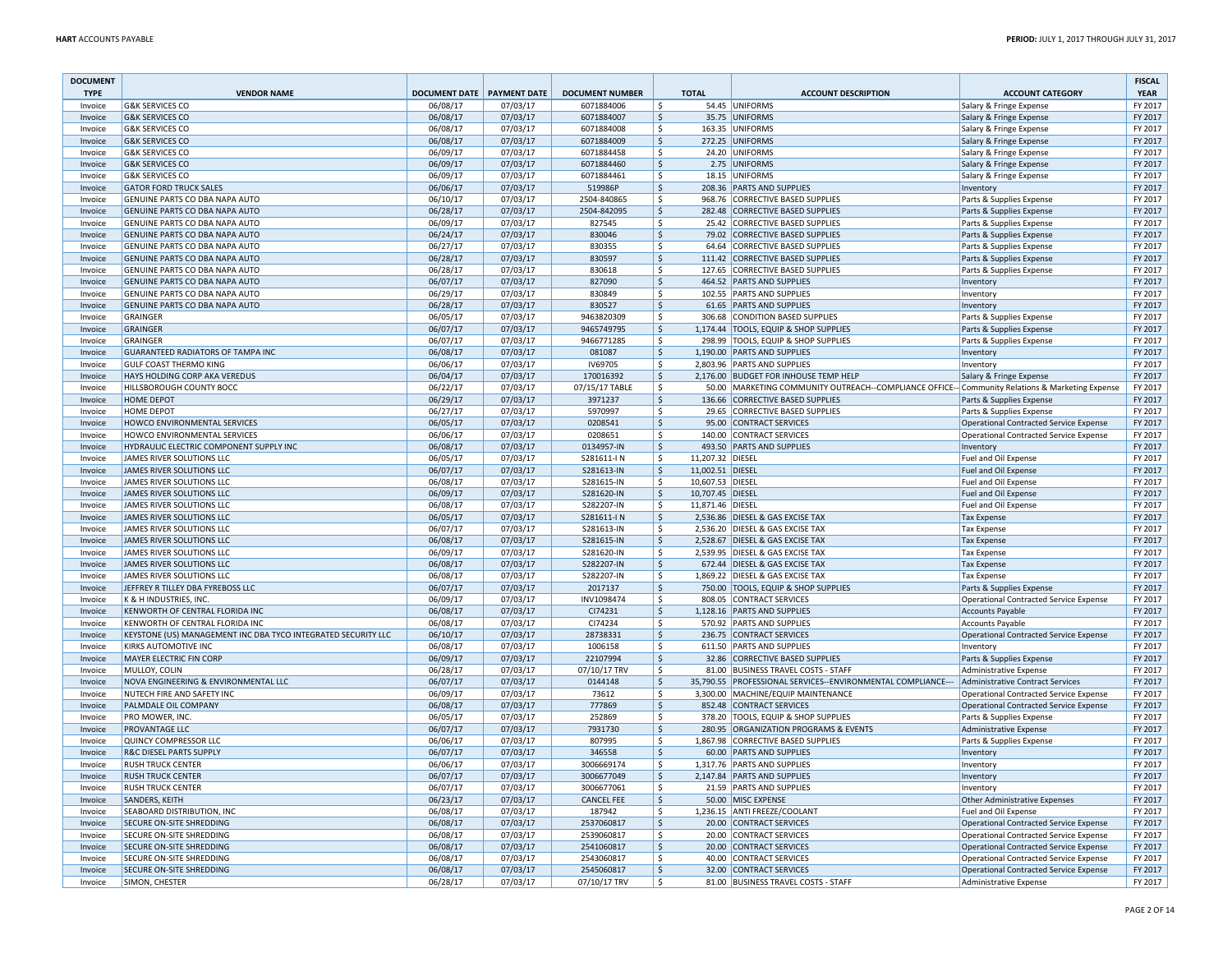| <b>DOCUMENT</b><br><b>TYPE</b> | <b>VENDOR NAME</b>                                                                             | <b>DOCUMENT DATE PAYMENT DATE</b> |                      | <b>DOCUMENT NUMBER</b>    |                     | <b>TOTAL</b> | <b>ACCOUNT DESCRIPTION</b>                                  | <b>ACCOUNT CATEGORY</b>                                                          | <b>FISCAL</b><br><b>YEAR</b> |
|--------------------------------|------------------------------------------------------------------------------------------------|-----------------------------------|----------------------|---------------------------|---------------------|--------------|-------------------------------------------------------------|----------------------------------------------------------------------------------|------------------------------|
| Invoice                        | <b>SOL DAVIS PRINTING INC</b>                                                                  | 06/07/17                          | 07/03/17             | 48408                     | \$                  |              | 30.00 PRINTING - OFFICE FORMS                               | Community Relations & Marketing Expense                                          | FY 2017                      |
| Invoice                        | SOUTHERN COACH PARTS CO                                                                        | 06/07/17                          | 07/03/17             | 64284                     | \$                  |              | 1,970.00 PARTS AND SUPPLIES                                 | Inventory                                                                        | FY 2017                      |
| Invoice                        | <b>SSI LUBRICANTS, LLC</b>                                                                     | 06/09/17                          | 07/03/17             | 79577                     | \$                  |              | 1,040.36 ENGINE OIL (OIL & LUBE)                            | Fuel and Oil Expense                                                             | FY 2017                      |
| Invoice                        | <b>STATE OF FLORIDA</b>                                                                        | 05/16/17                          | 07/03/17             | 20-5360                   | \$                  |              | 0.05 TELEPHONE                                              | <b>Utilities Expense</b>                                                         | FY 2017                      |
| Invoice                        | <b>STATE OF FLORIDA</b>                                                                        | 05/15/17                          | 07/03/17             | 2L-0699                   | $\zeta$             |              | 89.00 TELEPHONE                                             | <b>Utilities Expense</b>                                                         | FY 2017                      |
| Invoice                        | SUNSTATE WRECKER SERVICE INC                                                                   | 06/05/17                          | 07/03/17             | 169111                    | \$                  |              | 225.00 TOWING CHARGES                                       | Operational Contracted Service Expense                                           | FY 2017                      |
| Invoice                        | <b>SUNSTATE WRECKER SERVICE INC</b>                                                            | 06/05/17                          | 07/03/17             | 169112                    | $\ddot{\varsigma}$  |              | 300.00 TOWING CHARGES                                       | Operational Contracted Service Expense                                           | FY 2017                      |
| Invoice                        | <b>SUNSTATE WRECKER SERVICE INC</b>                                                            | 06/09/17                          | 07/03/17             | 169242                    | \$                  |              | 300.00 TOWING CHARGES                                       | Operational Contracted Service Expense                                           | FY 2017                      |
| Invoice                        | SUNSTATE WRECKER SERVICE INC                                                                   | 06/09/17                          | 07/03/17             | 169243                    | \$                  |              | 225.00 TOWING CHARGES                                       | Operational Contracted Service Expense                                           | FY 2017                      |
| Invoice                        | <b>TAMPA ELECTRIC COMPANY</b>                                                                  | 06/22/17                          | 07/03/17             | 211012155118-0617         | l \$                |              | 11.51 ELECTRICITY                                           | <b>Utilities Expense</b>                                                         | FY 2017                      |
| Invoice                        | <b>TAMPA ELECTRIC COMPANY</b>                                                                  | 06/27/17                          | 07/03/17             | 211012155373-0617         | \$                  |              | 258.54 ELECTRICITY                                          | <b>Utilities Expense</b>                                                         | FY 2017                      |
| Invoice                        | TAMPA ELECTRIC COMPANY                                                                         | 06/27/17                          | 07/03/17             | 211012155613-0617         | Ŝ.                  |              | 269.22 ELECTRICITY                                          | <b>Utilities Expense</b>                                                         | FY 2017                      |
| Invoice                        | <b>TAMPA ELECTRIC COMPANY</b>                                                                  | 06/27/17                          | 07/03/17             | 211012155811-0617         | $\ddot{\varsigma}$  |              | 305.95 ELECTRICITY                                          | <b>Utilities Expense</b>                                                         | FY 2017                      |
| Invoice                        | TERMINIX INTERNATIONAL, LP                                                                     | 05/31/17                          | 07/03/17             | 365641861                 | \$                  |              | 1,021.12 CONTRACT SERVICES                                  | Operational Contracted Service Expense                                           | FY 2017                      |
| Invoice                        | TERMINIX INTERNATIONAL, LP                                                                     | 05/31/17                          | 07/03/17             | 365641861                 | $\mathsf{S}$        |              | 82.00 FACILITY REPAIRS & MAINTENANCE                        | Operational Contracted Service Expense                                           | FY 2017                      |
| Invoice                        | TIMES PUBLISHING COMPANY D/B/A TAMPA BAY TIMES                                                 | 06/13/17                          | 07/03/17             | 486367                    | \$                  |              | 1,813.00 MISC EXPENSES - COA/TDP                            | Other Administrative Expenses                                                    | FY 2017                      |
| Invoice                        | TINDALE-OLIVER & ASSOC INC                                                                     | 06/05/17                          | 07/03/17             | 8398                      | $\frac{1}{2}$       |              | 33,504.88 SHORT RANGE TDP/COA (COMP OP ANALYSIS)            | <b>Capital Grant Expense</b>                                                     | FY 2017                      |
| Invoice                        | TOSHIBA BUSINESS SOLUTIONS INC                                                                 | 06/06/17                          | 07/03/17             | 13713638                  | \$                  |              | 3,761.13 LEASE AND RENTALS                                  | Other Administrative Expenses                                                    | FY 2017                      |
| Invoice                        | <b>ULINE INC</b>                                                                               | 06/05/17                          | 07/03/17             | 87549896                  | $\ddot{\varsigma}$  |              | 120.98 SAFETY SUPPLIES & EQUIPMENT                          | Parts & Supplies Expense                                                         | FY 2017                      |
| Invoice<br>Invoice             | UNIFIRST CORPORATION<br>UNITED FIRE PROTECTION INC                                             | 06/05/17<br>06/08/17              | 07/03/17<br>07/03/17 | 914 2182292<br>IN00027222 | \$<br>$\mathsf{S}$  |              | 11.52 CONTRACT SERVICES<br>761.00 CORRECTIVE BASED SUPPLIES | Operational Contracted Service Expense                                           | FY 2017<br>FY 2017           |
| Invoice                        | UNITED FIRE PROTECTION INC                                                                     | 06/08/17                          | 07/03/17             | IN00027191                | \$                  |              | 90.00 FACILITY REPAIRS & MAINTENANCE                        | Parts & Supplies Expense<br>Operational Contracted Service Expense               | FY 2017                      |
|                                | <b>VERIZON WIRELESS</b>                                                                        | 06/10/17                          | 07/03/17             | 9787366707                | $\ddot{\mathsf{S}}$ |              | 1,895.55 CELL PHONES                                        |                                                                                  | FY 2017                      |
| Invoice<br>Invoice             | <b>WESTMATIC CORPORATION</b>                                                                   | 06/08/17                          | 07/03/17             | 5037                      | \$                  |              | 2,292.62 CONTRACT SERVICES                                  | <b>Utilities Expense</b><br>Operational Contracted Service Expense               | FY 2017                      |
| Invoice                        | WHIDDEN, ADRIAN H.                                                                             | 06/16/17                          | 07/03/17             | 07/17 UNIFORM             | \$                  |              | 200.00 UNIFORMS                                             | Salary & Fringe Expense                                                          | FY 2017                      |
| Invoice                        | WITHLACOOCHEE RIVER ELECTRIC COOPERATIVE, INC                                                  | 06/26/17                          | 07/03/17             | 0617/1503148              | \$                  |              | 36.74 FLECTRICITY                                           | <b>Utilities Expense</b>                                                         | FY 2017                      |
| Invoice                        | A JANITORS CLOSET INC                                                                          | 06/14/17                          | 07/10/17             | 706137                    | $\mathsf{S}$        |              | 342.48 CHEMICALS, CLEANERS & EQUIP                          | Parts & Supplies Expense                                                         | FY 2017                      |
| Invoice                        | A JANITORS CLOSET INC                                                                          | 06/14/17                          | 07/10/17             | 706137                    | \$                  |              | 419.30 TOOLS, EQUIP & SHOP SUPPLIES                         | Parts & Supplies Expense                                                         | FY 2017                      |
| Invoice                        | ABC BUS, INC.                                                                                  | 06/15/17                          | 07/10/17             | 2501766                   | $\mathsf{\hat{S}}$  |              | 886.06 PARTS AND SUPPLIES                                   | Inventory                                                                        | FY 2017                      |
| Invoice                        | <b>ACCURATE LAMINATING</b>                                                                     | 06/12/17                          | 07/10/17             | 75925                     | Ś.                  |              | 184.00 PRINTING - SYSTEM PROMOTION                          | Community Relations & Marketing Expense                                          | FY 2017                      |
| Invoice                        | AMALGAMATED TRANSIT UNION                                                                      | 07/06/17                          | 07/10/17             | PPE 07/01/17              | \$                  |              | 8,321.64 ATU UNION DUES - EMPLOYEES                         | <b>Accounts Payable</b>                                                          | FY 2017                      |
| Invoice                        | AMALGAMATED TRANSIT UNION                                                                      | 07/06/17                          | 07/10/17             | PPE 07/01/17 ASSESS       | \$                  |              | 1,880.00 ATU UNION DUES - EMPLOYEES                         | <b>Accounts Payable</b>                                                          | FY 2017                      |
| Invoice                        | <b>ANCO SUPERIOR INC</b>                                                                       | 06/14/17                          | 07/10/17             | 92942                     | \$                  |              | 488.70 CONDITION BASED SUPPLIES                             | Parts & Supplies Expense                                                         | FY 2017                      |
| Invoice                        | <b>ANCO SUPERIOR INC</b>                                                                       | 06/14/17                          | 07/10/17             | 92939                     | \$                  |              | 1,976.00 PARTS AND SUPPLIES                                 | Inventory                                                                        | FY 2017                      |
| Invoice                        | ARKAY ACQUISITION LLC DBA GILLIG LLC                                                           | 06/14/17                          | 07/10/17             | 40350644                  | $\ddot{\mathsf{S}}$ |              | 54.09 CORRECTIVE BASED SUPPLIES                             | Parts & Supplies Expense                                                         | FY 2017                      |
| Invoice                        | ARKAY ACQUISITION LLC DBA GILLIG LLC                                                           | 06/15/17                          | 07/10/17             | 40351122                  | \$                  |              | 47.50 CORRECTIVE BASED SUPPLIES                             | Parts & Supplies Expense                                                         | FY 2017                      |
| Invoice                        | ARKAY ACQUISITION LLC DBA GILLIG LLC                                                           | 06/12/17                          | 07/10/17             | 40349666                  | \$                  |              | 1,632.00 PARTS AND SUPPLIES                                 | Inventory                                                                        | FY 2017                      |
| Invoice                        | ARKAY ACQUISITION LLC DBA GILLIG LLC                                                           | 06/13/17                          | 07/10/17             | 40350163                  | \$                  |              | 2,580.86 PARTS AND SUPPLIES                                 | Inventory                                                                        | FY 2017                      |
| Invoice                        | ARKAY ACQUISITION LLC DBA GILLIG LLC                                                           | 06/14/17                          | 07/10/17             | 40350645                  | \$                  |              | 18,574.57 PARTS AND SUPPLIES                                | Inventory                                                                        | FY 2017                      |
| Invoice                        | ARKAY ACQUISITION LLC DBA GILLIG LLC                                                           | 06/16/17                          | 07/10/17             | 40351626                  | \$                  |              | 144.56 PARTS AND SUPPLIES                                   | Inventory                                                                        | FY 2017                      |
| Invoice                        | ARKAY ACQUISITION LLC DBA GILLIG LLC                                                           | 06/16/17                          | 07/10/17             | 40351627                  | $\dot{\mathsf{S}}$  |              | 46.48 PARTS AND SUPPLIES                                    | Inventory                                                                        | FY 2017                      |
| Invoice                        | <b>AUDIOSEARS CORPORATION</b>                                                                  | 06/13/17                          | 07/10/17             | 29266                     | \$                  |              | 358.00 PARTS AND SUPPLIES                                   | Inventory                                                                        | FY 2017                      |
| Invoice                        | <b>AUTONATION SSC</b>                                                                          | 03/07/17                          | 07/10/17             | 7366901 CORES             | $\ddot{\varsigma}$  |              | 5.00 CORRECTIVE BASED SUPPLIES                              | Parts & Supplies Expense                                                         | FY 2017                      |
| Invoice                        | <b>AYRES ASSOCIATES INC</b>                                                                    | 06/14/17                          | 07/10/17             | 169235                    | \$                  |              | 2,910.00 E&D HM FACILITY                                    | <b>Capital Grant Expense</b>                                                     | FY 2017                      |
| Invoice                        | BARBAS, NUNEZ, SANDERS BUTLER & HOVSEPIAN, PA                                                  | 06/15/17                          | 07/10/17             | 56287                     | \$                  |              | 105.00 CLAIMS SETTLEMENTS                                   | Self Insured General Liability Expense                                           | FY 2017                      |
| Invoice                        | BARBAS, NUNEZ, SANDERS BUTLER & HOVSEPIAN, PA                                                  | 06/15/17                          | 07/10/17             | 56288                     | S.                  |              | 231.00 CLAIMS SETTLEMENTS                                   | Self Insured General Liability Expense                                           | FY 2017                      |
| Invoice                        | BARBAS, NUNEZ, SANDERS BUTLER & HOVSEPIAN, PA                                                  | 06/15/17                          | 07/10/17             | 56289                     | $\zeta$<br>Ś.       |              | 147.00 CLAIMS SETTLEMENTS                                   | Self Insured General Liability Expense                                           | FY 2017                      |
| Invoice<br>Invoice             | BARBAS, NUNEZ, SANDERS BUTLER & HOVSEPIAN, PA<br>BARBAS, NUNEZ, SANDERS BUTLER & HOVSEPIAN, PA | 06/15/17<br>06/15/17              | 07/10/17<br>07/10/17 | 56290<br>56291            | \$                  |              | 168.00 CLAIMS SETTLEMENTS<br>105.00 CLAIMS SETTLEMENTS      | Self Insured General Liability Expense                                           | FY 2017<br>FY 2017           |
| Invoice                        | BARBAS, NUNEZ, SANDERS BUTLER & HOVSEPIAN, PA                                                  | 06/15/17                          | 07/10/17             | 56292                     | \$                  |              | 94.50 CLAIMS SETTLEMENTS                                    | Self Insured General Liability Expense                                           | FY 2017                      |
| Invoice                        | BARBAS, NUNEZ, SANDERS BUTLER & HOVSEPIAN, PA                                                  | 06/15/17                          | 07/10/17             | 56293                     | \$                  |              | 63.00 CLAIMS SETTLEMENTS                                    | Self Insured General Liability Expense<br>Self Insured General Liability Expense | FY 2017                      |
| Invoice                        | BARBAS, NUNEZ, SANDERS BUTLER & HOVSEPIAN, PA                                                  | 06/15/17                          | 07/10/17             | 56294                     | \$                  |              | 73.50 CLAIMS SETTLEMENTS                                    | Self Insured General Liability Expense                                           | FY 2017                      |
| Invoice                        | BARBAS, NUNEZ, SANDERS BUTLER & HOVSEPIAN, PA                                                  | 06/15/17                          | 07/10/17             | 56295                     | $\mathsf{\hat{S}}$  |              | 52.50 CLAIMS SETTLEMENTS                                    | Self Insured General Liability Expense                                           | FY 2017                      |
| Invoice                        | BARBAS, NUNEZ, SANDERS BUTLER & HOVSEPIAN, PA                                                  | 06/15/17                          | 07/10/17             | 56296                     | \$                  |              | 73.50 CLAIMS SETTLEMENTS                                    | Self Insured General Liability Expense                                           | FY 2017                      |
| Invoice                        | BARBAS, NUNEZ, SANDERS BUTLER & HOVSEPIAN, PA                                                  | 06/15/17                          | 07/10/17             | 56297                     | $\zeta$             |              | 241.50 CLAIMS SETTLEMENTS                                   | Self Insured General Liability Expense                                           | FY 2017                      |
| Invoice                        | BARBAS, NUNEZ, SANDERS BUTLER & HOVSEPIAN, PA                                                  | 06/15/17                          | 07/10/17             | 56298                     | \$                  |              | 52.50 CLAIMS SETTLEMENTS                                    | Self Insured General Liability Expense                                           | FY 2017                      |
| Invoice                        | BARBAS, NUNEZ, SANDERS BUTLER & HOVSEPIAN, PA                                                  | 06/15/17                          | 07/10/17             | 56299                     | \$                  |              | 1,155.50 CLAIMS SETTLEMENTS                                 | Self Insured General Liability Expense                                           | FY 2017                      |
| Invoice                        | BARBAS, NUNEZ, SANDERS BUTLER & HOVSEPIAN, PA                                                  | 06/15/17                          | 07/10/17             | 56300                     | \$                  |              | 545.70 CLAIMS SETTLEMENTS                                   | Self Insured General Liability Expense                                           | FY 2017                      |
| Invoice                        | BARBAS, NUNEZ, SANDERS BUTLER & HOVSEPIAN, PA                                                  | 06/15/17                          | 07/10/17             | 56301                     | $\ddot{\mathsf{S}}$ |              | 1,058.50 CLAIMS SETTLEMENTS                                 | Self Insured General Liability Expense                                           | FY 2017                      |
| Invoice                        | BARBAS, NUNEZ, SANDERS BUTLER & HOVSEPIAN, PA                                                  | 06/15/17                          | 07/10/17             | 56302                     | Ś                   |              | 42.00 CLAIMS SETTLEMENTS                                    | Self Insured General Liability Expense                                           | FY 2017                      |
| Invoice                        | BARBAS, NUNEZ, SANDERS BUTLER & HOVSEPIAN, PA                                                  | 06/15/17                          | 07/10/17             | 56303                     | \$                  |              | 94.50 CLAIMS SETTLEMENTS                                    | Self Insured General Liability Expense                                           | FY 2017                      |
| Invoice                        | BARBAS, NUNEZ, SANDERS BUTLER & HOVSEPIAN, PA                                                  | 06/15/17                          | 07/10/17             | 56304                     | \$                  |              | 830.21 CLAIMS SETTLEMENTS                                   | Self Insured General Liability Expense                                           | FY 2017                      |
| Invoice                        | BARBAS, NUNEZ, SANDERS BUTLER & HOVSEPIAN, PA                                                  | 06/15/17                          | 07/10/17             | 56305                     | \$                  |              | 473.17 CLAIMS SETTLEMENTS                                   | Self Insured General Liability Expense                                           | FY 2017                      |
| Invoice                        | BARBAS, NUNEZ, SANDERS BUTLER & HOVSEPIAN, PA                                                  | 06/15/17                          | 07/10/17             | 56306                     | \$                  |              | 115.50 CLAIMS SETTLEMENTS                                   | Self Insured General Liability Expense                                           | FY 2017                      |
| Invoice                        | BARBAS, NUNEZ, SANDERS BUTLER & HOVSEPIAN, PA                                                  | 06/15/17                          | 07/10/17             | 56307                     | $\ddot{\mathsf{S}}$ |              | 63.00 CLAIMS SETTLEMENTS                                    | Self Insured General Liability Expense                                           | FY 2017                      |
| Invoice                        | BARBAS, NUNEZ, SANDERS BUTLER & HOVSEPIAN, PA                                                  | 06/15/17                          | 07/10/17             | 56308                     | Ś                   |              | 217.50 CLAIMS SETTLEMENTS                                   | Self Insured General Liability Expense                                           | FY 2017                      |
| Invoice                        | <b>BELL &amp; ROPER, PA</b>                                                                    | 06/09/17                          | 07/10/17             | 51201                     | $\frac{1}{2}$       |              | 5,611.10 LEGAL FEES                                         | Insurance Premiums & Actuarial Study                                             | FY 2017                      |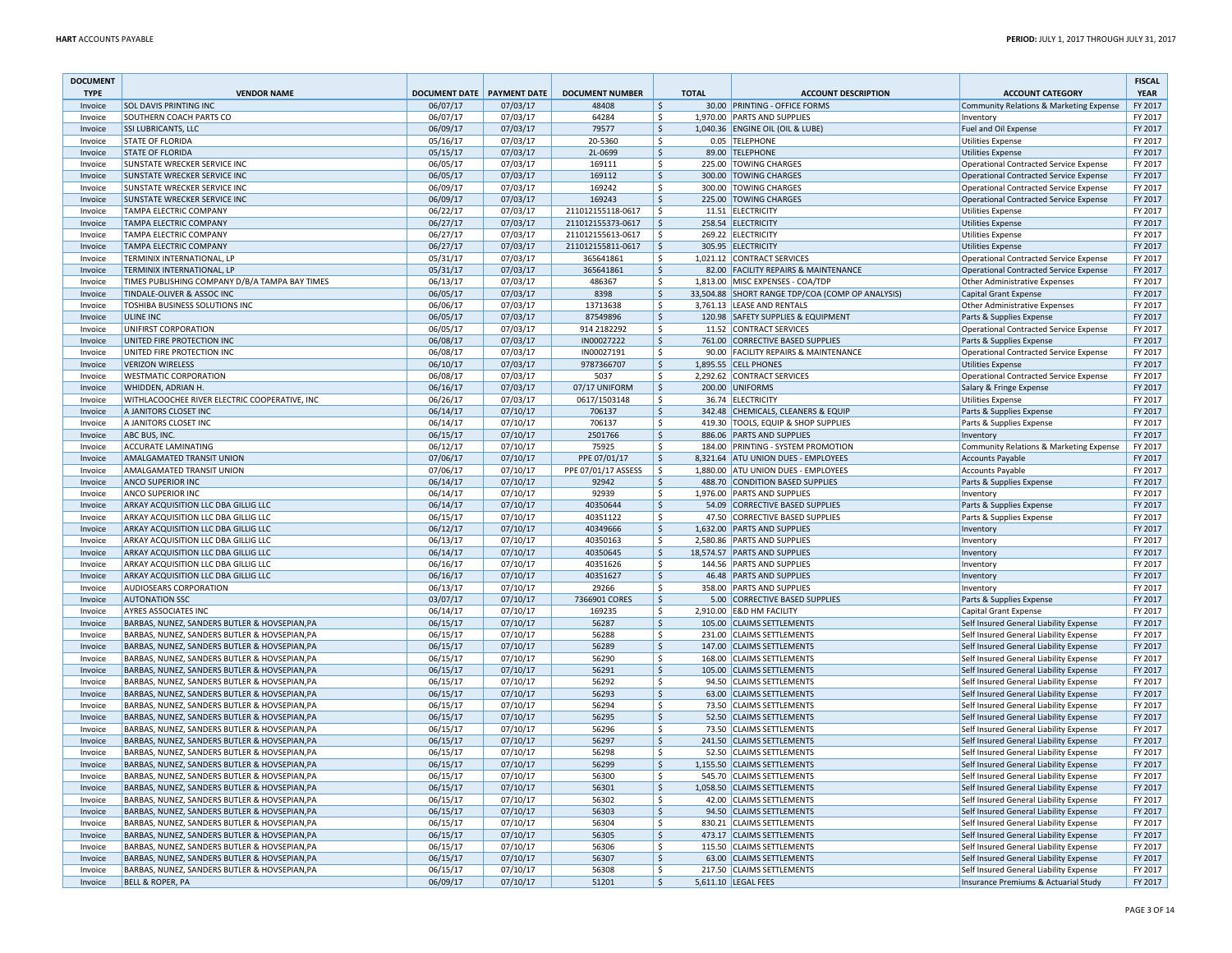| <b>DOCUMENT</b><br><b>TYPE</b> | <b>VENDOR NAME</b>                                               | <b>DOCUMENT DATE PAYMENT DATE</b> |                      | <b>DOCUMENT NUMBER</b>   | <b>TOTAL</b>                        | <b>ACCOUNT DESCRIPTION</b>                                           | <b>ACCOUNT CATEGORY</b>                              | <b>FISCAL</b><br><b>YEAR</b> |
|--------------------------------|------------------------------------------------------------------|-----------------------------------|----------------------|--------------------------|-------------------------------------|----------------------------------------------------------------------|------------------------------------------------------|------------------------------|
| Invoice                        | <b>BRANDON FORD</b>                                              | 06/14/17                          | 07/10/17             | 087272                   | Ś                                   | 49.97 CORRECTIVE BASED SUPPLIES                                      | Parts & Supplies Expense                             | FY 2017                      |
| Invoice                        | <b>BRANDON FORD</b>                                              | 06/12/17                          | 07/10/17             | 646810                   | \$                                  | 939.70 CORRECTIVE BASED SUPPLIES                                     | Parts & Supplies Expense                             | FY 2017                      |
| Invoice                        | <b>BRANDON FORD</b>                                              | 06/16/17                          | 07/10/17             | 647404                   | \$                                  | 1,073.15 CORRECTIVE BASED SUPPLIES                                   | Parts & Supplies Expense                             | FY 2017                      |
| Invoice                        | <b>BRANDON FORD</b>                                              | 06/16/17                          | 07/10/17             | 647337                   | \$                                  | 3,460.00 PARTS AND SUPPLIES                                          | Inventory                                            | FY 2017                      |
| Invoice                        | <b>BUCKEYE CLEANING CENTER</b>                                   | 06/13/17                          | 07/10/17             | 146000                   | \$                                  | 363.85 CORRECTIVE BASED SUPPLIES                                     | Parts & Supplies Expense                             | FY 2017                      |
| Invoice                        | <b>BURNS, ALVIN</b>                                              | 07/03/17                          | 07/10/17             | 07/15/17 TRV             | \$                                  | 148.50 BUSINESS TRAVEL COSTS - STAFF                                 | <b>Accounts Receivable</b>                           | FY 2017                      |
| Invoice                        | <b>CARRIER CORPORATION</b>                                       | 06/15/17                          | 07/10/17             | B002575088               | \$                                  | 400.00 CONTRACT SERVICES                                             | <b>Operational Contracted Service Expense</b>        | FY 2017                      |
| Invoice                        | <b>CITY OF TAMPA UTILITIES</b>                                   | 07/03/17                          | 07/10/17             | 0717/0004429             | $\frac{1}{2}$                       | 146.60 WATER, SEWER & GARBAGE                                        | <b>Utilities Expense</b>                             | FY 2017                      |
| Invoice                        | <b>CLASS C SOLUTIONS GROUP</b>                                   | 06/13/17                          | 07/10/17             | 1239885002               | \$                                  | 49.67 CORRECTIVE BASED SUPPLIES                                      | Parts & Supplies Expense                             | FY 2017                      |
| Invoice                        | <b>CLASS C SOLUTIONS GROUP</b>                                   | 06/15/17                          | 07/10/17             | 1266328001               | \$                                  | 237.98 CORRECTIVE BASED SUPPLIES<br>237.98 CORRECTIVE BASED SUPPLIES | Parts & Supplies Expense                             | FY 2017<br>FY 2017           |
| Invoice                        | <b>CLASS C SOLUTIONS GROUP</b>                                   | 06/15/17                          | 07/10/17<br>07/10/17 | 1269742001               | \$<br>\$                            | 237.98 CORRECTIVE BASED SUPPLIES                                     | Parts & Supplies Expense                             | FY 2017                      |
| Invoice<br>Invoice             | <b>CLASS C SOLUTIONS GROUP</b><br><b>CLASS C SOLUTIONS GROUP</b> | 06/15/17<br>06/15/17              | 07/10/17             | 1273714001<br>1277434001 | \$                                  | 237.97 CORRECTIVE BASED SUPPLIES                                     | Parts & Supplies Expense<br>Parts & Supplies Expense | FY 2017                      |
| Invoice                        | <b>CLASS C SOLUTIONS GROUP</b>                                   | 06/12/17                          | 07/10/17             | 1283580001               | \$                                  | 820.62 CORRECTIVE BASED SUPPLIES                                     | Parts & Supplies Expense                             | FY 2017                      |
| Invoice                        | <b>CLASS C SOLUTIONS GROUP</b>                                   | 06/15/17                          | 07/10/17             | 1296827001               | \$                                  | 205.30 CORRECTIVE BASED SUPPLIES                                     | Parts & Supplies Expense                             | FY 2017                      |
| Invoice                        | <b>CLASS C SOLUTIONS GROUP</b>                                   | 06/15/17                          | 07/10/17             | 1296982001               | \$                                  | 341.42 CORRECTIVE BASED SUPPLIES                                     | Parts & Supplies Expense                             | FY 2017                      |
| Invoice                        | <b>CLASS C SOLUTIONS GROUP</b>                                   | 06/16/17                          | 07/10/17             | 1297352001               | \$                                  | 887.81 CORRECTIVE BASED SUPPLIES                                     | Parts & Supplies Expense                             | FY 2017                      |
| Invoice                        | CREATIVE BUS SALES, INC D/B/A TRANSIT PLUS                       | 06/15/17                          | 07/10/17             | 6021394                  | $\mathsf{\hat{S}}$                  | 190.70 PARTS AND SUPPLIES                                            | Inventory                                            | FY 2017                      |
| Invoice                        | <b>DESIGNLAB INC</b>                                             | 06/15/17                          | 07/10/17             | 218562                   | \$                                  | 7,278.80 UNIFORMS                                                    | Salary & Fringe Expense                              | FY 2017                      |
| Invoice                        | <b>DIRECTV LLC</b>                                               | 07/01/17                          | 07/10/17             | 31777564885              | $\frac{1}{2}$                       | 86.99 CABLE TELEVISION SERVICES                                      | <b>Utilities Expense</b>                             | FY 2017                      |
| Invoice                        | DURASERV CORP DBA AMERICAN ROLL-UP DOOR                          | 06/16/17                          | 07/10/17             | 78505                    | \$                                  | 1,285.00 CONTRACT SERVICES                                           | Operational Contracted Service Expense               | FY 2017                      |
| Invoice                        | EARL W. COLVARD INC. DBA BOULEVARD TIRE CENTER                   | 06/12/17                          | 07/10/17             | 19-GS179026              | \$                                  | 298.06 CORRECTIVE BASED SUPPLIES                                     | Parts & Supplies Expense                             | FY 2017                      |
| Invoice                        | EARL W. COLVARD INC. DBA BOULEVARD TIRE CENTER                   | 06/12/17                          | 07/10/17             | 19-179220                | \$                                  | 22.00 TIRES PURCHASED                                                | Parts & Supplies Expense                             | FY 2017                      |
| Invoice                        | EARL W. COLVARD INC. DBA BOULEVARD TIRE CENTER                   | 06/14/17                          | 07/10/17             | 19-GS178951              | \$                                  | 275.74 TIRES PURCHASED                                               | Parts & Supplies Expense                             | FY 2017                      |
| Invoice                        | <b>FEDERAL EXPRESS CORP</b>                                      | 07/04/17                          | 07/10/17             | 5-855-16761              | \$                                  | 19.01 POSTAGE                                                        | Other Administrative Expenses                        | FY 2017                      |
| Invoice                        | FLEET ACQUISTIONS LLC DBA FLEET PRODUCTS                         | 06/14/17                          | 07/10/17             | 1487086                  | \$                                  | 810.20 CORRECTIVE BASED SUPPLIES                                     | Parts & Supplies Expense                             | FY 2017                      |
| Invoice                        | <b>FRONTIER FLORIDA LLC</b>                                      | 06/25/17                          | 07/10/17             | 0617/2251629             | \$                                  | 59.79 TELEPHONE                                                      | <b>Utilities Expense</b>                             | FY 2017                      |
| Invoice                        | <b>FRONTIER FLORIDA LLC</b>                                      | 06/25/17                          | 07/10/17             | 0617/6264349             | $\frac{1}{2}$                       | 54.73 TELEPHONE                                                      | <b>Utilities Expense</b>                             | FY 2017                      |
| Invoice                        | <b>G&amp;K SERVICES CO</b>                                       | 06/15/17                          | 07/10/17             | 6071887300               | \$                                  | 147.45 CONTRACT SERVICES                                             | <b>Operational Contracted Service Expense</b>        | FY 2017                      |
| Invoice                        | <b>G&amp;K SERVICES CO</b>                                       | 06/08/17                          | 07/10/17             | 6071884010               | $\zeta$                             | 159.28 UNIFORMS                                                      | Salary & Fringe Expense                              | FY 2017                      |
| Invoice                        | <b>G&amp;K SERVICES CO</b>                                       | 06/15/17                          | 07/10/17             | 6071887301               | \$                                  | 5.50 UNIFORMS                                                        | Salary & Fringe Expense                              | FY 2017                      |
| Invoice                        | <b>G&amp;K SERVICES CO</b>                                       | 06/15/17                          | 07/10/17             | 6071887302               | \$                                  | 30.25 UNIFORMS                                                       | Salary & Fringe Expense                              | FY 2017                      |
| Invoice                        | <b>G&amp;K SERVICES CO</b>                                       | 06/15/17                          | 07/10/17             | 6071887303               | \$                                  | 24.20 UNIFORMS                                                       | Salary & Fringe Expense                              | FY 2017                      |
| Invoice                        | <b>G&amp;K SERVICES CO</b>                                       | 06/15/17                          | 07/10/17             | 6071887304               | $\frac{1}{2}$<br>$\mathsf{\hat{S}}$ | 48.40 UNIFORMS                                                       | Salary & Fringe Expense                              | FY 2017                      |
| Invoice                        | <b>G&amp;K SERVICES CO</b>                                       | 06/15/17<br>06/15/17              | 07/10/17<br>07/10/17 | 6071887305               | \$                                  | 54.45 UNIFORMS<br>35.75 UNIFORMS                                     | Salary & Fringe Expense                              | FY 2017<br>FY 2017           |
| Invoice<br>Invoice             | <b>G&amp;K SERVICES CO</b><br><b>G&amp;K SERVICES CO</b>         | 06/15/17                          | 07/10/17             | 6071887306<br>6071887307 | \$                                  | 163.35 UNIFORMS                                                      | Salary & Fringe Expense<br>Salary & Fringe Expense   | FY 2017                      |
| Invoice                        | <b>G&amp;K SERVICES CO</b>                                       | 06/15/17                          | 07/10/17             | 6071887308               | \$                                  | 272.25 UNIFORMS                                                      | Salary & Fringe Expense                              | FY 2017                      |
| Invoice                        | <b>G&amp;K SERVICES CO</b>                                       | 06/15/17                          | 07/10/17             | 6071887309               | \$                                  | 159.28 UNIFORMS                                                      | Salary & Fringe Expense                              | FY 2017                      |
| Invoice                        | <b>G&amp;K SERVICES CO</b>                                       | 06/16/17                          | 07/10/17             | 6071887757               | $\frac{1}{2}$                       | 24.20 UNIFORMS                                                       | Salary & Fringe Expense                              | FY 2017                      |
| Invoice                        | <b>G&amp;K SERVICES CO</b>                                       | 06/16/17                          | 07/10/17             | 6071887759               | \$                                  | 2.75 UNIFORMS                                                        | Salary & Fringe Expense                              | FY 2017                      |
| Invoice                        | <b>G&amp;K SERVICES CO</b>                                       | 06/16/17                          | 07/10/17             | 6071887760               | $\zeta$                             | 18.15 UNIFORMS                                                       | Salary & Fringe Expense                              | FY 2017                      |
| Invoice                        | <b>GANNON, WILLIAM</b>                                           | 06/30/17                          | 07/10/17             | 06/18/17 TR              | $\mathsf{\hat{S}}$                  | 216.34 TRAINING TRAVEL COSTS - STAFF-COMPLIANCE OFFICE---            | <b>Accounts Receivable</b>                           | FY 2017                      |
| Invoice                        | <b>GATOR FORD TRUCK SALES</b>                                    | 06/12/17                          | 07/10/17             | 520289P                  | \$                                  | 547.58 PARTS AND SUPPLIES                                            | Inventory                                            | FY 2017                      |
| Invoice                        | <b>GATOR FORD TRUCK SALES</b>                                    | 06/14/17                          | 07/10/17             | 520457P                  | \$                                  | 49.78 PARTS AND SUPPLIES                                             | Inventory                                            | FY 2017                      |
| Invoice                        | GENUINE PARTS CO DBA NAPA AUTO                                   | 06/12/17                          | 07/10/17             | 827915                   | $\frac{1}{2}$                       | 117.69 CORRECTIVE BASED SUPPLIES                                     | Parts & Supplies Expense                             | FY 2017                      |
| Invoice                        | GENUINE PARTS CO DBA NAPA AUTO                                   | 06/12/17                          | 07/10/17             | 827983                   | \$                                  | 44.57 CORRECTIVE BASED SUPPLIES                                      | Parts & Supplies Expense                             | FY 2017                      |
| Invoice                        | GENUINE PARTS CO DBA NAPA AUTO                                   | 06/12/17                          | 07/10/17             | 828025                   | \$                                  | 10.26 CORRECTIVE BASED SUPPLIES                                      | Parts & Supplies Expense                             | FY 2017                      |
| Invoice                        | GENUINE PARTS CO DBA NAPA AUTO                                   | 06/15/17                          | 07/10/17             | 828615                   | Ŝ.                                  | 14.31 CORRECTIVE BASED SUPPLIES                                      | Parts & Supplies Expense                             | FY 2017                      |
| Invoice                        | <b>GENUINE PARTS CO DBA NAPA AUTO</b>                            | 06/16/17                          | 07/10/17             | 828671                   | $\ddot{\varsigma}$                  | 422.35 CORRECTIVE BASED SUPPLIES                                     | Parts & Supplies Expense                             | FY 2017                      |
| Invoice                        | GENUINE PARTS CO DBA NAPA AUTO                                   | 06/16/17                          | 07/10/17             | 828755                   | \$                                  | 23.96 CORRECTIVE BASED SUPPLIES                                      | Parts & Supplies Expense                             | FY 2017                      |
| Invoice                        | <b>GENUINE PARTS CO DBA NAPA AUTO</b>                            | 06/17/17                          | 07/10/17             | 828893                   | \$                                  | 50.01 CORRECTIVE BASED SUPPLIES                                      | Parts & Supplies Expense                             | FY 2017                      |
| Invoice                        | GENUINE PARTS CO DBA NAPA AUTO                                   | 06/30/17                          | 07/10/17             | 830927                   | \$                                  | 70.96 CORRECTIVE BASED SUPPLIES                                      | Parts & Supplies Expense                             | FY 2017                      |
| Invoice                        | GENUINE PARTS CO DBA NAPA AUTO                                   | 06/14/17<br>06/14/17              | 07/10/17<br>07/10/17 | 828280<br>828283         | Ś<br>\$                             | 111.63 PARTS AND SUPPLIES                                            | Inventory                                            | FY 2017<br>FY 2017           |
| Invoice<br>Invoice             | GENUINE PARTS CO DBA NAPA AUTO<br>GENUINE PARTS CO DBA NAPA AUTO | 06/15/17                          | 07/10/17             | 828520                   | $\frac{1}{2}$                       | 2,889.00 PARTS AND SUPPLIES<br>23.88 PARTS AND SUPPLIES              | Inventory                                            | FY 2017                      |
| Invoice                        | GENUINE PARTS CO DBA NAPA AUTO                                   | 06/15/17                          | 07/10/17             | 828522                   | \$                                  | 112.50 PARTS AND SUPPLIES                                            | Inventory<br>Inventory                               | FY 2017                      |
| Invoice                        | <b>GOODYEAR TIRE &amp; RUBBER CO</b>                             | 06/13/17                          | 07/10/17             | 0085129920               | \$                                  | 50.00 TIRES LEASED - BUS FL-5307P-2017 POP                           | <b>Capital Grant Expense</b>                         | FY 2017                      |
| Invoice                        | <b>GRAINGER</b>                                                  | 06/12/17                          | 07/10/17             | 9470068645               | \$                                  | 170.25 CONDITION BASED SUPPLIES                                      | Parts & Supplies Expense                             | FY 2017                      |
| Invoice                        | <b>GRAINGER</b>                                                  | 06/14/17                          | 07/10/17             | 9472446393               | Ś                                   | 964.83 CONDITION BASED SUPPLIES                                      | Parts & Supplies Expense                             | FY 2017                      |
| Invoice                        | HATCH, VIRGIL                                                    | 07/01/17                          | 07/10/17             | PPE 07/01/17             | \$                                  | 400.00 CREDIT UNION - EMPLOYEES                                      | <b>Accounts Payable</b>                              | FY 2017                      |
| Invoice                        | HAYS HOLDING CORP AKA VEREDUS                                    | 06/11/17                          | 07/10/17             | 170018237                | $\vert$ \$                          | 2,720.00 BUDGET FOR INHOUSE TEMP HELP                                | Salary & Fringe Expense                              | FY 2017                      |
| Invoice                        | <b>HERNANDEZ, CESAR</b>                                          | 07/01/17                          | 07/10/17             | 05/01/17 TR              | \$                                  | 148.50 BUSINESS TRAVEL COSTS - STAFF                                 | Administrative Expense                               | FY 2017                      |
| Invoice                        | <b>HIDAY &amp; RICKE PA</b>                                      | 07/06/17                          | 07/10/17             | PPE 07/01/17             | \$                                  | 66.50 ACCOUNTS PAYABLE - MANUAL ACCRUALS                             | <b>Accounts Payable</b>                              | FY 2017                      |
| Invoice                        | HILLSBOROUGH COUNTY PROPERTY APPRAISER                           | 06/30/17                          | 07/10/17             | FY17 4TH QTR             | \$                                  | 73.490.50 PROPERTY APPRAISER FEES                                    | Other Administrative Expenses                        | FY 2017                      |
| Invoice                        | <b>HILLSBOROUGH TRANSIT AUTHORITY ERF</b>                        | 07/06/17                          | 07/10/17             | PPE 07/01/17             | $\mathsf{\hat{S}}$                  | 432.50 EMPLOYEE RECREATION FUND                                      | <b>Accounts Payable</b>                              | FY 2017                      |
| Invoice                        | HILLSBOROUGH TRANSIT AUTHORITY PETTY CASH                        | 07/03/17                          | 07/10/17             | HR 07/03/17              | \$                                  | 36.00 BUSINESS TRAVEL COSTS - STAFF                                  | Administrative Expense                               | FY 2017                      |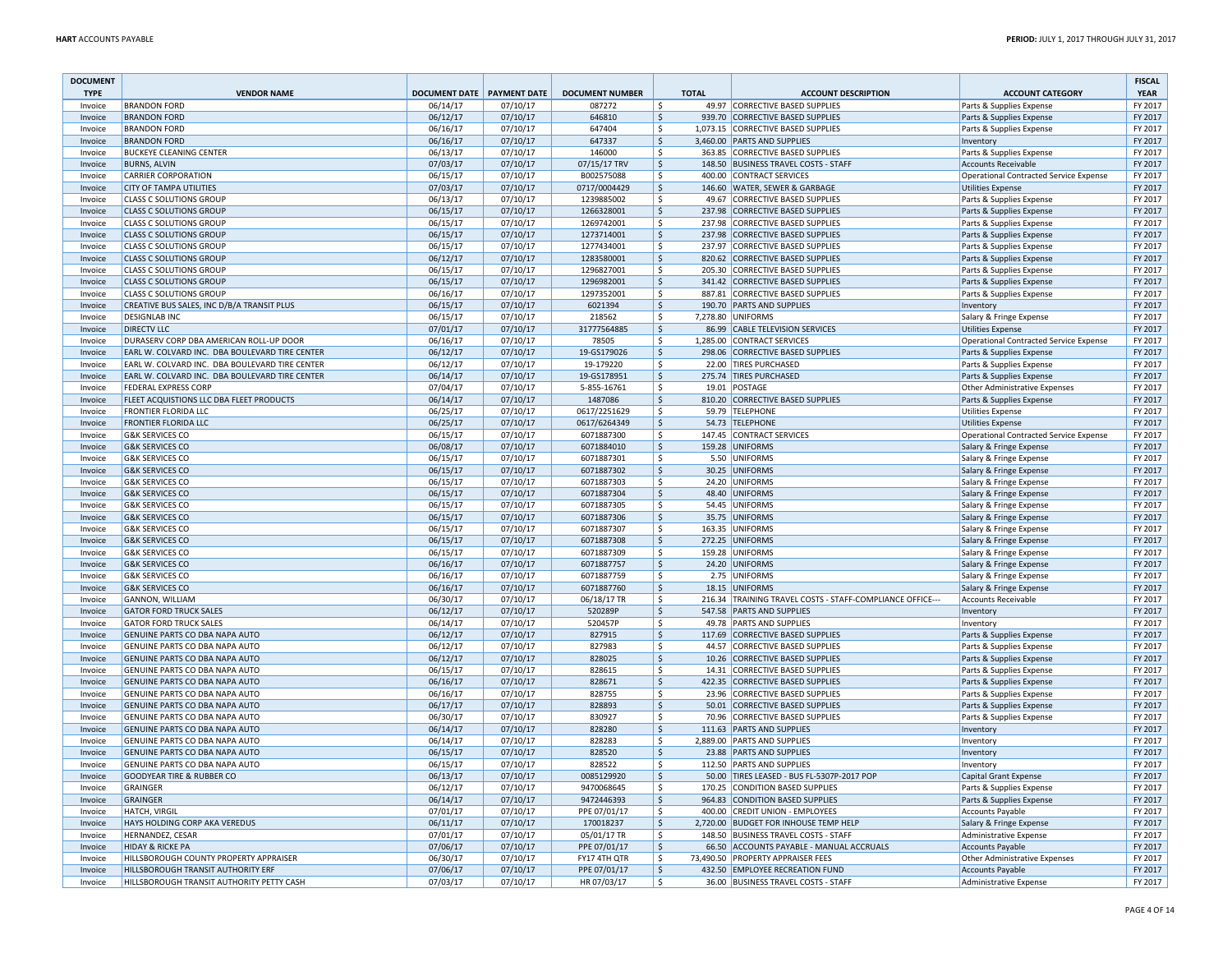| <b>DOCUMENT</b>    |                                                                       |                              |                      |                          |               |                  |                                                                                                    |                                                                                       | <b>FISCAL</b>      |
|--------------------|-----------------------------------------------------------------------|------------------------------|----------------------|--------------------------|---------------|------------------|----------------------------------------------------------------------------------------------------|---------------------------------------------------------------------------------------|--------------------|
| <b>TYPE</b>        | <b>VENDOR NAME</b>                                                    | DOCUMENT DATE   PAYMENT DATE |                      | <b>DOCUMENT NUMBER</b>   |               | <b>TOTAL</b>     | <b>ACCOUNT DESCRIPTION</b>                                                                         | <b>ACCOUNT CATEGORY</b>                                                               | <b>YEAR</b>        |
| Invoice            | HILLSBOROUGH TRANSIT AUTHORITY PETTY CASH                             | 07/03/17                     | 07/10/17             | HR 07/03/17              | \$            |                  | 5.00 GASOLINE                                                                                      | Fuel and Oil Expense                                                                  | FY 2017            |
| Invoice            | HILLSBOROUGH TRANSIT AUTHORITY PETTY CASH<br><b>HOME DEPOT</b>        | 07/03/17                     | 07/10/17             | HR 07/03/17              | \$            |                  | 15.00 STAFF DEVELOPMENT FUND                                                                       | Other Administrative Expenses                                                         | FY 2017<br>FY 2017 |
| Invoice            | <b>HOME DEPOT</b>                                                     | 06/21/17<br>06/29/17         | 07/10/17<br>07/10/17 | 1902476<br>3971234       | l \$<br>\$    |                  | 676.00 CONTRACT SERVICES<br>513.00 CONTRACT SERVICES                                               | Operational Contracted Service Expense                                                | FY 2017            |
| Invoice<br>Invoice | HYDRAULIC ELECTRIC COMPONENT SUPPLY INC                               | 06/12/17                     | 07/10/17             | 0135004-IN               | l\$           |                  | 1.059.80 PARTS AND SUPPLIES                                                                        | Operational Contracted Service Expense<br>Inventory                                   | FY 2017            |
| Invoice            | HYDRAULIC ELECTRIC COMPONENT SUPPLY INC                               | 06/14/17                     | 07/10/17             | 0135035-IN               | \$            |                  | 2.748.00 PARTS AND SUPPLIES                                                                        |                                                                                       | FY 2017            |
| Invoice            | HYDRAULIC ELECTRIC COMPONENT SUPPLY INC                               | 06/14/17                     | 07/10/17             | 0135043-IN               | l\$           |                  | 767.80 PARTS AND SUPPLIES                                                                          | Inventory<br>Inventory                                                                | FY 2017            |
| Invoice            | <b>INTEGRATED BUSINESS GROUP</b>                                      | 06/16/17                     | 07/10/17             | INV013287                | ۱\$           |                  | 50.00 PROFESSIONAL SERVICE FEES                                                                    | Administrative Contract Services                                                      | FY 2017            |
| Invoice            | <b>INTEGRATED BUSINESS GROUP</b>                                      | 06/16/17                     | 07/10/17             | INV013288                | l\$           |                  | 450.00 PROFESSIONAL SERVICE FEES                                                                   | <b>Administrative Contract Services</b>                                               | FY 2017            |
| Invoice            | <b>INTEGRATED BUSINESS GROUP</b>                                      | 06/16/17                     | 07/10/17             | INV013289                | -\$           |                  | 85.00 PROFESSIONAL SERVICE FEES                                                                    | Administrative Contract Services                                                      | FY 2017            |
| Invoice            | <b>INTERNAL REVENUE SERVICE</b>                                       | 07/06/17                     | 07/10/17             | PPE 07/01/17             | l\$           |                  | 979.65 ACCOUNTS PAYABLE - MANUAL ACCRUALS                                                          | Accounts Payable                                                                      | FY 2017            |
| Invoice            | JAMES RIVER SOLUTIONS LLC                                             | 06/12/17                     | 07/10/17             | S281622-IN               | \$            | 10,712.57 DIESEL |                                                                                                    | Fuel and Oil Expense                                                                  | FY 2017            |
| Invoice            | JAMES RIVER SOLUTIONS LLC                                             | 06/13/17                     | 07/10/17             | S281623-IN               | I\$           | 10.689.18 DIESEL |                                                                                                    | Fuel and Oil Expense                                                                  | FY 2017            |
| Invoice            | JAMES RIVER SOLUTIONS LLC                                             | 06/14/17                     | 07/10/17             | S281624-IN               | -\$           | 10,876.93 DIESEL |                                                                                                    | Fuel and Oil Expense                                                                  | FY 2017            |
| Invoice            | JAMES RIVER SOLUTIONS LLC                                             | 06/15/17                     | 07/10/17             | S281626-IN               | \$            | 10,575.09 DIESEL |                                                                                                    | Fuel and Oil Expense                                                                  | FY 2017            |
| Invoice            | JAMES RIVER SOLUTIONS LLC                                             | 06/16/17                     | 07/10/17             | S281627-IN               | \$            | 10,374.08 DIESEL |                                                                                                    | Fuel and Oil Expense                                                                  | FY 2017            |
| Invoice            | JAMES RIVER SOLUTIONS LLC                                             | 06/12/17                     | 07/10/17             | S281622-IN               | l\$           |                  | 2,528.67 DIESEL & GAS EXCISE TAX                                                                   | <b>Tax Expense</b>                                                                    | FY 2017            |
| Invoice            | JAMES RIVER SOLUTIONS LLC                                             | 06/13/17                     | 07/10/17             | S281623-IN               | \$            |                  | 2,537.90 DIESEL & GAS EXCISE TAX                                                                   | <b>Tax Expense</b>                                                                    | FY 2017            |
| Invoice            | JAMES RIVER SOLUTIONS LLC                                             | 06/14/17                     | 07/10/17             | S281624-IN               | $\frac{1}{2}$ |                  | 2,538.92 DIESEL & GAS EXCISE TAX                                                                   | <b>Tax Expense</b>                                                                    | FY 2017            |
| Invoice            | JAMES RIVER SOLUTIONS LLC                                             | 06/15/17                     | 07/10/17             | S281626-IN               | \$            |                  | 2,527.99 DIESEL & GAS EXCISE TAX                                                                   | <b>Tax Expense</b>                                                                    | FY 2017            |
| Invoice            | JAMES RIVER SOLUTIONS LLC                                             | 06/16/17                     | 07/10/17             | S281627-IN               | $\frac{1}{2}$ |                  | 2,466.78 DIESEL & GAS EXCISE TAX                                                                   | <b>Tax Expense</b>                                                                    | FY 2017            |
| Invoice            | <b>KIRKS AUTOMOTIVE INC</b>                                           | 06/15/17                     | 07/10/17             | 1006385                  | \$            |                  | 101.98 PARTS AND SUPPLIES                                                                          | Inventory                                                                             | FY 2017            |
| Invoice            | <b>KIRKS AUTOMOTIVE INC</b>                                           | 06/15/17                     | 07/10/17             | 1006386                  | \$            |                  | 780.25 PARTS AND SUPPLIES                                                                          | Inventory                                                                             | FY 2017            |
| Invoice            | KIRKS AUTOMOTIVE INC                                                  | 06/15/17                     | 07/10/17             | 1006387                  | \$            |                  | 1.990.00 PARTS AND SUPPLIES                                                                        | Inventory                                                                             | FY 2017            |
| Invoice            | LA GACETA PUBLISHING INC                                              | 06/16/17                     | 07/10/17             | <b>J948</b>              | $\frac{1}{2}$ |                  | 297.00 MISC EXPENSES - COA/TDP                                                                     | Other Administrative Expenses                                                         | FY 2017            |
| Invoice            | LAKE DOCTORS INC                                                      | 07/01/17                     | 07/10/17             | 303094                   | \$            |                  | 125.00 CONTRACT SERVICES--ENVIRONMENTAL COMPLIANCE----                                             | Operational Contracted Service Expense                                                | FY 2017            |
| Invoice            | MCI SERVICE PARTS INC                                                 | 06/14/17                     | 07/10/17             | 3449564                  | $\frac{1}{2}$ |                  | 430.72 PARTS AND SUPPLIES                                                                          | Inventory                                                                             | FY 2017            |
| Invoice            | MEDIA-AMJ LLC DBA TAMPA BAY PARENTING MAG                             | 06/27/17                     | 07/10/17             | 2274                     | \$            |                  | 497.00   MARKETING COMMUNITY OUTREACH--COMPLIANCE OFFICE-- Community Relations & Marketing Expense |                                                                                       | FY 2017            |
| Invoice            | MID FLORIDA ARMORED & ATM SERVICES INC                                | 06/12/17                     | 07/10/17             | 24462                    | \$            |                  | 650.00 ARMORED CAR SERVICES                                                                        | Operational Contracted Service Expense                                                | FY 2017            |
| Invoice            | MIDWEST BUS CORPORATION                                               | 06/15/17                     | 07/10/17             | 42569                    | \$            |                  | 1,290.00 PARTS AND SUPPLIES                                                                        | Inventory                                                                             | FY 2017            |
| Invoice            | MILLENNIUM LAWN AND LANDSCAPE INC                                     | 06/13/17                     | 07/10/17             | 8273                     | l \$          |                  | 1,150.00 CONTRACT SERVICES                                                                         | Operational Contracted Service Expense                                                | FY 2017            |
| Invoice            | MOHAWK MANUFACTURING & SUPPLY CO                                      | 06/12/17                     | 07/10/17             | U010491                  | l \$          |                  | 1,502.24 PARTS AND SUPPLIES                                                                        | Inventory                                                                             | FY 2017            |
| Invoice            | <b>MOHAWK MANUFACTURING &amp; SUPPLY CO</b>                           | 06/15/17                     | 07/10/17             | U010713                  | l\$           |                  | 3,842.18 PARTS AND SUPPLIES                                                                        | Inventory                                                                             | FY 2017            |
| Invoice            | MOHAWK MANUFACTURING & SUPPLY CO                                      | 06/15/17                     | 07/10/17             | U010714                  | -\$           |                  | 5,166.00 PARTS AND SUPPLIES                                                                        | Inventory                                                                             | FY 2017            |
| Invoice            | <b>NATIONAL DRIVE</b>                                                 | 07/06/17                     | 07/10/17             | PPE 07/01/17             | l\$           |                  | 4.00 TEAMSTER UNION DUES                                                                           | Accounts Payable                                                                      | FY 2017            |
| Invoice            | NEOPART TRANSIT LLC                                                   | 06/16/17                     | 07/10/17             | 2331989-00               | \$            |                  | 477.18 PARTS AND SUPPLIES                                                                          | Inventory                                                                             | FY 2017            |
| Invoice            | NOTARY PUBLIC UNDERWRITERS, INC.                                      | 06/14/17                     | 07/10/17             | HAYES, JUDY 2017         | I\$           |                  | 106.43 SAFETY SUPPLIES & EQUIPMENT                                                                 | Parts & Supplies Expense                                                              | FY 2017            |
| Invoice            | OFFICE DEPOT INC                                                      | 04/30/17                     | 07/10/17             | 7984777                  | \$            |                  | 778.11 CONTRACTED OFFICE SUPPLIES                                                                  | Parts & Supplies Expense                                                              | FY 2017            |
| Invoice            | OFFICE DEPOT INC                                                      | 04/30/17                     | 07/10/17             | 923556426001             | I\$           |                  | 243.99 CORRECTIVE BASED SUPPLIES                                                                   | Parts & Supplies Expense                                                              | FY 2017            |
| Invoice            | PENINSULA ENERGY SERVICES COMPANY INC D/B/A PESCO                     | 07/06/17                     | 07/10/17             | 0617-433972              | \$            |                  | 34,466.30 COMPRESSED NATURAL GAS                                                                   | Fuel and Oil Expense                                                                  | FY 2017            |
| Invoice            | PETROLEUM PRODUCTS MONITORING INC                                     | 06/29/17                     | 07/10/17             | 21880                    | l\$           |                  | 2,497.50 FLUID AND CHEMICAL ANALYSIS                                                               | Operational Contracted Service Expense                                                | FY 2017            |
| Invoice            | PRESIDIO HOLDINGS INC                                                 | 06/13/17                     | 07/10/17             | 6011117015839            | \$            |                  | 14,347.50 EXTENDED WARRANTIES                                                                      | Operational Contracted Service Expense                                                | FY 2017            |
| Invoice            | RELIABLE TRANSMISSION SERVICE                                         | 06/12/17                     | 07/10/17             | T-56828                  | \$            |                  | 88.92 CORRECTIVE BASED SUPPLIES                                                                    | Parts & Supplies Expense                                                              | FY 2017            |
| Invoice            | REPUBLIC SVS OF FL LP DBA REPUBLIC WASTE SVS                          | 06/15/17                     | 07/10/17             | 0696-000664802           | \$            |                  | 625.16 CONTRACT SERVICES                                                                           | Operational Contracted Service Expense                                                | FY 2017            |
| Invoice            | REPUBLIC SVS OF FL LP DBA REPUBLIC WASTE SVS                          | 06/17/17                     | 07/10/17             | 0696-000667863           | \$            |                  | 212.47 CONTRACT SERVICES                                                                           | Operational Contracted Service Expense                                                | FY 2017            |
| Invoice            | REPUBLIC SVS OF FL LP DBA REPUBLIC WASTE SVS                          | 06/17/17                     | 07/10/17             | 0696-000667864           | \$            |                  | 212.47 CONTRACT SERVICES                                                                           | Operational Contracted Service Expense                                                | FY 2017            |
| Invoice            | REPUBLIC SVS OF FL LP DBA REPUBLIC WASTE SVS                          | 06/17/17                     | 07/10/17             | 0696-000667865           | $\frac{1}{2}$ |                  | 212.47 CONTRACT SERVICES                                                                           | Operational Contracted Service Expense                                                | FY 2017            |
| Invoice            | RICHARD P JOBLOVE, PA                                                 | 07/06/17                     | 07/10/17             | PPE 07/01/17             | \$            |                  | 125.00 ACCOUNTS PAYABLE - MANUAL ACCRUALS                                                          | Accounts Payable                                                                      | FY 2017            |
| Invoice            | <b>ROSE RIVERS</b>                                                    | 07/05/17                     | 07/10/17             | <b>REFUND</b>            | \$            |                  | 8.00 MISCELLANEOUS INCOME                                                                          | Other System Revenue                                                                  | FY 2017            |
| Invoice            | ROSEN, MICHAEL                                                        | 07/05/17                     | 07/10/17             | 06/20/17 TR              | \$            |                  | 263.89 BUSINESS TRAVEL COSTS - STAFF                                                               | Accounts Receivable                                                                   | FY 2017            |
| Invoice            | <b>RUSH TRUCK CENTER</b>                                              | 06/01/17                     | 07/10/17             | 3006614983               | \$            |                  | 19.32 PARTS AND SUPPLIES                                                                           | Inventory                                                                             | FY 2017            |
| Invoice            | <b>RUSH TRUCK CENTER</b>                                              | 06/12/17                     | 07/10/17             | 3006725033               | \$            |                  | 425.04 PARTS AND SUPPLIES                                                                          | Inventory                                                                             | FY 2017            |
| Invoice            | <b>RUSH TRUCK CENTER</b>                                              | 06/15/17                     | 07/10/17             | 3006769220<br>3006769259 | \$            |                  | 219.12 PARTS AND SUPPLIES                                                                          | Inventory                                                                             | FY 2017            |
| Invoice            | <b>RUSH TRUCK CENTER</b>                                              | 06/15/17                     | 07/10/17             |                          | -\$<br>l\$    |                  | 90.00 PARTS AND SUPPLIES                                                                           | Inventory                                                                             | FY 2017<br>FY 2017 |
| Invoice            | <b>RUSH TRUCK CENTER</b>                                              | 06/15/17                     | 07/10/17             | 3006769469               |               |                  | 38.64 PARTS AND SUPPLIES<br>495.84 PARTS AND SUPPLIES                                              | Inventory                                                                             |                    |
| Invoice            | <b>RUSH TRUCK CENTER</b>                                              | 06/16/17                     | 07/10/17             | 3006783853               | -\$           |                  |                                                                                                    | Inventory                                                                             | FY 2017            |
| Invoice            | S & A SYSTEMS, INC.                                                   | 06/15/17                     | 07/10/17             | 10907                    | l\$           |                  | 1,300.00 PARTS AND SUPPLIES                                                                        | Inventory                                                                             | FY 2017<br>FY 2017 |
| Invoice<br>Invoice | <b>SKYBASE COMMUNICATIONS LLC</b><br><b>SOL DAVIS PRINTING INC</b>    | 06/15/17                     | 07/10/17             | 28786<br>48477           | ۱\$<br>\$     |                  | 1,725.00 PROFESSIONAL SERVICE FEES<br>15.00 PRINTING - OFFICE FORMS                                | Administrative Contract Services<br>Community Relations & Marketing Expense   FY 2017 |                    |
|                    |                                                                       | 06/15/17                     | 07/10/17             |                          | \$            |                  |                                                                                                    |                                                                                       |                    |
| Invoice            | SOUTHEAST POWER SYSTEMS OF TAMPA INC<br>STELLAR INDUSTRIAL SUPPLY INC | 06/16/17<br>06/15/17         | 07/10/17<br>07/10/17 | 23 164002<br>3794370     | \$            |                  | 2,615.68 PARTS AND SUPPLIES<br>73.75 PARTS AND SUPPLIES                                            | Inventory                                                                             | FY 2017<br>FY 2017 |
| Invoice<br>Invoice | <b>SUNPASS</b>                                                        | 06/01/17                     | 07/10/17             | 329423 06-17*            | \$            |                  | 7,879.10 TOLLS ONLY                                                                                | Inventory<br>Other Administrative Expenses                                            | FY 2017            |
| Invoice            | <b>SUNSTATE WRECKER SERVICE INC</b>                                   | 06/14/17                     | 07/10/17             | 168959                   | \$            |                  | 300.00 TOWING CHARGES                                                                              | Operational Contracted Service Expense                                                | FY 2017            |
| Invoice            | SUNSTATE WRECKER SERVICE INC                                          | 06/12/17                     | 07/10/17             | 168973                   | \$            |                  | 81.00 TOWING CHARGES                                                                               | Operational Contracted Service Expense                                                | FY 2017            |
| Invoice            | <b>SUNSTATE WRECKER SERVICE INC</b>                                   | 06/14/17                     | 07/10/17             | 169007                   | \$            |                  | 150.00 TOWING CHARGES                                                                              | Operational Contracted Service Expense                                                | FY 2017            |
| Invoice            | SUNSTATE WRECKER SERVICE INC                                          | 06/16/17                     | 07/10/17             | 169023                   | \$            |                  | 87.00 TOWING CHARGES                                                                               | Operational Contracted Service Expense                                                | FY 2017            |
| Invoice            | SUNSTATE WRECKER SERVICE INC                                          | 06/16/17                     | 07/10/17             | 169118                   | l\$           |                  | 300.00 TOWING CHARGES                                                                              | Operational Contracted Service Expense                                                | FY 2017            |
|                    |                                                                       |                              |                      |                          |               |                  |                                                                                                    |                                                                                       |                    |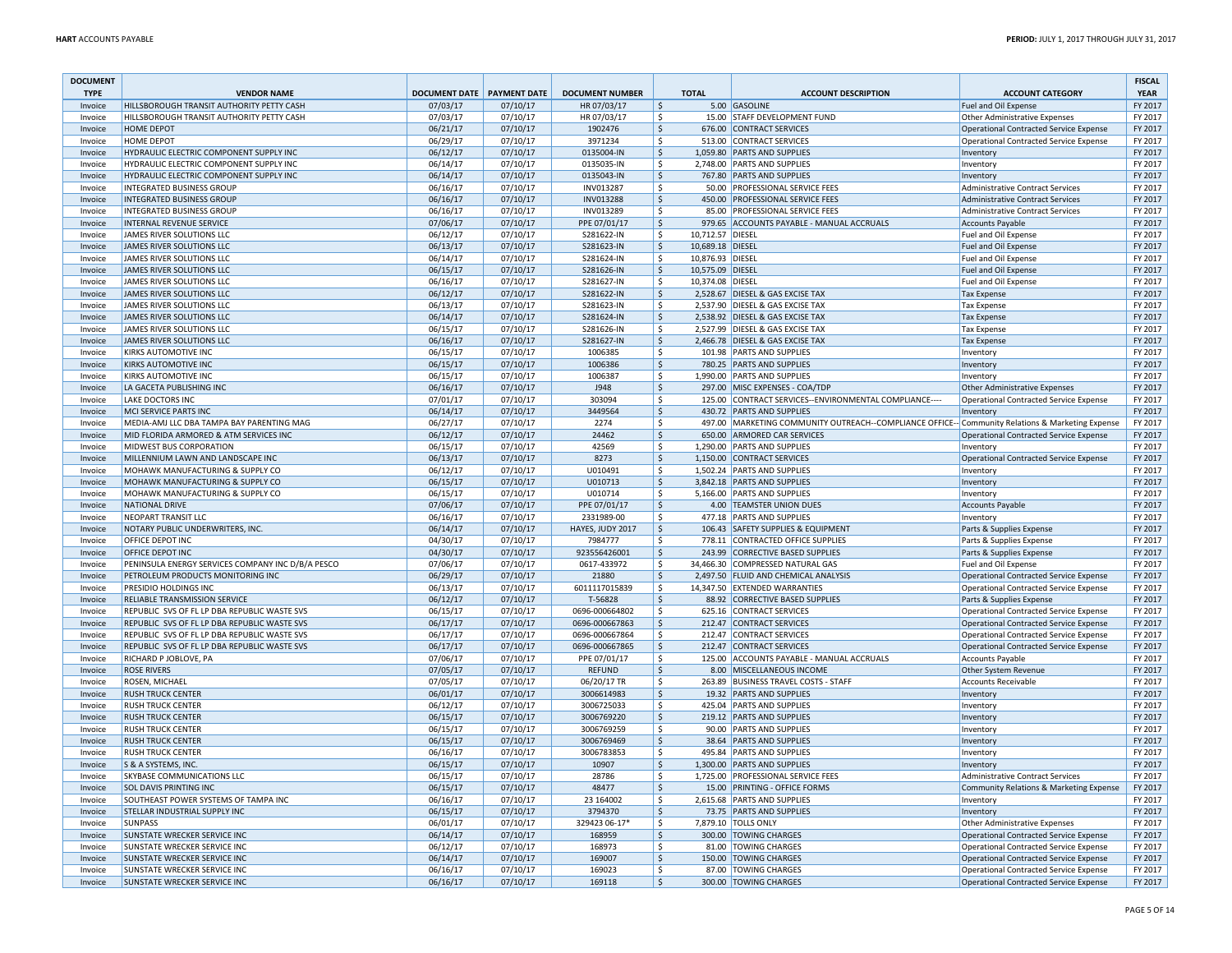| <b>DOCUMENT</b><br><b>TYPE</b> | <b>VENDOR NAME</b>                           | DOCUMENT DATE PAYMENT DATE |                      | <b>DOCUMENT NUMBER</b>       |                    | <b>TOTAL</b> | <b>ACCOUNT DESCRIPTION</b>                                      | <b>ACCOUNT CATEGORY</b>                                            | <b>FISCAL</b><br><b>YEAR</b> |
|--------------------------------|----------------------------------------------|----------------------------|----------------------|------------------------------|--------------------|--------------|-----------------------------------------------------------------|--------------------------------------------------------------------|------------------------------|
| Invoice                        | <b>SUNSTATE WRECKER SERVICE INC</b>          | 06/16/17                   | 07/10/17             | 169120                       | \$                 |              | 225.00 TOWING CHARGES                                           | Operational Contracted Service Expense                             | FY 2017                      |
| Invoice                        | <b>SUNSTATE WRECKER SERVICE INC</b>          | 06/12/17                   | 07/10/17             | 169244                       | \$                 |              | 225.00 TOWING CHARGES                                           | Operational Contracted Service Expense                             | FY 2017                      |
| Invoice                        | <b>SUNSTATE WRECKER SERVICE INC</b>          | 06/13/17                   | 07/10/17             | 169246                       | \$                 |              | 300.00 TOWING CHARGES                                           | <b>Operational Contracted Service Expense</b>                      | FY 2017                      |
| Invoice                        | <b>SUNSTATE WRECKER SERVICE INC</b>          | 06/14/17                   | 07/10/17             | 169465                       | \$                 |              | 300.00 TOWING CHARGES                                           | <b>Operational Contracted Service Expense</b>                      | FY 2017                      |
| Invoice                        | SYFFUS, GABRIELA                             | 06/30/17                   | 07/10/17             | 06/08/17 TR                  | \$                 |              | 281.41 BUSINESS TRAVEL COSTS - STAFF                            | Administrative Expense                                             | FY 2017                      |
| Invoice                        | TAMPA BAY FEDERAL CREDIT UNION               | 07/06/17                   | 07/10/17             | PPE 07/01/17                 | $\zeta$            |              | 408.93 ACCOUNTS PAYABLE - MANUAL ACCRUALS                       | <b>Accounts Payable</b>                                            | FY 2017                      |
| Invoice                        | <b>TAMPA ELECTRIC COMPANY</b>                | 07/03/17                   | 07/10/17             | 211000476575-0717            | Ŝ.                 |              | 21.79 ELECTRICITY                                               | <b>Utilities Expense</b>                                           | FY 2017                      |
| Invoice                        | <b>TAMPA ELECTRIC COMPANY</b>                | 07/03/17                   | 07/10/17             | 211012083310-0717            | $\zeta$            |              | 38.23 ELECTRICITY                                               | <b>Utilities Expense</b>                                           | FY 2017                      |
| Invoice                        | <b>TAMPA ELECTRIC COMPANY</b>                | 07/03/17                   | 07/10/17             | 211012083575-0717            | ۱\$                |              | 40.53 ELECTRICITY                                               | <b>Utilities Expense</b>                                           | FY 2017                      |
| Invoice                        | <b>TAMPA ELECTRIC COMPANY</b>                | 06/28/17                   | 07/10/17             | 211012156033-0617            | <sup>\$</sup>      |              | 28.52 ELECTRICITY                                               | <b>Utilities Expense</b>                                           | FY 2017                      |
| Invoice                        | <b>TAMPA ELECTRIC COMPANY</b>                | 06/28/17                   | 07/10/17             | 211012156322-0617            | $\dot{\mathsf{s}}$ |              | 436.96 ELECTRICITY                                              | <b>Utilities Expense</b>                                           | FY 2017                      |
| Invoice                        | TAMPA ELECTRIC COMPANY                       | 06/29/17                   | 07/10/17             | 211012156538-0617            | <sup>\$</sup>      |              | 21.79 ELECTRICITY                                               | <b>Utilities Expense</b>                                           | FY 2017                      |
| Invoice                        | <b>TEAMSTERS LOCAL 79</b>                    | 07/06/17                   | 07/10/17             | PPE 07/01/17                 | \$                 |              | 2,227.00 TEAMSTER UNION DUES                                    | <b>Accounts Payable</b>                                            | FY 2017                      |
| Invoice                        | TRILLIUM TRANSPORTATION FUELS LLC            | 06/13/17                   | 07/10/17             | 1706126477                   | \$                 |              | 13,917.79 FACILITY REPAIRS & MAINTENANCE                        | Operational Contracted Service Expense                             | FY 2017                      |
| Invoice                        | TRILLIUM TRANSPORTATION FUELS LLC            | 06/13/17                   | 07/10/17             | 1706136477                   | \$                 |              | 14,710.84 FACILITY REPAIRS & MAINTENANCE                        | <b>Operational Contracted Service Expense</b>                      | FY 2017                      |
| Invoice                        | UNITED WAY OF TAMPA BAY, INC.                | 07/06/17                   | 07/10/17             | PPE 07/01/17                 | \$                 |              | 107.00 UNITED FUND - EMPLOYEES                                  | <b>Accounts Payable</b>                                            | FY 2017                      |
| Invoice                        | US DEPT OF EDUCATION NATIONAL PAYMENT CENTER | 07/06/17                   | 07/10/17             | PPE 07/01/17                 | \$                 |              | 166.06 ACCOUNTS PAYABLE - OTHER                                 | <b>Accounts Payable</b>                                            | FY 2017                      |
| Invoice                        | <b>VERIZON WIRELESS</b>                      | 06/23/17                   | 07/10/17             | 9788083759                   | \$                 |              | 31,869.13 CELL PHONES                                           | <b>Utilities Expense</b>                                           | FY 2017                      |
| Invoice                        | <b>WILLIAMS, CARLA</b>                       | 06/21/17                   | 07/10/17             | 07/14/17 TRV                 | \$                 |              | 270.00 BUSINESS TRAVEL COSTS - STAFF                            | <b>Accounts Receivable</b>                                         | FY 2017                      |
| Invoice                        | <b>WORLD ONE INC</b>                         | 06/02/17                   | 07/10/17             | 61349                        | \$                 |              | 475.10 DISPOSAL SERVICES                                        | <b>Utilities Expense</b>                                           | FY 2017<br>FY 2017           |
| Invoice<br>Invoice             | <b>WORLD ONE INC</b><br><b>WURTH USA INC</b> | 06/01/17<br>06/16/17       | 07/10/17<br>07/10/17 | 61358<br>95740795            | \$<br>\$           |              | 929.07 DISPOSAL SERVICES<br>354.86 TOOLS, EQUIP & SHOP SUPPLIES | Operational Contracted Service Expense<br>Parts & Supplies Expense | FY 2017                      |
|                                | YELLOW CAB COMPANY OF TAMPA INC              | 06/15/17                   | 07/10/17             | 20878                        | $\mathsf{\hat{S}}$ |              | 54,436.00 CONTRACT SERVICES                                     | <b>Operational Contracted Service Expense</b>                      | FY 2017                      |
| Invoice<br>Invoice             | <b>ZEP SALES AND SERVICE</b>                 | 06/14/17                   | 07/10/17             | 9002873926                   | $\mathsf{\hat{S}}$ |              | 6,984.90 CHEMICALS, JANITORIAL SUPPLIES                         | Inventory                                                          | FY 2017                      |
| Invoice                        | <b>ZEP SALES AND SERVICE</b>                 | 06/15/17                   | 07/10/17             | 9002876579                   | \$                 |              | 2,356.75 CHEMICALS, JANITORIAL SUPPLIES                         | Inventory                                                          | FY 2017                      |
| Invoice                        | <b>ZEP SALES AND SERVICE</b>                 | 06/15/17                   | 07/10/17             | 9002876580                   | \$                 |              | 331.72 CONTRACT SERVICES                                        | <b>Operational Contracted Service Expense</b>                      | FY 2017                      |
| Invoice                        | <b>ZEP SALES AND SERVICE</b>                 | 06/16/17                   | 07/10/17             | 9002879046                   | \$                 |              | 310.86 TOOLS, EQUIP & SHOP SUPPLIES                             | Parts & Supplies Expense                                           | FY 2017                      |
| Invoice                        | A JANITORS CLOSET INC                        | 06/19/17                   | 07/17/17             | 706227                       | \$                 |              | 1,436.80 CHEMICALS, JANITORIAL SUPPLIES                         | Inventory                                                          | FY 2017                      |
| Invoice                        | A JANITORS CLOSET INC                        | 06/21/17                   | 07/17/17             | 706306                       | $\dot{\mathsf{s}}$ |              | 2,875.00 CHEMICALS, JANITORIAL SUPPLIES                         | Inventory                                                          | FY 2017                      |
| Invoice                        | A JANITORS CLOSET INC                        | 06/15/17                   | 07/17/17             | 706171                       | $\mathsf{\hat{S}}$ |              | 1,091.66 CHEMICALS, JANITORIAL SUPPLIES                         | Inventory                                                          | FY 2017                      |
| Invoice                        | A JANITORS CLOSET INC                        | 06/19/17                   | 07/17/17             | 706228                       | \$                 |              | 276.35 TOOLS, EQUIP & SHOP SUPPLIES                             | Parts & Supplies Expense                                           | FY 2017                      |
| Invoice                        | A JANITORS CLOSET INC                        | 06/20/17                   | 07/17/17             | 706273                       | \$                 |              | 239.12 TOOLS, EQUIP & SHOP SUPPLIES                             | Parts & Supplies Expense                                           | FY 2017                      |
| Invoice                        | <b>AARON BEHAR PA</b>                        | 06/22/17                   | 07/17/17             | 5231                         | \$                 |              | 900.00 LEGAL FEES                                               | Insurance Premiums & Actuarial Study                               | FY 2017                      |
| Invoice                        | ABC BUS, INC.                                | 06/20/17                   | 07/17/17             | 2503831                      | \$                 |              | 27.84 PARTS AND SUPPLIES                                        | Inventory                                                          | FY 2017                      |
| Invoice                        | <b>ACCURATE LAMINATING</b>                   | 06/23/17                   | 07/17/17             | 76034                        | $\dot{\mathbf{S}}$ |              | 45.00 PRINTING - SYSTEM PROMOTION                               | Community Relations & Marketing Expense                            | FY 2017                      |
| Invoice                        | ADVANCED CABLE CONNECTION INC.               | 06/19/17                   | 07/17/17             | 50174                        | $\mathsf{\hat{S}}$ |              | 7,869.80 CONTRACT SERVICES                                      | <b>Operational Contracted Service Expense</b>                      | FY 2017                      |
| Invoice                        | <b>ANCO SUPERIOR INC</b>                     | 06/23/17                   | 07/17/17             | 93053                        | \$                 |              | 714.00 PARTS AND SUPPLIES                                       | Inventory                                                          | FY 2017                      |
| Invoice                        | ARKAY ACQUISITION LLC DBA GILLIG LLC         | 06/19/17                   | 07/17/17             | 40352101                     | \$                 |              | 36.54 PARTS AND SUPPLIES                                        | Inventory                                                          | FY 2017                      |
| Invoice                        | ARKAY ACQUISITION LLC DBA GILLIG LLC         | 06/19/17                   | 07/17/17             | 40352102                     | Ŝ.                 |              | 146.16 PARTS AND SUPPLIES                                       | Inventory                                                          | FY 2017                      |
| Invoice                        | ARKAY ACQUISITION LLC DBA GILLIG LLC         | 06/20/17                   | 07/17/17             | 40352558                     | \$                 |              | 222.66 PARTS AND SUPPLIES                                       | <b>Inventory</b>                                                   | FY 2017                      |
| Invoice                        | ARKAY ACQUISITION LLC DBA GILLIG LLC         | 06/22/17                   | 07/17/17             | 40353632                     | $\dot{\mathsf{S}}$ |              | 595.00 PARTS AND SUPPLIES                                       | Inventory                                                          | FY 2017                      |
| Invoice                        | ARKAY ACQUISITION LLC DBA GILLIG LLC         | 06/23/17                   | 07/17/17             | 40354166                     | $\mathsf{\hat{S}}$ |              | 9,557.60 PARTS AND SUPPLIES                                     | Inventory                                                          | FY 2017                      |
| Invoice                        | <b>AUTONATION SSC</b>                        | 06/20/17                   | 07/17/17             | 7475520                      | \$                 |              | 163.10 CORRECTIVE BASED SUPPLIES                                | Parts & Supplies Expense                                           | FY 2017                      |
| Invoice                        | <b>AUTONATION SSC</b>                        | 06/22/17                   | 07/17/17             | 7478540                      | \$                 |              | 29.58 CORRECTIVE BASED SUPPLIES                                 | Parts & Supplies Expense                                           | FY 2017                      |
| Invoice<br>Invoice             | <b>B.O.C.C.</b><br><b>B.O.C.C.</b>           | 07/06/17<br>07/06/17       | 07/17/17<br>07/17/17 | 0717/7441310<br>0717/7541310 | \$<br>\$           |              | 325.89 WATER, SEWER & GARBAGE<br>112.79 WATER, SEWER & GARBAGE  | <b>Utilities Expense</b><br><b>Utilities Expense</b>               | FY 2017<br>FY 2017           |
| Invoice                        | <b>BAY AREA GRAPHICS</b>                     | 06/19/17                   | 07/17/17             | 48542                        | $\mathsf{\hat{S}}$ |              | 2,837.50 PRINTING - OFFICE FORMS                                | Community Relations & Marketing Expense                            | FY 2017                      |
| Invoice                        | BEST BUY BUSINESS ADVANTAGE ACCOUNT          | 06/20/17                   | 07/17/17             | 2773916                      | \$                 |              | 99.28 FACILITY REPAIRS & MAINTENANCE                            | <b>Operational Contracted Service Expense</b>                      | FY 2017                      |
| Invoice                        | <b>BETTIES, ANTHONY</b>                      | 07/10/17                   | 07/17/17             | 07/17 UNIFORM                | \$                 |              | 200.00 UNIFORMS                                                 | Salary & Fringe Expense                                            | FY 2017                      |
| Invoice                        | <b>BOLTON, YONTINA</b>                       | 07/10/17                   | 07/17/17             | 07/17 UNIFORM                | \$                 |              | 200.00 UNIFORMS                                                 | Salary & Fringe Expense                                            | FY 2017                      |
| Invoice                        | <b>BRANDON FORD</b>                          | 06/19/17                   | 07/17/17             | 647451                       | \$                 |              | 158.23 CORRECTIVE BASED SUPPLIES                                | Parts & Supplies Expense                                           | FY 2017                      |
| Invoice                        | <b>BRANDON FORD</b>                          | 06/20/17                   | 07/17/17             | 647675                       | Ŝ.                 |              | 74.86 CORRECTIVE BASED SUPPLIES                                 | Parts & Supplies Expense                                           | FY 2017                      |
| Invoice                        | <b>BRANDON FORD</b>                          | 06/22/17                   | 07/17/17             | 647946                       | $\dot{\mathbf{S}}$ |              | 385.02 CORRECTIVE BASED SUPPLIES                                | Parts & Supplies Expense                                           | FY 2017                      |
| Invoice                        | <b>BRANDON FORD</b>                          | 06/20/17                   | 07/17/17             | 647635                       | $\dot{\mathsf{S}}$ |              | 360.00 PARTS AND SUPPLIES                                       | Inventory                                                          | FY 2017                      |
| Invoice                        | <b>BRANDON FORD</b>                          | 06/23/17                   | 07/17/17             | 648146                       | \$                 |              | 120.00 PARTS AND SUPPLIES                                       | Inventory                                                          | FY 2017                      |
| Invoice                        | <b>BRANDRAGEOUS</b>                          | 07/10/17                   | 07/17/17             | 7250                         | $\frac{1}{2}$      |              | 2,302.58 ORGANIZATION PROGRAMS & EVENTS                         | Administrative Expense                                             | FY 2017                      |
| Invoice                        | <b>BROWNS TROPHIES INC</b>                   | 06/22/17                   | 07/17/17             | G 37234                      | \$                 |              | 14.56 SAFETY SUPPLIES & EQUIPMENT                               | Parts & Supplies Expense                                           | FY 2017                      |
| Invoice                        | <b>BURTON, ADELE</b>                         | 07/10/17                   | 07/17/17             | 07/17 UNIFORM                | \$                 |              | 200.00 UNIFORMS                                                 | Salary & Fringe Expense                                            | FY 2017                      |
| Invoice                        | <b>BUTLER TRUCK SERVICE INC</b>              | 06/22/17                   | 07/17/17             | 170622004                    | $\mathsf{\hat{S}}$ |              | 165.00 CORRECTIVE REPAIR SERVICES                               | <b>Operational Contracted Service Expense</b>                      | FY 2017                      |
| Invoice                        | C & D PRINTING COMPANY                       | 06/19/17                   | 07/17/17             | 17136739                     | $\dot{\mathsf{S}}$ |              | 635.00 CONSULTANT FEES                                          | <b>Administrative Contract Services</b>                            | FY 2017                      |
| Invoice                        | C & D PRINTING COMPANY                       | 06/21/17                   | 07/17/17             | 17136588                     | Ŝ.                 |              | 474.00 PRINTING - OFFICE FORMS                                  | Community Relations & Marketing Expense                            | FY 2017                      |
| Invoice                        | CDW LLC                                      | 06/23/17                   | 07/17/17             | JHG2351                      | $\frac{1}{2}$      |              | 244.48 TOOLS, EQUIP & SHOP SUPPLIES                             | Parts & Supplies Expense                                           | FY 2017                      |
| Invoice                        | CITY OF TAMPA GENERAL ACCOUNTING             | 07/10/17                   | 07/17/17             | 1253360                      | \$                 |              | 17,819.26 13 (C) BACK PENSION                                   | Salary & Fringe Expense                                            | FY 2017                      |
| Invoice                        | <b>CITY OF TAMPA MCKAY BAY</b>               | 07/10/17                   | 07/17/17             | 1235777                      | \$                 |              | 9.18 DISPOSAL SERVICES                                          | <b>Operational Contracted Service Expense</b>                      | FY 2017                      |
| Invoice                        | <b>CITY OF TAMPA UTILITIES</b>               | 07/05/17                   | 07/17/17             | 0717/0004428                 | \$                 |              | 2,242.35 WATER, SEWER & GARBAGE                                 | <b>Utilities Expense</b>                                           | FY 2017                      |
| Invoice                        | <b>CITY OF TAMPA UTILITIES</b>               | 07/07/17                   | 07/17/17             | 0717/0051369-3               | $\mathsf{\hat{S}}$ |              | 574.51 WATER, SEWER & GARBAGE                                   | <b>Utilities Expense</b>                                           | FY 2017                      |
| Invoice                        | <b>CITY OF TAMPA UTILITIES</b>               | 07/06/17                   | 07/17/17             | 0717/0379314                 | \$                 |              | 715.20 WATER, SEWER & GARBAGE                                   | <b>Utilities Expense</b>                                           | FY 2017                      |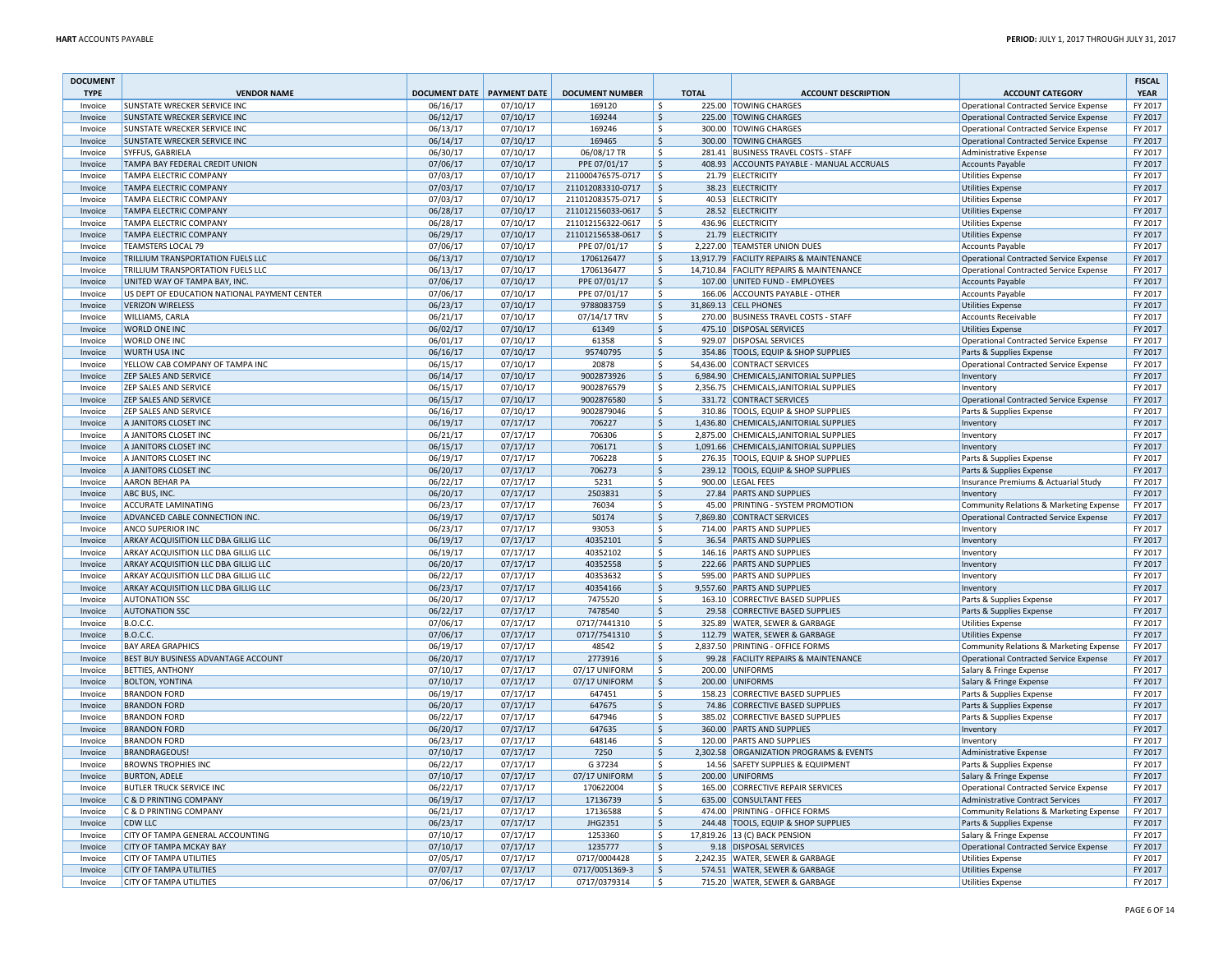| <b>DOCUMENT</b><br><b>TYPE</b> | <b>VENDOR NAME</b>                                                | DOCUMENT DATE PAYMENT DATE |                      | <b>DOCUMENT NUMBER</b>       | <b>TOTAL</b>                           | <b>ACCOUNT DESCRIPTION</b>                                          | <b>ACCOUNT CATEGORY</b>                              | <b>FISCAL</b><br><b>YEAR</b> |
|--------------------------------|-------------------------------------------------------------------|----------------------------|----------------------|------------------------------|----------------------------------------|---------------------------------------------------------------------|------------------------------------------------------|------------------------------|
| Invoice                        | <b>CLASS C SOLUTIONS GROUP</b>                                    | 06/19/17                   | 07/17/17             | 1252062001                   | \$                                     | 237.98 CORRECTIVE BASED SUPPLIES                                    | Parts & Supplies Expense                             | FY 2017                      |
| Invoice                        | <b>CLASS C SOLUTIONS GROUP</b>                                    | 06/20/17                   | 07/17/17             | 1255613001                   | \$                                     | 237.98 CORRECTIVE BASED SUPPLIES                                    | Parts & Supplies Expense                             | FY 2017                      |
| Invoice                        | <b>CLASS C SOLUTIONS GROUP</b>                                    | 06/19/17                   | 07/17/17             | 1262112001                   | $\mathsf{S}$                           | 237.98 CORRECTIVE BASED SUPPLIES                                    | Parts & Supplies Expense                             | FY 2017                      |
| Invoice                        | <b>CLASS C SOLUTIONS GROUP</b>                                    | 06/23/17                   | 07/17/17             | 1296982002                   | \$                                     | 33.86 CORRECTIVE BASED SUPPLIES                                     | Parts & Supplies Expense                             | FY 2017                      |
| Invoice                        | <b>CLASS C SOLUTIONS GROUP</b>                                    | 06/22/17                   | 07/17/17             | 1314262001                   | $\ddot{\mathsf{S}}$                    | 690.22 CORRECTIVE BASED SUPPLIES                                    | Parts & Supplies Expense                             | FY 2017                      |
| Invoice                        | <b>CLASS C SOLUTIONS GROUF</b>                                    | 06/22/17                   | 07/17/17             | 1314274001                   | \$                                     | 361.68 CORRECTIVE BASED SUPPLIES                                    | Parts & Supplies Expense                             | FY 2017                      |
| Invoice                        | COLONIAL LIFE & ACCIDENT INSURANCE CO                             | 06/25/17                   | 07/17/17             | 4147930-0608074              | $\frac{1}{2}$                          | 45.383.92 FLEX COMP - EMPLOYEES                                     | <b>Accounts Payable</b>                              | FY 2017                      |
| Invoice                        | CREATIVE BUS SALES, INC D/B/A TRANSIT PLUS                        | 06/23/17                   | 07/17/17             | 5114378                      | -\$                                    | 192.31 CORRECTIVE BASED SUPPLIES                                    | Parts & Supplies Expense                             | FY 2017                      |
| Invoice                        | CREATIVE BUS SALES, INC D/B/A TRANSIT PLUS                        | 06/19/17                   | 07/17/17             | 6021455                      | $\frac{1}{2}$                          | 123.24 CORRECTIVE BASED SUPPLIES                                    | Parts & Supplies Expense                             | FY 2017                      |
| Invoice                        | <b>CURVED GLASS DISTRIBUTORS</b>                                  | 06/20/17                   | 07/17/17             | 0222716-IN                   | \$                                     | 978.00 PARTS AND SUPPLIES                                           | Inventory                                            | FY 2017                      |
| Invoice                        | DADE PAPER AND BAG LLC                                            | 06/19/17                   | 07/17/17             | 11468242                     | $\zeta$                                | 1,591.22 CHEMICALS, JANITORIAL SUPPLIES                             | Inventory                                            | FY 2017                      |
| Invoice                        | DESIGN-BUILD ENGINEERS & CONTRACTORS, INC                         | 06/19/17                   | 07/17/17             | 17-002469-1                  | \$                                     | 6,620.00 TRANSIT ENHANCEMT (min 1%) CONSTRUCT ADA ACCESS            | Capital Grant Expense                                | FY 2017                      |
| Invoice                        | <b>DIRECTV LLC</b>                                                | 07/04/17                   | 07/17/17             | 31799404319                  | $\zeta$                                | 28.00 CABLE TELEVISION SERVICES                                     | <b>Utilities Expense</b>                             | FY 2017                      |
| Invoice                        | <b>DUVAL FORD</b>                                                 | 06/09/17                   | 07/17/17             | HED11620                     | -\$                                    | 22,545.00 NON-REV VEH MAINT                                         | Capital Grant Expense                                | FY 2017                      |
| Invoice                        | <b>DUVAL FORD</b>                                                 | 05/22/17                   | 07/17/17             | HED11621                     | \$                                     | 22,545.00 NON-REV VEH MAINT                                         | <b>Capital Grant Expense</b>                         | FY 2017                      |
| Invoice                        | DVM INSURANCE AGENCY DBA NATIONWIDE PET INS                       | 06/28/17                   | 07/17/17             | 06012017                     | \$                                     | 534.36 FLEX COMP - EMPLOYEES                                        | <b>Accounts Payable</b>                              | FY 2017                      |
| Invoice                        | EARL W. COLVARD INC. DBA BOULEVARD TIRE CENTER                    | 06/22/17                   | 07/17/17             | 19-GS179713                  | $\zeta$                                | 149.03 TIRES PURCHASED                                              | Parts & Supplies Expense                             | FY 2017                      |
| Invoice                        | ELECTRIC SALES & SERVICE INC                                      | 06/23/17                   | 07/17/17             | 37014                        | $\mathsf{\hat{S}}$                     | 5,094.00 PARTS AND SUPPLIES                                         | Inventory                                            | FY 2017                      |
| Invoice                        | <b>FINISHMASTER INC</b>                                           | 06/21/17                   | 07/17/17             | 76915617                     | $\zeta$                                | 47.00 CORRECTIVE BASED SUPPLIES                                     | Parts & Supplies Expense                             | FY 2017                      |
| Invoice                        | FIVE POINTS SERVICES INC                                          | 06/20/17                   | 07/17/17             | 11888                        | \$                                     | 363.00 DIESEL EXHAUST FLUID                                         | Fuel and Oil Expense                                 | FY 2017                      |
| Invoice                        | <b>FIVE POINTS SERVICES INC</b>                                   | 06/20/17                   | 07/17/17             | 54503                        | \$                                     | 1,300.00 TOOLS, EQUIP & SHOP SUPPLIES                               | Parts & Supplies Expense                             | FY 2017                      |
| Invoice                        | FLEET ACQUISTIONS LLC DBA FLEET PRODUCTS                          | 06/20/17                   | 07/17/17             | 1488198                      | \$                                     | 926.28 TOOLS, EQUIP & SHOP SUPPLIES                                 | Parts & Supplies Expense                             | FY 2017                      |
| Invoice                        | FLORIDA DEPARTMENT OF REVENUE                                     | 06/30/17                   | 07/17/17             | <b>SALES TAX 06/2017</b>     | $\zeta$                                | 39.58 LIFE INSURANCE - EMPLOYER PAYABLE                             | <b>Accounts Payable</b>                              | FY 2017                      |
| Invoice                        | FLORIDA DEPARTMENT OF REVENUE                                     | 06/30/17                   | 07/17/17             | PENALTY 04/2017              | Ŝ.                                     | 50.00 PENALTIES & LATE FEES                                         | <b>Administrative Expense</b>                        | FY 2017                      |
| Invoice                        | FLORIDA DEPT OF FINANCIAL SERVICES<br><b>FRONTIER FLORIDA LLC</b> | 06/30/17                   | 07/17/17             | 16Q3S1252115298              | $\zeta$                                | 6,576.39 ASSESSMENT FEES                                            | Self Insured Workers' Compensation Expense           | FY 2017                      |
| Invoice                        |                                                                   | 06/28/17                   | 07/17/17             | 0617/2286330                 | \$                                     | 164.19 TELEPHONE                                                    | <b>Utilities Expense</b>                             | FY 2017<br>FY 2017           |
| Invoice<br>Invoice             | <b>FRONTIER FLORIDA LLC</b><br><b>FRONTIER FLORIDA LLC</b>        | 06/28/17<br>06/28/17       | 07/17/17<br>07/17/17 | 0617/5589030<br>0617/6127970 | \$<br>\$                               | 109.46 TELEPHONE<br>22.15 TELEPHONE                                 | <b>Utilities Expense</b>                             | FY 2017                      |
|                                | <b>FRONTIER FLORIDA LLC</b>                                       | 07/07/17                   | 07/17/17             | 0717/6216583                 | $\dot{\mathsf{S}}$                     | 207.31 TELEPHONE                                                    | <b>Utilities Expense</b>                             | FY 2017                      |
| Invoice<br>Invoice             | <b>FRONTIER FLORIDA LLC</b>                                       | 07/01/17                   | 07/17/17             | 0717/6262871                 | $\zeta$                                | 61.65 TELEPHONE                                                     | <b>Utilities Expense</b><br><b>Utilities Expense</b> | FY 2017                      |
| Invoice                        | <b>FRONTIER FLORIDA LLC</b>                                       | 07/01/17                   | 07/17/17             | 0717/9723721                 | \$                                     | 60.15 TELEPHONE                                                     | <b>Utilities Expense</b>                             | FY 2017                      |
| Invoice                        | <b>G&amp;K SERVICES CO</b>                                        | 06/22/17                   | 07/17/17             | 6071890590                   | \$                                     | 264.09 CONTRACT SERVICES                                            | <b>Operational Contracted Service Expense</b>        | FY 2017                      |
| Invoice                        | <b>G&amp;K SERVICES CO</b>                                        | 05/26/17                   | 07/17/17             | 6071877872                   | \$                                     | 12.10 UNIFORMS                                                      | Salary & Fringe Expense                              | FY 2017                      |
| Invoice                        | <b>G&amp;K SERVICES CO</b>                                        | 06/02/17                   | 07/17/17             | 6071881173                   | \$                                     | 12.10 UNIFORMS                                                      | Salary & Fringe Expense                              | FY 2017                      |
| Invoice                        | <b>G&amp;K SERVICES CO</b>                                        | 06/09/17                   | 07/17/17             | 6071884459                   | $\dot{\mathsf{S}}$                     | 12.10 UNIFORMS                                                      | Salary & Fringe Expense                              | FY 2017                      |
| Invoice                        | <b>G&amp;K SERVICES CO</b>                                        | 06/16/17                   | 07/17/17             | 6071887758                   | $\zeta$                                | 12.10 UNIFORMS                                                      | Salary & Fringe Expense                              | FY 2017                      |
| Invoice                        | <b>G&amp;K SERVICES CO</b>                                        | 06/22/17                   | 07/17/17             | 6071890591                   | \$                                     | 53.90 UNIFORMS                                                      | Salary & Fringe Expense                              | FY 2017                      |
| Invoice                        | <b>G&amp;K SERVICES CO</b>                                        | 06/22/17                   | 07/17/17             | 6071890592                   | \$                                     | 30.25 UNIFORMS                                                      | Salary & Fringe Expense                              | FY 2017                      |
| Invoice                        | <b>G&amp;K SERVICES CO</b>                                        | 06/22/17                   | 07/17/17             | 6071890593                   | \$                                     | 24.20 UNIFORMS                                                      | Salary & Fringe Expense                              | FY 2017                      |
| Invoice                        | <b>G&amp;K SERVICES CO</b>                                        | 06/22/17                   | 07/17/17             | 6071890594                   | \$                                     | 54.45 UNIFORMS                                                      | Salary & Fringe Expense                              | FY 2017                      |
| Invoice                        | <b>G&amp;K SERVICES CO</b>                                        | 06/22/17                   | 07/17/17             | 6071890595                   | $\dot{\mathsf{S}}$                     | 35.75 UNIFORMS                                                      | Salary & Fringe Expense                              | FY 2017                      |
| Invoice                        | <b>G&amp;K SERVICES CO</b>                                        | 06/22/17                   | 07/17/17             | 6071890596                   | $\zeta$                                | 163.35 UNIFORMS                                                     | Salary & Fringe Expense                              | FY 2017                      |
| Invoice                        | <b>G&amp;K SERVICES CO</b>                                        | 06/22/17                   | 07/17/17             | 6071890597                   | $\frac{1}{2}$                          | 266.20 UNIFORMS                                                     | Salary & Fringe Expense                              | FY 2017                      |
| Invoice                        | <b>G&amp;K SERVICES CO</b>                                        | 06/22/17                   | 07/17/17             | 6071890598                   | \$                                     | 159.28 UNIFORMS                                                     | Salary & Fringe Expense                              | FY 2017                      |
| Invoice                        | <b>G&amp;K SERVICES CO</b>                                        | 06/23/17                   | 07/17/17             | 6071891042                   | \$                                     | 51.15 UNIFORMS                                                      | Salary & Fringe Expense                              | FY 2017                      |
| Invoice                        | <b>G&amp;K SERVICES CO</b>                                        | 06/23/17                   | 07/17/17             | 6071891043                   | -\$                                    | 6.05 UNIFORMS                                                       | Salary & Fringe Expense                              | FY 2017                      |
| Invoice                        | <b>GATOR FORD TRUCK SALES</b>                                     | 06/20/17                   | 07/17/17             | 520757P                      | $\zeta$                                | 600.81 PARTS AND SUPPLIES                                           | Inventory                                            | FY 2017                      |
| Invoice                        | <b>GENFARE</b>                                                    | 06/23/17                   | 07/17/17             | 90120610                     | $\dot{\mathsf{s}}$                     | 684.29 PARTS AND SUPPLIES                                           | Inventory                                            | FY 2017                      |
| Invoice                        | GENUINE PARTS CO DBA NAPA AUTO<br>GENUINE PARTS CO DBA NAPA AUTO  | 06/21/17                   | 07/17/17<br>07/17/17 | 829399<br>829677             | $\zeta$<br>\$                          | 114.11 CORRECTIVE BASED SUPPLIES<br>97.29 CORRECTIVE BASED SUPPLIES | Parts & Supplies Expense                             | FY 2017<br>FY 2017           |
| Invoice                        | GENUINE PARTS CO DBA NAPA AUTO                                    | 06/22/17<br>06/22/17       | 07/17/17             | 829729                       |                                        |                                                                     | Parts & Supplies Expense                             | FY 2017                      |
| Invoice<br>Invoice             | GENUINE PARTS CO DBA NAPA AUTO                                    | 06/28/17                   | 07/17/17             | 830616 ADJ                   | \$<br>\$                               | 49.34 CORRECTIVE BASED SUPPLIES<br>2.08 MISCELLANEOUS INCOME        | Parts & Supplies Expense<br>Other System Revenue     | FY 2017                      |
|                                | GOICOCHEA, TITO                                                   | 07/11/17                   | 07/17/17             | 04/10/17-CDL                 | $\dot{\mathsf{S}}$                     | 82.00 LICENSE & PERMITS                                             |                                                      | FY 2017                      |
| Invoice<br>Invoice             | <b>GRAINGER</b>                                                   | 06/20/17                   | 07/17/17             | 9478247548                   | $\dot{\mathsf{s}}$                     | 139.78 CONDITION BASED SUPPLIES                                     | <b>Tax Expense</b><br>Parts & Supplies Expense       | FY 2017                      |
| Invoice                        | <b>GRAINGER</b>                                                   | 06/22/17                   | 07/17/17             | 9480858555                   | $\frac{1}{2}$                          | 143.57 CONDITION BASED SUPPLIES                                     | Parts & Supplies Expense                             | FY 2017                      |
| Invoice                        | <b>GUARANTEED RADIATORS OF TAMPA INC</b>                          | 06/19/17                   | 07/17/17             | 081148                       | $\zeta$                                | 1,190.00 PARTS AND SUPPLIES                                         | Inventory                                            | FY 2017                      |
| Invoice                        | HAYS HOLDING CORP AKA VEREDUS                                     | 06/18/17                   | 07/17/17             | 170019691                    | \$                                     | 2,720.00 BUDGET FOR INHOUSE TEMP HELP                               | Salary & Fringe Expense                              | FY 2017                      |
| Invoice                        | HILLSBOROUGH COMMUNITY COLLEGE                                    | 06/19/17                   | 07/17/17             | <b>TCTC-1968</b>             | \$                                     | 2,995.00 PROFESSIONAL SERVICE FEES                                  | <b>Administrative Contract Services</b>              | FY 2017                      |
| Invoice                        | HOLLAND AND KNIGHT LLP                                            | 07/10/17                   | 07/17/17             | 5530353                      | $\dot{\mathsf{S}}$                     | 7,500.00 PROFESSIONAL SERVICE FEES                                  | <b>Administrative Contract Services</b>              | FY 2017                      |
| Invoice                        | <b>HOME DEPOT</b>                                                 | 06/29/17                   | 07/17/17             | 3971212                      | $\dot{\mathsf{s}}$                     | 289.29 CONTRACT SERVICES                                            | <b>Operational Contracted Service Expense</b>        | FY 2017                      |
| Invoice                        | HOWCO ENVIRONMENTAL SERVICES                                      | 06/20/17                   | 07/17/17             | 0209814                      | $\zeta$                                | 150.00 CONTRACT SERVICES                                            | <b>Operational Contracted Service Expense</b>        | FY 2017                      |
| Invoice                        | HYDRAULIC ELECTRIC COMPONENT SUPPLY INC                           | 06/22/17                   | 07/17/17             | 0135158-IN                   | \$                                     | 83.88 PARTS AND SUPPLIES                                            | Inventory                                            | FY 2017                      |
| Invoice                        | <b>ISO SERVICES INC</b>                                           | 06/30/17                   | 07/17/17             | IS00073666                   | \$                                     | 550.00 DUES, SUBSCRIPTIONS & FEES                                   | Administrative Expense                               | FY 2017                      |
| Invoice                        | <b>ISO SERVICES INC</b>                                           | 06/30/17                   | 07/17/17             | IS00073666                   | \$                                     | 368.75 PHYSICAL DAMAGE - UNBILLABLE                                 | Self Insured General Liability Expense               | FY 2017                      |
| Invoice                        | JACOBS ENGINEERING GROUP INC                                      | 06/22/17                   | 07/17/17             | 6                            | $\dot{\mathsf{S}}$                     | 117,209.02 437804-12801 PREMIUM TRANSIT STUDY                       | <b>Capital Grant Expense</b>                         | FY 2017                      |
| Invoice                        | JAMES RIVER SOLUTIONS LLC                                         | 06/19/17                   | 07/17/17             | S281628-IN                   | $\dot{\mathsf{S}}$<br>10,770.10 DIESEL |                                                                     | Fuel and Oil Expense                                 | FY 2017                      |
| Invoice                        | JAMES RIVER SOLUTIONS LLC                                         | 06/20/17                   | 07/17/17             | S281629-IN                   | $\zeta$<br>10,648.24 DIESEL            |                                                                     | Fuel and Oil Expense                                 | FY 2017                      |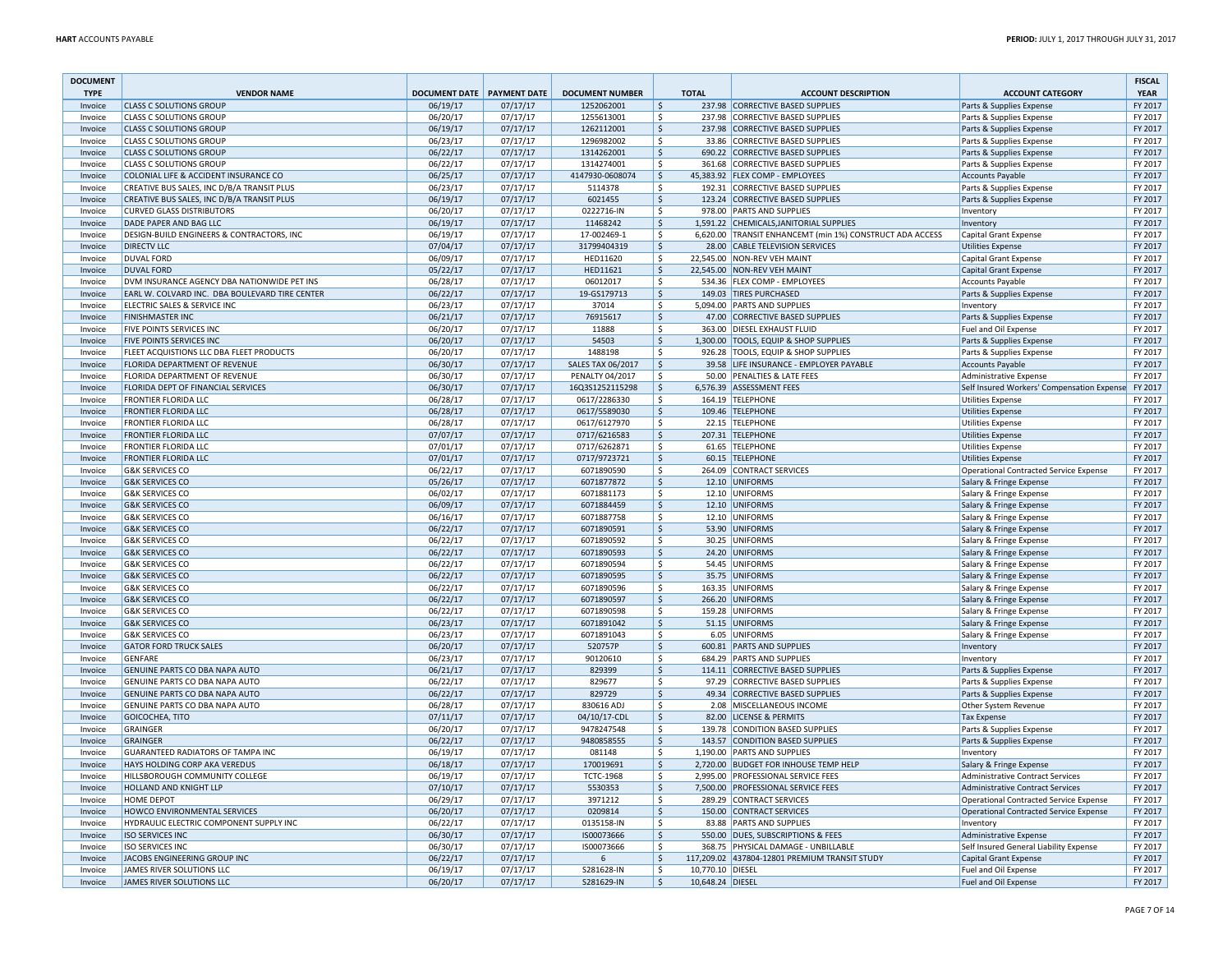| <b>DOCUMENT</b><br><b>TYPE</b> | <b>VENDOR NAME</b>                                   | DOCUMENT DATE PAYMENT DATE |                      | <b>DOCUMENT NUMBER</b> | <b>TOTAL</b>           | <b>ACCOUNT DESCRIPTION</b>                                       | <b>ACCOUNT CATEGORY</b>                            | <b>FISCAL</b><br><b>YEAR</b> |
|--------------------------------|------------------------------------------------------|----------------------------|----------------------|------------------------|------------------------|------------------------------------------------------------------|----------------------------------------------------|------------------------------|
| Invoice                        | JAMES RIVER SOLUTIONS LLC                            | 06/21/17                   | 07/17/17             | S281630-IN             | \$<br>10.480.10 DIESEL |                                                                  | Fuel and Oil Expense                               | FY 2017                      |
| Invoice                        | JAMES RIVER SOLUTIONS LLC                            | 06/22/17                   | 07/17/17             | S281631-IN             | 10,241.95 DIESEL<br>\$ |                                                                  | Fuel and Oil Expense                               | FY 2017                      |
| Invoice                        | JAMES RIVER SOLUTIONS LLC                            | 06/23/17                   | 07/17/17             | S281632-IN             | 10,259.94 DIESEL<br>Ŝ. |                                                                  | Fuel and Oil Expense                               | FY 2017                      |
| Invoice                        | <b>JAMES RIVER SOLUTIONS LLC</b>                     | 06/19/17                   | 07/17/17             | S281628-IN             | \$                     | 2,537.90 DIESEL & GAS EXCISE TAX                                 | <b>Tax Expense</b>                                 | FY 2017                      |
| Invoice                        | JAMES RIVER SOLUTIONS LLC                            | 06/20/17                   | 07/17/17             | S281629-IN             | \$                     | 2,538.57 DIESEL & GAS EXCISE TAX                                 | <b>Tax Expense</b>                                 | FY 2017                      |
| Invoice                        | <b>JAMES RIVER SOLUTIONS LLC</b>                     | 06/21/17                   | 07/17/17             | S281630-IN             | \$                     | 2,529.69 DIESEL & GAS EXCISE TAX                                 | <b>Tax Expense</b>                                 | FY 2017                      |
| Invoice                        | JAMES RIVER SOLUTIONS LLC                            | 06/22/17                   | 07/17/17             | S281631-IN             | Ŝ.                     | 2.531.74 DIESEL & GAS EXCISE TAX                                 | <b>Tax Expense</b>                                 | FY 2017                      |
| Invoice                        | JAMES RIVER SOLUTIONS LLC                            | 06/23/17                   | 07/17/17             | S281632-IN             | \$                     | 2,535.51 DIESEL & GAS EXCISE TAX                                 | <b>Tax Expense</b>                                 | FY 2017                      |
| Invoice                        | JANEK CORPORATION, THE                               | 06/21/17                   | 07/17/17             | 99380                  | \$                     | 7,050.00 PARTS AND SUPPLIES                                      | Inventory                                          | FY 2017                      |
| Invoice                        | JANEK CORPORATION, THE                               | 06/23/17                   | 07/17/17             | 99418                  | \$                     | 880.00 PARTS AND SUPPLIES                                        | Inventory                                          | FY 2017                      |
| Invoice                        | JASPER WELLER LLC DBA WELLER TRUCK PARTS             | 06/22/17                   | 07/17/17             | 401335513              | Ś                      | 3,100.00 PARTS AND SUPPLIES                                      | Inventory                                          | FY 2017                      |
| Invoice                        | JEFFREY R TILLEY DBA FYREBOSS LLC                    | 06/22/17                   | 07/17/17             | 2017133                | $\zeta$                | 2,530.00 CORRECTIVE REPAIR SERVICES                              | <b>Operational Contracted Service Expense</b>      | FY 2017                      |
| Invoice                        | KIMLEY-HORN AND ASSOCIATES INC                       | 06/19/17                   | 07/17/17             | 9459968                | \$                     | 2,048.40 CITY CORRIDOR FY2009                                    | <b>Capital Grant Expense</b>                       | FY 2017                      |
| Invoice                        | KIMLEY-HORN AND ASSOCIATES INC                       | 06/19/17                   | 07/17/17             | 9358964                | \$                     | 2,389.20 COT Z02 CED ENG & DESIGN BUS STOP/SHELTER               | Capital Grant Expense                              | FY 2017                      |
| Invoice                        | <b>KIRKS AUTOMOTIVE INC</b>                          | 06/21/17                   | 07/17/17             | 1006562                | \$                     | 160.00 PARTS AND SUPPLIES                                        | Inventory                                          | FY 2017                      |
| Invoice                        | LEVEL 3 FINANCING INC DBA LEVEL 3 COMMUNICATIONS LLC | 06/24/17                   | 07/17/17             | 57057565               | \$                     | 17,219.37 COMPUTER SOFTWARE SVC. FEES                            | Operational Contracted Service Expense             | FY 2017                      |
| Invoice                        | MAGNETIC TICKET & LABEL CORP                         | 06/21/17                   | 07/17/17             | 531622                 | $\hat{\mathsf{S}}$     | 6,360.00 PARTS AND SUPPLIES                                      | Inventory                                          | FY 2017                      |
| Invoice                        | MCCUE, DANIEL                                        | 07/10/17                   | 07/17/17             | <b>TOOLS 07/17</b>     | $\zeta$                | 378.00 TOOL ALLOWANCE                                            | Salary & Fringe Expense                            | FY 2017                      |
| Invoice                        | MCCUE, DANIEL                                        | 07/10/17                   | 07/17/17             | 07/17 UNIFORM          | \$                     | 200.00 UNIFORMS                                                  | Salary & Fringe Expense                            | FY 2017                      |
| Invoice                        | MCI SERVICE PARTS INC                                | 06/23/17                   | 07/17/17             | 3455075                | \$                     | 858.00 PARTS AND SUPPLIES                                        | Inventory                                          | FY 2017<br>FY 2017           |
| Invoice<br>Invoice             | MCI SERVICE PARTS INC<br>MCI SERVICE PARTS INC       | 06/23/17<br>06/23/17       | 07/17/17             | 3455076<br>3455077     | \$<br>\$               | 403.75 PARTS AND SUPPLIES<br>739.80 PARTS AND SUPPLIES           | Inventory                                          | FY 2017                      |
|                                |                                                      |                            | 07/17/17             |                        | Ś                      |                                                                  | Inventory                                          |                              |
| Invoice<br>Invoice             | MIDWEST BUS CORPORATION<br>MONTIJO, MATTHEW          | 06/23/17<br>07/12/17       | 07/17/17<br>07/17/17 | 42649<br>75%ANT2000    | \$                     | 196.40 PARTS AND SUPPLIES<br>234.88 TUITION REIMBURSEMENT PROG   | Inventory                                          | FY 2017<br>FY 2017           |
| Invoice                        | MONTIJO, MATTHEW                                     | 07/12/17                   | 07/17/17             | 75%ANT2000B            | \$                     | 85.91 TUITION REIMBURSEMENT PROG                                 | Salary & Fringe Expense<br>Salary & Fringe Expense | FY 2017                      |
| Invoice                        | MONTIJO, MATTHEW                                     | 07/12/17                   | 07/17/17             | 75%CTS2440             | \$                     | 234.88 TUITION REIMBURSEMENT PROG                                | Salary & Fringe Expense                            | FY 2017                      |
| Invoice                        | MONTIJO, MATTHEW                                     | 07/12/17                   | 07/17/17             | 75%CTS2440B            | \$                     | 116.03 TUITION REIMBURSEMENT PROG                                | Salary & Fringe Expense                            | FY 2017                      |
| Invoice                        | MT ZION ASSEMBLY OF GOD INC                          | 07/11/17                   | 07/17/17             | <b>AUG-OCT 2017</b>    | \$                     | 3,000.00 LEASE & RENTAL LAND                                     | <b>Administrative Expense</b>                      | FY 2017                      |
| Invoice                        | NBI, INC.                                            | 06/30/17                   | 07/17/17             | 1486451                | $\dot{\mathsf{S}}$     | 1,169.10 DUES, SUBSCRIPTIONS & FEES                              | <b>Administrative Expense</b>                      | FY 2017                      |
| Invoice                        | NBI, INC.                                            | 06/30/17                   | 07/17/17             | 1486456                | $\zeta$                | 1,169.10 DUES, SUBSCRIPTIONS & FEES                              | <b>Administrative Expense</b>                      | FY 2017                      |
| Invoice                        | NBI, INC.                                            | 06/30/17                   | 07/17/17             | 1486457                | \$                     | 1,169.10 DUES, SUBSCRIPTIONS & FEES                              | <b>Administrative Expense</b>                      | FY 2017                      |
| Invoice                        | NEWARK CORPORATION                                   | 06/20/17                   | 07/17/17             | 29152089               | \$                     | 101.23 CONDITION BASED SUPPLIES                                  | Parts & Supplies Expense                           | FY 2017                      |
| Invoice                        | <b>OSSI CONSTRUCTION INC</b>                         | 07/07/17                   | 07/17/17             | 15368-5                | Ŝ.                     | 34,809.90 REHAB/RENOV HM BUS WASHES                              | <b>Capital Grant Expense</b>                       | FY 2017                      |
| Invoice                        | PEOPLES GAS COMPANY                                  | 07/03/17                   | 07/17/17             | 211012154079-0717      | S.                     | 11,587.99 COMPRESSED NATURAL GAS                                 | <b>Fuel and Oil Expense</b>                        | FY 2017                      |
| Invoice                        | PEOPLES GAS COMPANY                                  | 07/03/17                   | 07/17/17             | 211012154079-0717      | $\mathsf{\hat{S}}$     | 1,062.61 COMPRESSED NATURAL GAS - FRANCHISE FEE                  | <b>Tax Expense</b>                                 | FY 2017                      |
| Invoice                        | PINELLAS SUNCOAST TRANSIT AUTHORITY                  | 06/30/17                   | 07/17/17             | 27251                  | Ś                      | 5,057.50 INTER/COUNTY PASSPORT                                   | Fare Revenue                                       | FY 2017                      |
| Invoice                        | PRESIDIO HOLDINGS INC                                | 07/12/17                   | 07/17/17             | 6011117011848-A        | \$                     | 28,477.62 ACQ COMPUTER HARDWARE                                  | Capital Grant Expense                              | FY 2017                      |
| Invoice                        | PRESIDIO HOLDINGS INC                                | 07/12/17                   | 07/17/17             | 6011117016751-A        | \$                     | 36,572.25 ACQ COMPUTER HARDWARE                                  | Capital Grant Expense                              | FY 2017                      |
| Invoice                        | PRESIDIO HOLDINGS INC                                | 07/12/17                   | 07/17/17             | 6011117012652-A        | \$                     | 4,858.75 ACQUIRE - COMPUTER HARDWARE                             | Capital Grant Expense                              | FY 2017                      |
| Invoice                        | PRESIDIO HOLDINGS INC                                | 07/12/17                   | 07/17/17             | 6011117013759-A        | \$                     | 7,649.15 ACQUIRE - COMPUTER HARDWARE                             | <b>Capital Grant Expense</b>                       | FY 2017                      |
| Invoice                        | <b>R&amp;C DIESEL PARTS SUPPLY</b>                   | 06/20/17                   | 07/17/17             | 346565                 | Ś                      | 575.00 PARTS AND SUPPLIES                                        | Inventory                                          | FY 2017                      |
| Invoice                        | <b>R&amp;C DIESEL PARTS SUPPLY</b>                   | 06/23/17                   | 07/17/17             | 346569                 | \$                     | 920.00 PARTS AND SUPPLIES                                        | Inventory                                          | FY 2017                      |
| Invoice                        | RAMOS CARDONA, FERNANDO                              | 07/10/17                   | 07/17/17             | TOOLS 07/17            | \$                     | 378.00 TOOL ALLOWANCE                                            | Salary & Fringe Expense                            | FY 2017                      |
| Invoice                        | RAMOS CARDONA, FERNANDO                              | 07/10/17                   | 07/17/17             | 07/17 UNIFORM          | \$                     | 200.00 UNIFORMS                                                  | Salary & Fringe Expense                            | FY 2017                      |
| Invoice                        | READYREFRESH                                         | 06/24/17                   | 07/17/17             | 07F0008438467          | \$                     | 1,564.54 CONTRACT SERVICES                                       | Operational Contracted Service Expense             | FY 2017                      |
| Invoice                        | RELIABLE TRANSMISSION SERVICE                        | 06/19/17                   | 07/17/17             | T-56846                | \$                     | 407.84 PARTS AND SUPPLIES                                        | <b>Accounts Payable</b>                            | FY 2017                      |
| Invoice                        | <b>RUSH TRUCK CENTER</b>                             | 06/21/17                   | 07/17/17             | 3006830813             | $\mathsf{\hat{S}}$     | 165.28 PARTS AND SUPPLIES                                        | Inventory                                          | FY 2017                      |
| Invoice                        | SANICHARA, BEJAI                                     | 07/10/17                   | 07/17/17             | <b>TOOLS 07/17</b>     | $\mathsf{\hat{S}}$     | 419.00 TOOL ALLOWANCE                                            | Salary & Fringe Expense                            | FY 2017                      |
| Invoice                        | SANICHARA, BEJAI<br>SEABOARD DISTRIBUTION, INC       | 07/10/17                   | 07/17/17             | 07/17 UNIFORM          | \$                     | 200.00 UNIFORMS                                                  | Salary & Fringe Expense                            | FY 2017<br>FY 2017           |
| Invoice<br>Invoice             | SEABOARD DISTRIBUTION, INC                           | 06/23/17<br>06/23/17       | 07/17/17<br>07/17/17 | 188621<br>188621       | \$<br>\$               | 1,236.15 ANTI FREEZE/COOLANT<br>3,980.00 ENGINE OIL (OIL & LUBE) | Fuel and Oil Expense<br>Fuel and Oil Expense       | FY 2017                      |
| Invoice                        | SECURE ON-SITE SHREDDING                             | 06/22/17                   | 07/17/17             | 2537062217             | \$                     | 20.00 CONTRACT SERVICES                                          | Operational Contracted Service Expense             | FY 2017                      |
| Invoice                        | SECURE ON-SITE SHREDDING                             | 06/22/17                   | 07/17/17             | 2539062217             | $\dot{\mathsf{S}}$     | 20.00 CONTRACT SERVICES                                          | <b>Operational Contracted Service Expense</b>      | FY 2017                      |
| Invoice                        | SECURE ON-SITE SHREDDING                             | 06/22/17                   | 07/17/17             | 2541062217             | \$                     | 20.00 CONTRACT SERVICES                                          | <b>Operational Contracted Service Expense</b>      | FY 2017                      |
| Invoice                        | SECURE ON-SITE SHREDDING                             | 06/22/17                   | 07/17/17             | 2543062217             | \$                     | 40.00 CONTRACT SERVICES                                          | <b>Operational Contracted Service Expense</b>      | FY 2017                      |
| Invoice                        | SECURE ON-SITE SHREDDING                             | 06/22/17                   | 07/17/17             | 2545062217             | \$                     | 32.00 CONTRACT SERVICES                                          | Operational Contracted Service Expense             | FY 2017                      |
| Invoice                        | <b>SOLSTICE BENEFITS INC</b>                         | 05/11/17                   | 07/17/17             | W761514                | \$                     | 4,112.68 SUPPLEMENTAL VISION PLAN                                | <b>Accounts Payable</b>                            | FY 2017                      |
| Invoice                        | SOUTHEAST POWER SYSTEMS OF TAMPA INC                 | 06/20/17                   | 07/17/17             | 23 16 40 49            | \$                     | 287.90 PARTS AND SUPPLIES                                        | Inventory                                          | FY 2017                      |
| Invoice                        | <b>SUNSTATE WRECKER SERVICE INC</b>                  | 06/22/17                   | 07/17/17             | 169024                 | $\mathsf{\hat{S}}$     | 93.00 TOWING CHARGES                                             | Operational Contracted Service Expense             | FY 2017                      |
| Invoice                        | <b>SUNSTATE WRECKER SERVICE INC</b>                  | 06/20/17                   | 07/17/17             | 169117                 | $\zeta$                | 375.00 TOWING CHARGES                                            | <b>Operational Contracted Service Expense</b>      | FY 2017                      |
| Invoice                        | SUNSTATE WRECKER SERVICE INC                         | 06/19/17                   | 07/17/17             | 169124                 | \$                     | 225.00 TOWING CHARGES                                            | <b>Operational Contracted Service Expense</b>      | FY 2017                      |
| Invoice                        | <b>SUNSTATE WRECKER SERVICE INC</b>                  | 06/19/17                   | 07/17/17             | 169127                 | $\zeta$                | 300.00 TOWING CHARGES                                            | <b>Operational Contracted Service Expense</b>      | FY 2017                      |
| Invoice                        | SUNSTATE WRECKER SERVICE INC                         | 06/22/17                   | 07/17/17             | 169516                 | \$                     | 225.00 TOWING CHARGES                                            | <b>Operational Contracted Service Expense</b>      | FY 2017                      |
| Invoice                        | SUNSTATE WRECKER SERVICE INC                         | 06/19/17                   | 07/17/17             | 169664                 | \$                     | 375.00 TOWING CHARGES                                            | <b>Operational Contracted Service Expense</b>      | FY 2017                      |
| Invoice                        | <b>TAMPA ELECTRIC COMPANY</b>                        | 07/05/17                   | 07/17/17             | 211001823031-0717      | $\dot{\mathsf{s}}$     | 2,138.34 ELECTRICITY                                             | <b>Utilities Expense</b>                           | FY 2017                      |
| Invoice                        | <b>TAMPA ELECTRIC COMPANY</b>                        | 07/05/17                   | 07/17/17             | 211012083807-0717      | Ś                      | 58.98 ELECTRICITY                                                | <b>Utilities Expense</b>                           | FY 2017                      |
| Invoice                        | <b>TAMPA ELECTRIC COMPANY</b>                        | 07/05/17                   | 07/17/17             | 211012084060-0717      | Ŝ.                     | 35.82 ELECTRICITY                                                | <b>Utilities Expense</b>                           | FY 2017                      |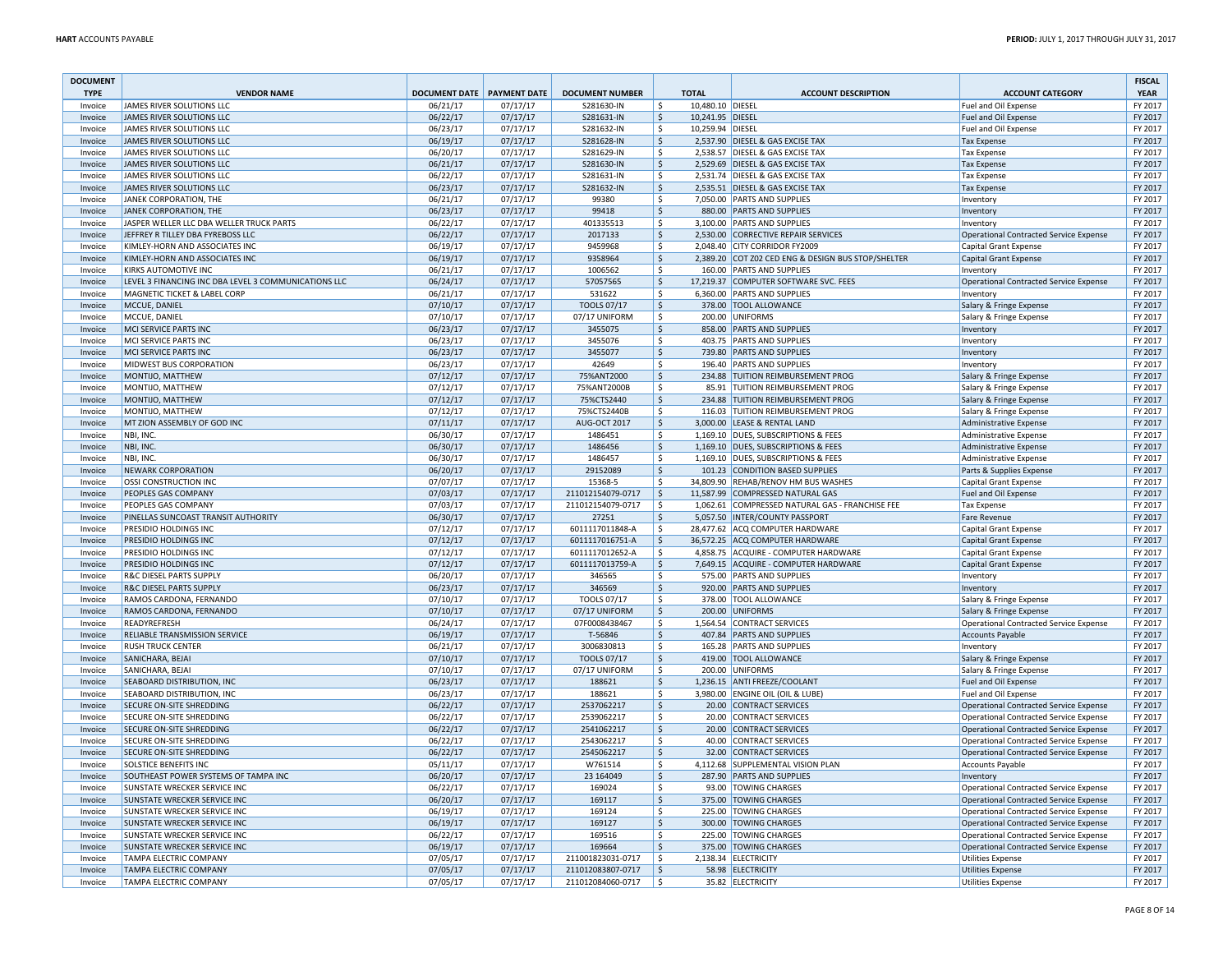| <b>DOCUMENT</b>        |                                                                |                                   |                      |                                             |                          |              |                                                                           |                                                                           | <b>FISCAL</b>          |
|------------------------|----------------------------------------------------------------|-----------------------------------|----------------------|---------------------------------------------|--------------------------|--------------|---------------------------------------------------------------------------|---------------------------------------------------------------------------|------------------------|
| <b>TYPE</b><br>Invoice | <b>VENDOR NAME</b><br><b>TAMPA ELECTRIC COMPANY</b>            | <b>DOCUMENT DATE PAYMENT DATE</b> | 07/17/17             | <b>DOCUMENT NUMBER</b><br>211012084367-0717 |                          | <b>TOTAL</b> | <b>ACCOUNT DESCRIPTION</b><br>43.63 ELECTRICITY                           | <b>ACCOUNT CATEGORY</b>                                                   | <b>YEAR</b><br>FY 2017 |
|                        | TAMPA ELECTRIC COMPANY                                         | 07/05/17<br>07/05/17              | 07/17/17             | 211012084607-0717                           | $\frac{1}{2}$<br>\$.     |              | 21.79 ELECTRICITY                                                         | <b>Utilities Expense</b>                                                  | FY 2017                |
| Invoice<br>Invoice     | <b>TAMPA ELECTRIC COMPANY</b>                                  | 07/05/17                          | 07/17/17             | 211012084870-0717                           | \$                       |              | 35.42 ELECTRICITY                                                         | <b>Utilities Expense</b><br><b>Utilities Expense</b>                      | FY 2017                |
| Invoice                | TAMPA ELECTRIC COMPANY                                         | 07/05/17                          | 07/17/17             | 211012085133-0717                           | l\$                      |              | 26.98 ELECTRICITY                                                         | <b>Utilities Expense</b>                                                  | FY 2017                |
| Invoice                | TAMPA ELECTRIC COMPANY                                         | 07/05/17                          | 07/17/17             | 211012085398-0717                           | \$                       |              | 58.07 ELECTRICITY                                                         | <b>Utilities Expense</b>                                                  | FY 2017                |
| Invoice                | TAMPA ELECTRIC COMPANY                                         | 07/05/17                          | 07/17/17             | 211012085687-0717                           | \$                       |              | 71.30 ELECTRICITY                                                         | <b>Utilities Expense</b>                                                  | FY 2017                |
| Invoice                | <b>TAMPA ELECTRIC COMPANY</b>                                  | 07/05/17                          | 07/17/17             | 211012086024-0717                           | S.                       |              | 60.28 ELECTRICITY                                                         | <b>Utilities Expense</b>                                                  | FY 2017                |
| Invoice                | TAMPA ELECTRIC COMPANY                                         | 07/05/17                          | 07/17/17             | 211012086396-0717                           | \$                       |              | 64.08 ELECTRICITY                                                         | <b>Utilities Expense</b>                                                  | FY 2017                |
| Invoice                | <b>TAMPA ELECTRIC COMPANY</b>                                  | 07/05/17                          | 07/17/17             | 211012086628-0717                           | -S                       |              | 59.38 ELECTRICITY                                                         | <b>Utilities Expense</b>                                                  | FY 2017                |
| Invoice                | <b>TAMPA ELECTRIC COMPANY</b>                                  | 07/05/17                          | 07/17/17             | 211012086966-0717                           | \$                       |              | 166.62 ELECTRICITY                                                        | <b>Utilities Expense</b>                                                  | FY 2017                |
| Invoice                | <b>TAMPA ELECTRIC COMPANY</b>                                  | 07/05/17                          | 07/17/17             | 211012087196-0717                           | Ś                        |              | 5,162.16 ELECTRICITY                                                      | <b>Utilities Expense</b>                                                  | FY 2017                |
| Invoice                | TAMPA ELECTRIC COMPANY                                         | 07/05/17                          | 07/17/17             | 211012087485-0717                           | Ś                        | 2,229.71     | <b>ELECTRICITY</b>                                                        | <b>Utilities Expense</b>                                                  | FY 2017                |
| Invoice                | <b>TAMPA ELECTRIC COMPANY</b>                                  | 07/05/17                          | 07/17/17             | 211012087667-0717                           | $\frac{1}{2}$            |              | 64.48 ELECTRICITY                                                         | <b>Utilities Expense</b>                                                  | FY 2017                |
| Invoice                | TAMPA ELECTRIC COMPANY                                         | 07/05/17                          | 07/17/17             | 211012087923-0717                           | \$                       |              | 37.12 ELECTRICITY                                                         | <b>Utilities Expense</b>                                                  | FY 2017                |
| Invoice                | <b>TAMPA ELECTRIC COMPANY</b>                                  | 07/05/17                          | 07/17/17             | 211012088145-0717                           | l\$                      |              | 128.34 ELECTRICITY                                                        | <b>Utilities Expense</b>                                                  | FY 2017                |
| Invoice                | TAMPA ELECTRIC COMPANY                                         | 07/05/17                          | 07/17/17             | 211012088376-0717                           | l\$                      |              | 26.71 ELECTRICITY                                                         | Utilities Expense                                                         | FY 2017                |
| Invoice                | TAMPA ELECTRIC COMPANY                                         | 07/05/17                          | 07/17/17             | 211012088657-0717                           | Ś                        |              | 238.91 ELECTRICITY                                                        | <b>Utilities Expense</b>                                                  | FY 2017                |
| Invoice                | TAMPA ELECTRIC COMPANY                                         | 07/06/17                          | 07/17/17             | 211012088913-0717                           | Ś                        |              | 5,032.90 ELECTRICITY                                                      | <b>Utilities Expense</b>                                                  | FY 2017                |
| Invoice                | TAMPA ELECTRIC COMPANY                                         | 07/06/17                          | 07/17/17             | 211012089184-0717                           | $\zeta$                  |              | 58.47 ELECTRICITY                                                         | <b>Utilities Expense</b>                                                  | FY 2017                |
| Invoice                | TAMPA ELECTRIC COMPANY                                         | 07/06/17                          | 07/17/17             | 211012089465-0717                           | \$                       |              | 61.87 ELECTRICITY                                                         | Utilities Expense                                                         | FY 2017<br>FY 2017     |
| Invoice<br>Invoice     | <b>TAMPA ELECTRIC COMPANY</b><br><b>TAMPA ELECTRIC COMPANY</b> | 07/06/17                          | 07/17/17<br>07/17/17 | 211012089754-0717<br>211012150069-0717      | -S<br>\$                 |              | 66.09 ELECTRICITY<br>58.17 ELECTRICITY                                    | <b>Utilities Expense</b>                                                  | FY 2017                |
|                        | <b>TAMPA ELECTRIC COMPANY</b>                                  | 07/06/17<br>07/06/17              | 07/17/17             | 211012150341-0717                           | Ś                        |              | 38.03 ELECTRICITY                                                         | <b>Utilities Expense</b>                                                  | FY 2017                |
| Invoice<br>Invoice     | TAMPA ELECTRIC COMPANY                                         | 07/06/17                          | 07/17/17             | 211012150622-0717                           | Ś                        |              | 37.84 ELECTRICITY                                                         | <b>Utilities Expense</b><br><b>Utilities Expense</b>                      | FY 2017                |
| Invoice                | <b>TAMPA ELECTRIC COMPANY</b>                                  | 07/10/17                          | 07/17/17             | 211012150812-0717                           | \$                       |              | 11,183.22 ELECTRICITY                                                     | <b>Utilities Expense</b>                                                  | FY 2017                |
| Invoice                | TAMPA KOREAN UNITED METHODIST CHURCH                           | 07/10/17                          | 07/17/17             | 50                                          | \$                       |              | 1.000.00 LEASE & RENTAL LAND                                              | Administrative Expense                                                    | FY 2017                |
| Invoice                | THEMIS SOLUTIONS INC                                           | 06/20/17                          | 07/17/17             | <b>INV-3998</b>                             | $\mathsf{S}$             |              | 222.00 DUES, SUBSCRIPTIONS & FEES                                         | Administrative Expense                                                    | FY 2017                |
| Invoice                | TRANSPRO CONSULTING LLC                                        | 06/19/17                          | 07/17/17             | 1929                                        | \$                       |              | 11,607.15 OPERATING CONTINGENCY                                           | Other Administrative Expenses                                             | FY 2017                |
| Invoice                | UNIFIRST CORPORATION                                           | 06/19/17                          | 07/17/17             | 914 2188173                                 | $\mathsf{\hat{S}}$       |              | 11.52 CONTRACT SERVICES                                                   | <b>Operational Contracted Service Expense</b>                             | FY 2017                |
| Invoice                | <b>UNUM PROVIDENT</b>                                          | 05/22/17                          | 07/17/17             | 06/2017                                     | \$                       |              | 707.85 A&D INSURANCE - EMPLOYER PAYABLE                                   | <b>Accounts Payable</b>                                                   | FY 2017                |
| Invoice                | <b>UNUM PROVIDENT</b>                                          | 05/22/17                          | 07/17/17             | 06/2017                                     | $\ddot{\varsigma}$       |              | 8,918.77 LIFE INSURANCE - EMPLOYER PAYABLE                                | <b>Accounts Payable</b>                                                   | FY 2017                |
| Invoice                | <b>UNUM PROVIDENT</b>                                          | 05/22/17                          | 07/17/17             | 06/2017                                     | \$                       |              | 23,674.51 LONG-TERM DISABILITY INS - EMPLOYER PAYABLE                     | <b>Accounts Payable</b>                                                   | FY 2017                |
| Invoice                | <b>VEHICLE MAINTENANCE PROGRAM INC</b>                         | 06/21/17                          | 07/17/17             | INV-270459                                  | l\$                      |              | 153.02 PARTS AND SUPPLIES                                                 | Inventory                                                                 | FY 2017                |
| Invoice                | VEHICLE MAINTENANCE PROGRAM INC                                | 06/22/17                          | 07/17/17             | INV-270536                                  | \$                       |              | 122.25 PARTS AND SUPPLIES                                                 | Inventory                                                                 | FY 2017                |
| Invoice                | <b>VERIZON WIRELESS</b>                                        | 06/23/17                          | 07/17/17             | 9788093741                                  | $\mathsf{\hat{S}}$       |              | 1,930.71 CELL PHONES                                                      | <b>Utilities Expense</b>                                                  | FY 2017                |
| Invoice                | <b>VILLEGAS, CARLITO</b>                                       | 07/10/17                          | 07/17/17             | 07/17 UNIFORM                               | \$                       | 200.00       | <b>UNIFORMS</b>                                                           | Salary & Fringe Expense                                                   | FY 2017                |
| Invoice                | <b>ZEP SALES AND SERVICE</b>                                   | 06/23/17                          | 07/17/17             | 9002889728                                  | \$                       |              | 943.80 CHEMICALS, JANITORIAL SUPPLIES                                     | Inventory                                                                 | FY 2017                |
| Invoice                | ABC BUS, INC.                                                  | 06/27/17                          | 07/24/17             | 2507954                                     | \$                       |              | 3,558.75 PARTS AND SUPPLIES                                               | Inventory                                                                 | FY 2017                |
| Invoice                | ABC BUS, INC.                                                  | 06/27/17                          | 07/24/17             | 2507988                                     | \$                       |              | 2,990.69 PARTS AND SUPPLIES                                               | Inventory                                                                 | FY 2017                |
| Invoice                | <b>ACCURATE LAMINATING</b>                                     | 06/27/17                          | 07/24/17             | 76066                                       | \$<br>$\dot{\mathsf{S}}$ |              | 160.00 MISC EXPENSES - COA/TDP                                            | Other Administrative Expenses                                             | FY 2017                |
| Invoice<br>Invoice     | <b>AIRGAS INC</b><br><b>AIRGAS INC</b>                         | 06/30/17                          | 07/24/17             | 9945835689<br>9945835690                    | \$                       |              | 209.85 TOOLS, EQUIP & SHOP SUPPLIES<br>98.90 TOOLS, EQUIP & SHOP SUPPLIES | Parts & Supplies Expense                                                  | FY 2017<br>FY 2017     |
| Invoice                | AMALGAMATED TRANSIT UNION                                      | 06/30/17<br>07/20/17              | 07/24/17<br>07/24/17 | PPE 07/15/17                                | $\ddot{\varsigma}$       |              | 35.79 ATU UNION DUES - EMPLOYEES                                          | Parts & Supplies Expense<br><b>Accounts Payable</b>                       | FY 2017                |
| Invoice                | ANCO SUPERIOR INC                                              | 06/28/17                          | 07/24/17             | 93096                                       | \$                       |              | 357.00 CORRECTIVE BASED SUPPLIES                                          | Parts & Supplies Expense                                                  | FY 2017                |
| Invoice                | <b>ANCO SUPERIOR INC</b>                                       | 06/29/17                          | 07/24/17             | 93099                                       | \$                       |              | 2,370.00 PARTS AND SUPPLIES                                               | Inventory                                                                 | FY 2017                |
| Invoice                | ARKAY ACQUISITION LLC DBA GILLIG LLC                           | 06/27/17                          | 07/24/17             | 40355024                                    | l \$                     |              | 679.59 CORRECTIVE BASED SUPPLIES                                          | Parts & Supplies Expense                                                  | FY 2017                |
| Invoice                | ARKAY ACQUISITION LLC DBA GILLIG LLC                           | 06/27/17                          | 07/24/17             | 40355025                                    | $\zeta$                  |              | 679.59 CORRECTIVE BASED SUPPLIES                                          | Parts & Supplies Expense                                                  | FY 2017                |
| Invoice                | ARKAY ACQUISITION LLC DBA GILLIG LLC                           | 06/27/17                          | 07/24/17             | 40355026                                    | Ś                        |              | 2,666.10 PARTS AND SUPPLIES                                               | Inventory                                                                 | FY 2017                |
| Invoice                | ARKAY ACQUISITION LLC DBA GILLIG LLC                           | 06/27/17                          | 07/24/17             | 40355027                                    | \$                       |              | 7,962.17 PARTS AND SUPPLIES                                               | Inventory                                                                 | FY 2017                |
| Invoice                | ARKAY ACQUISITION LLC DBA GILLIG LLC                           | 06/28/17                          | 07/24/17             | 40355471                                    | \$                       |              | 598.02 PARTS AND SUPPLIES                                                 | Inventory                                                                 | FY 2017                |
| Invoice                | ARKAY ACQUISITION LLC DBA GILLIG LLC                           | 06/29/17                          | 07/24/17             | 40355959                                    | \$                       |              | 191.62 PARTS AND SUPPLIES                                                 | Inventory                                                                 | FY 2017                |
| Invoice                | ARKAY ACQUISITION LLC DBA GILLIG LLC                           | 06/30/17                          | 07/24/17             | 40356448                                    | \$                       |              | 775.86 PARTS AND SUPPLIES                                                 | Inventory                                                                 | FY 2017                |
| Invoice                | <b>AUTONATION SSC</b>                                          | 06/30/17                          | 07/24/17             | 7482051                                     | $\zeta$                  |              | 37.70 CORRECTIVE BASED SUPPLIES                                           | Parts & Supplies Expense                                                  | FY 2017                |
| Invoice                | <b>BANK OF AMERICA</b>                                         | 07/06/17                          | 07/24/17             | 17060011203                                 | \$                       |              | 7,746.88 BANKING FEES                                                     | <b>Administrative Expense</b>                                             | FY 2017                |
| Invoice                | <b>BOARD OF COUNTY COMMISSIONERS HTV</b>                       | 07/17/17                          | 07/24/17             | HART170717                                  | \$                       |              | 410.08 PRODUCTION COST - DIRECT MEDIA                                     | Community Relations & Marketing Expense                                   | FY 2017                |
| Invoice                | <b>BRANDON FORD</b>                                            | 06/02/17                          | 07/24/17             | 645951 CORES                                | \$                       |              | 450.00 CORRECTIVE BASED SUPPLIES                                          | Parts & Supplies Expense                                                  | FY 2017                |
| Invoice                | <b>BRANDON FORD</b>                                            | 06/27/17                          | 07/24/17             | 648317                                      | \$                       |              | 37.61 CORRECTIVE BASED SUPPLIES                                           | Parts & Supplies Expense                                                  | FY 2017                |
| Invoice<br>Invoice     | <b>BRANDON FORD</b><br><b>BRANDON FORD</b>                     | 06/27/17                          | 07/24/17             | 648319<br>648585                            | \$<br>$\dot{\mathsf{S}}$ |              | 235.42 CORRECTIVE BASED SUPPLIES<br>119.04 CORRECTIVE BASED SUPPLIES      | Parts & Supplies Expense                                                  | FY 2017<br>FY 2017     |
| Invoice                | <b>BRANDON FORD</b>                                            | 06/28/17<br>06/30/17              | 07/24/17<br>07/24/17 | 648791                                      | Ś                        | 598.95       | <b>CORRECTIVE BASED SUPPLIES</b>                                          | Parts & Supplies Expense                                                  | FY 2017                |
| Invoice                | <b>BUTLER TRUCK SERVICE INC</b>                                | 06/29/17                          | 07/24/17             | 170629002                                   | \$                       | 170.00       | <b>CORRECTIVE REPAIR SERVICES</b>                                         | Parts & Supplies Expense<br><b>Operational Contracted Service Expense</b> | FY 2017                |
| Invoice                | <b>BYTEMARK INC</b>                                            | 07/01/17                          | 07/24/17             | 1796                                        | \$                       |              | 227.34 BANKING FEES REGIONAL FAREBOX                                      | Administrative Expense                                                    | FY 2017                |
| Invoice                | <b>BYTEMARK INC</b>                                            | 06/30/17                          | 07/24/17             | 1805                                        | \$                       |              | 1,016.92 BANKING FEES REGIONAL FAREBOX                                    | Administrative Expense                                                    | FY 2017                |
| Invoice                | CAMBRIDGE SYSTEMATICS INC                                      | 06/30/17                          | 07/24/17             | 170054-02                                   | \$                       |              | 5.239.00 CONSULTANT FEES                                                  | <b>Administrative Contract Services</b>                                   | FY 2017                |
| Invoice                | CAREERBUILDER LLC DBA AURICO REPORTS LLC                       | 06/30/17                          | 07/24/17             | AUR1029779                                  | $\zeta$                  |              | 729.85 EMPLOYMENT PROCESS SERVICES                                        | <b>Administrative Contract Services</b>                                   | FY 2017                |
| Invoice                | <b>CATAPULT SYSTEMS LLC</b>                                    | 07/01/17                          | 07/24/17             | C067071                                     | Ś                        |              | 6,000.00 COMPUTER SOFTWARE SVC. FEES                                      | <b>Operational Contracted Service Expense</b>                             | FY 2017                |
| Invoice                | <b>CDW LLC</b>                                                 | 06/28/17                          | 07/24/17             | JJF0039                                     | \$                       |              | 84,262.61 COMPUTER SOFTWARE SVC. FEES                                     | Operational Contracted Service Expense                                    | FY 2017                |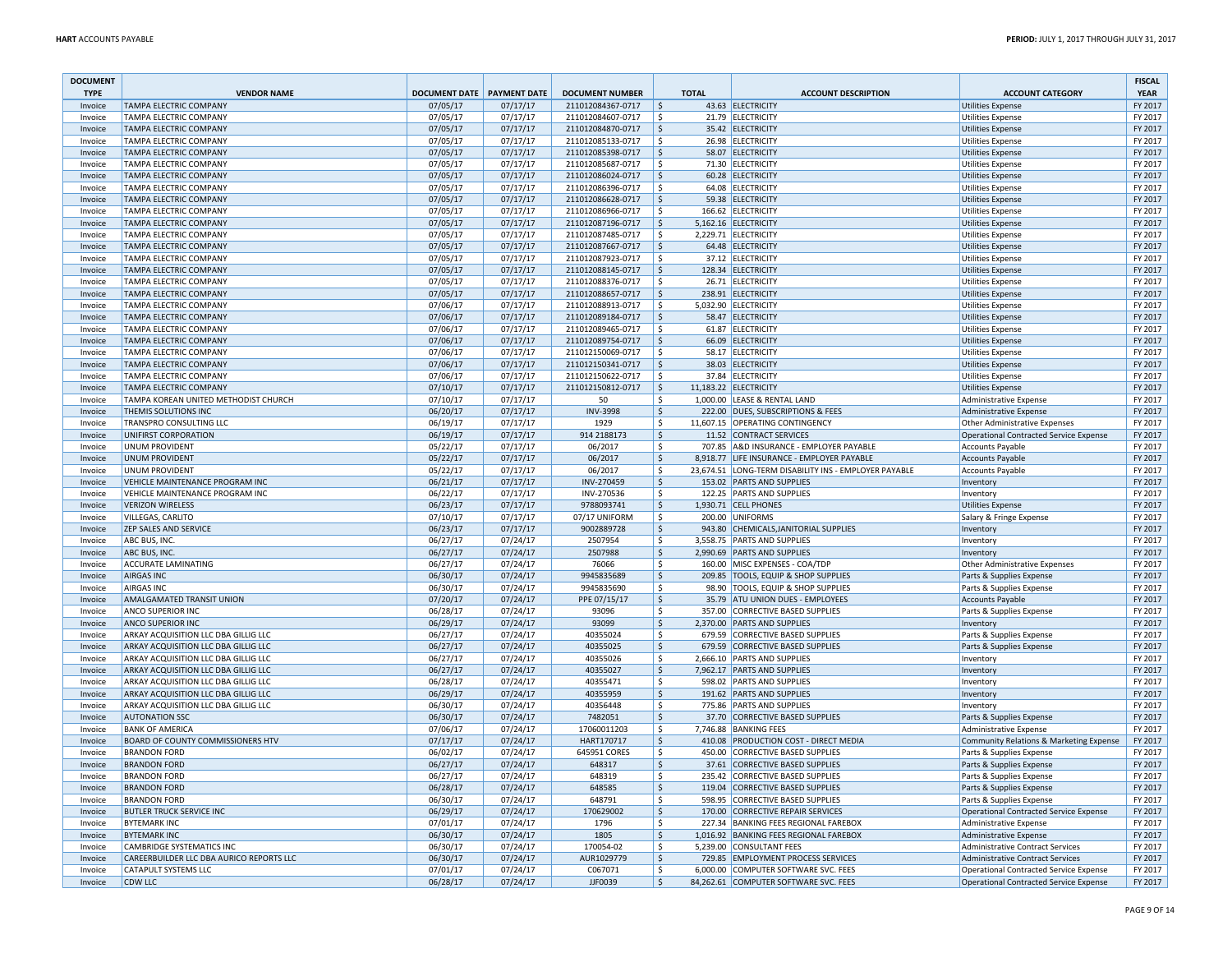| <b>DOCUMENT</b><br><b>TYPE</b> | <b>VENDOR NAME</b>                                                           | <b>DOCUMENT DATE PAYMENT DATE</b> |                      | <b>DOCUMENT NUMBER</b>       | <b>TOTAL</b>        | <b>ACCOUNT DESCRIPTION</b>                                                                               | <b>ACCOUNT CATEGORY</b>                                                                 | <b>FISCAL</b><br><b>YEAR</b> |
|--------------------------------|------------------------------------------------------------------------------|-----------------------------------|----------------------|------------------------------|---------------------|----------------------------------------------------------------------------------------------------------|-----------------------------------------------------------------------------------------|------------------------------|
| Invoice                        | <b>CDW LLC</b>                                                               | 06/29/17                          | 07/24/17             | JJJ6036                      | \$                  | 1,028.00 MACHINE/EQUIP MAINTENANCE                                                                       | Operational Contracted Service Expense                                                  | FY 2017                      |
| Invoice                        | <b>CDW LLC</b>                                                               | 06/28/17                          | 07/24/17             | JJB9648                      | \$                  | 1,751.31 PROMOTIONAL/DEMONSTRATION                                                                       | Community Relations & Marketing Expense                                                 | FY 2017                      |
| Invoice                        | <b>CDW LLC</b>                                                               | 06/30/17                          | 07/24/17             | JJR3347                      | \$                  | 5,692.30 WEB HOSTING SERVICES                                                                            | Operational Contracted Service Expense                                                  | FY 2017                      |
| Invoice                        | CHARTER COMMUNICATIONS INC DBA SPECTRUM                                      | 07/10/17                          | 07/24/17             | 042451601071017              | \$                  | 108.58 CABLE TELEVISION SERVICES                                                                         | <b>Utilities Expense</b>                                                                | FY 2017                      |
| Invoice                        | <b>CISCO SYSTEMS INC</b>                                                     | 06/27/17                          | 07/24/17             | 7266741                      | $\mathsf{S}$        | 345.00 WEB HOSTING SERVICES                                                                              | <b>Operational Contracted Service Expense</b>                                           | FY 2017                      |
| Invoice                        | CITY OF TAMPA PARKING DIVISION                                               | 07/16/17                          | 07/24/17             | 17142                        | $\mathsf{\hat{S}}$  | 2,991.88 PARKING FEES                                                                                    | <b>Other Administrative Expenses</b>                                                    | FY 2017                      |
| Invoice                        | CITY OF TAMPA PARKING DIVISION                                               | 07/16/17                          | 07/24/17             | 17177                        | \$                  | 1,114.65 PARKING FEES                                                                                    | Other Administrative Expenses                                                           | FY 2017                      |
| Invoice                        | <b>CITY OF TAMPA UTILITIES</b>                                               | 07/13/17                          | 07/24/17             | 0717/0051261                 | \$                  | 4.95 WATER, SEWER & GARBAGE                                                                              | <b>Utilities Expense</b>                                                                | FY 2017                      |
| Invoice                        | <b>CITY OF TAMPA UTILITIES</b>                                               | 07/13/17                          | 07/24/17             | 0717/0051369-2               | \$                  | 50.83 WATER, SEWER & GARBAGE                                                                             | <b>Utilities Expense</b>                                                                | FY 2017                      |
| Invoice                        | <b>CITY OF TAMPA UTILITIES</b>                                               | 07/13/17                          | 07/24/17             | 0717/0051487                 | \$                  | 8.25 WATER, SEWER & GARBAGE                                                                              | <b>Utilities Expense</b>                                                                | FY 2017                      |
| Invoice                        | <b>CITY OF TAMPA UTILITIES</b>                                               | 07/13/17                          | 07/24/17             | 0717/0307517-1               | \$                  | 1,407.04 WATER, SEWER & GARBAGE                                                                          | <b>Utilities Expense</b>                                                                | FY 2017                      |
| Invoice                        | <b>CITY OF TAMPA UTILITIES</b>                                               | 07/13/17                          | 07/24/17             | 0717/0307517-2               | $\mathsf{\hat{S}}$  | 1,582.54 WATER, SEWER & GARBAGE                                                                          | <b>Utilities Expense</b>                                                                | FY 2017                      |
| Invoice                        | <b>CITY OF TAMPA UTILITIES</b><br><b>CITY OF TAMPA UTILITIES</b>             | 07/13/17                          | 07/24/17             | 0717/0307517-3               | \$                  | 652.44 WATER, SEWER & GARBAGE<br>460.91 WATER, SEWER & GARBAGE                                           | <b>Utilities Expense</b>                                                                | FY 2017<br>FY 2017           |
| Invoice<br>Invoice             | <b>CITY OF TAMPA UTILITIES</b>                                               | 07/12/17<br>07/13/17              | 07/24/17<br>07/24/17 | 0717/0314931<br>0717/0326315 | \$<br>\$            | 7.50 WATER, SEWER & GARBAGE                                                                              | <b>Utilities Expense</b><br><b>Utilities Expense</b>                                    | FY 2017                      |
| Invoice                        | <b>CITY OF TAMPA UTILITIES</b>                                               | 07/17/17                          | 07/24/17             | 0717/0390311                 | $\frac{1}{2}$       | 915.33 WATER, SEWER & GARBAGE                                                                            | <b>Utilities Expense</b>                                                                | FY 2017                      |
| Invoice                        | <b>CLASS C SOLUTIONS GROUP</b>                                               | 06/29/17                          | 07/24/17             | 1332372001                   | \$                  | 193.74 CORRECTIVE BASED SUPPLIES                                                                         | Parts & Supplies Expense                                                                | FY 2017                      |
| Invoice                        | <b>CLASS C SOLUTIONS GROUP</b>                                               | 06/30/17                          | 07/24/17             | 1332781001                   | \$                  | 51.99 CORRECTIVE BASED SUPPLIES                                                                          | Parts & Supplies Expense                                                                | FY 2017                      |
| Invoice                        | <b>CLASS C SOLUTIONS GROUP</b>                                               | 06/29/17                          | 07/24/17             | 1332781002                   | \$                  | 694.72 CORRECTIVE BASED SUPPLIES                                                                         | Parts & Supplies Expense                                                                | FY 2017                      |
| Invoice                        | <b>CLASS C SOLUTIONS GROUP</b>                                               | 06/29/17                          | 07/24/17             | 1332817001                   | $\frac{1}{2}$       | 310.56 CORRECTIVE BASED SUPPLIES                                                                         | Parts & Supplies Expense                                                                | FY 2017                      |
| Invoice                        | COMMERCIAL RISK MANAGEMENT INC                                               | 06/26/17                          | 07/24/17             | 06-10028                     | \$                  | 3,249.00 CLAIM SERVICING FEES                                                                            | Self Insured Workers' Compensation Expense FY 2017                                      |                              |
| Invoice                        | CREATIVE BUS SALES, INC D/B/A TRANSIT PLUS                                   | 06/26/17                          | 07/24/17             | 6020965                      | \$                  | 70.20 CORRECTIVE BASED SUPPLIES                                                                          | Parts & Supplies Expense                                                                | FY 2017                      |
| Invoice                        | CREATIVE BUS SALES, INC D/B/A TRANSIT PLUS                                   | 06/26/17                          | 07/24/17             | 6021560A                     | $\mathsf{S}$        | 672.16 PARTS AND SUPPLIES                                                                                | Inventory                                                                               | FY 2017                      |
| Invoice                        | DADE PAPER AND BAG LLC                                                       | 06/28/17                          | 07/24/17             | 11496757                     | Ś                   | 63.40 CHEMICALS, JANITORIAL SUPPLIES                                                                     | Inventory                                                                               | FY 2017                      |
| Invoice                        | DELTA M INCORPORATED                                                         | 06/29/17                          | 07/24/17             | M122724-IN                   | \$                  | 2,817.38 CONTRACT SERVICES                                                                               | <b>Operational Contracted Service Expense</b>                                           | FY 2017                      |
| Invoice                        | <b>DESIGNLAB INC</b>                                                         | 06/30/17                          | 07/24/17             | 219093                       | $\frac{1}{2}$       | 5,246.23 UNIFORMS                                                                                        | Salary & Fringe Expense                                                                 | FY 2017                      |
| Invoice                        | DIVERSIFIED BUSINESS MACHINES INC                                            | 06/26/17                          | 07/24/17             | 34644                        | \$                  | 7,170.00 WEB HOSTING SERVICES                                                                            | <b>Operational Contracted Service Expense</b>                                           | FY 2017                      |
| Invoice                        | <b>EAGAN, KATHARINE</b>                                                      | 07/11/17                          | 07/24/17             | 05/17/16 TR                  | $\ddot{\varsigma}$  | 11.34 BUSINESS TRAVEL COSTS - STAFF                                                                      | Administrative Expense                                                                  | FY 2017                      |
| Invoice                        | EARL W. COLVARD INC. DBA BOULEVARD TIRE CENTER                               | 06/30/17                          | 07/24/17             | 19-180078                    | \$                  | 22.00 TIRES PURCHASED                                                                                    | Parts & Supplies Expense                                                                | FY 2017                      |
| Invoice                        | FIDELITY NATIONAL INFORMATION SERVICES, INC.                                 | 07/10/17                          | 07/24/17             | 34411957                     | \$                  | 1,334.62 BANKING FEES                                                                                    | <b>Administrative Expense</b>                                                           | FY 2017                      |
| Invoice                        | FLEET ACQUISTIONS LLC DBA FLEET PRODUCTS                                     | 06/29/17                          | 07/24/17             | 1490544                      | \$                  | 15.99 CORRECTIVE BASED SUPPLIES                                                                          | Parts & Supplies Expense                                                                | FY 2017                      |
| Invoice                        | FLEET ACQUISTIONS LLC DBA FLEET PRODUCTS                                     | 06/30/17                          | 07/24/17             | 1490907                      | $\frac{1}{2}$       | 28.30 TOOLS, EQUIP & SHOP SUPPLIES                                                                       | Parts & Supplies Expense                                                                | FY 2017                      |
| Invoice                        | <b>FLEETPRIDE INC</b>                                                        | 06/26/17                          | 07/24/17             | 85795388                     | \$                  | 558.60 PARTS AND SUPPLIES                                                                                | Inventory                                                                               | FY 2017                      |
| Invoice                        | FLORIDA SENTINEL BULLETIN                                                    | 06/26/17                          | 07/24/17             | 7822 TDP                     | \$                  | 459.00 MISC EXPENSES - COA/TDP                                                                           | Other Administrative Expenses                                                           | FY 2017                      |
| Invoice                        | FLORIDA TRANSIT ASSOCIATION FINANCE CORP                                     | 06/27/17                          | 07/24/17             | 1050                         | $\mathsf{S}$        | 2,500.00 40' BUS REPL CNG FL-5307S-2016 STP                                                              | Capital Grant Expense                                                                   | FY 2017                      |
| Invoice                        | <b>G&amp;K SERVICES CO</b>                                                   | 06/23/17                          | 07/24/17             | 6071891031                   | Ś                   | 45.82 CONTRACT SERVICES                                                                                  | <b>Operational Contracted Service Expense</b>                                           | FY 2017                      |
| Invoice<br>Invoice             | <b>G&amp;K SERVICES CO</b><br><b>G&amp;K SERVICES CO</b>                     | 06/29/17<br>06/30/17              | 07/24/17<br>07/24/17 | 6071893891<br>6071894342     | \$<br>$\frac{1}{2}$ | 147.45 CONTRACT SERVICES<br>23.50 CONTRACT SERVICES                                                      | <b>Operational Contracted Service Expense</b><br>Operational Contracted Service Expense | FY 2017<br>FY 2017           |
| Invoice                        | <b>G&amp;K SERVICES CO</b>                                                   | 06/29/17                          | 07/24/17             | 6071893892                   | \$                  | 53.90 UNIFORMS                                                                                           | Salary & Fringe Expense                                                                 | FY 2017                      |
| Invoice                        | <b>G&amp;K SERVICES CO</b>                                                   | 06/29/17                          | 07/24/17             | 6071893893                   | \$                  | 30.25 UNIFORMS                                                                                           | Salary & Fringe Expense                                                                 | FY 2017                      |
| Invoice                        | <b>G&amp;K SERVICES CO</b>                                                   | 06/29/17                          | 07/24/17             | 6071893894                   | \$                  | 24.20 UNIFORMS                                                                                           | Salary & Fringe Expense                                                                 | FY 2017                      |
| Invoice                        | <b>G&amp;K SERVICES CO</b>                                                   | 06/29/17                          | 07/24/17             | 6071893895                   | \$                  | 54.45 UNIFORMS                                                                                           | Salary & Fringe Expense                                                                 | FY 2017                      |
| Invoice                        | <b>G&amp;K SERVICES CO</b>                                                   | 06/29/17                          | 07/24/17             | 6071893896                   | \$                  | 35.75 UNIFORMS                                                                                           | Salary & Fringe Expense                                                                 | FY 2017                      |
| Invoice                        | <b>G&amp;K SERVICES CO</b>                                                   | 06/29/17                          | 07/24/17             | 6071893897                   | \$                  | 163.35 UNIFORMS                                                                                          | Salary & Fringe Expense                                                                 | FY 2017                      |
| Invoice                        | <b>G&amp;K SERVICES CO</b>                                                   | 06/29/17                          | 07/24/17             | 6071893898                   | \$                  | 272.25 UNIFORMS                                                                                          | Salary & Fringe Expense                                                                 | FY 2017                      |
| Invoice                        | <b>G&amp;K SERVICES CO</b>                                                   | 06/29/17                          | 07/24/17             | 6071893899                   | \$                  | 153.23 UNIFORMS                                                                                          | Salary & Fringe Expense                                                                 | FY 2017                      |
| Invoice                        | <b>G&amp;K SERVICES CO</b>                                                   | 06/30/17                          | 07/24/17             | 6071894343                   | \$                  | 51.15 UNIFORMS                                                                                           | Salary & Fringe Expense                                                                 | FY 2017                      |
| Invoice                        | <b>G&amp;K SERVICES CO</b>                                                   | 06/30/17                          | 07/24/17             | 6071894344                   | $\zeta$             | 6.05 UNIFORMS                                                                                            | Salary & Fringe Expense                                                                 | FY 2017                      |
| Invoice                        | <b>GATOR FORD TRUCK SALES</b>                                                | 06/26/17                          | 07/24/17             | 520972P                      | \$                  | 952.38 PARTS AND SUPPLIES                                                                                | Inventory                                                                               | FY 2017                      |
| Invoice                        | <b>GATOR FORD TRUCK SALES</b>                                                | 06/27/17                          | 07/24/17             | 520972PX1                    | $\frac{1}{2}$       | 18.60 PARTS AND SUPPLIES                                                                                 | Inventory                                                                               | FY 2017                      |
| Invoice                        | <b>GATOR FORD TRUCK SALES</b>                                                | 06/30/17                          | 07/24/17             | 521433P                      | \$                  | 890.25 PARTS AND SUPPLIES                                                                                | Inventory                                                                               | FY 2017                      |
| Invoice                        | <b>GENFARE</b>                                                               | 06/26/17                          | 07/24/17             | 90120666                     | \$                  | 61.20 PARTS AND SUPPLIES                                                                                 | Inventory                                                                               | FY 2017                      |
| Invoice                        | <b>GENFARE</b>                                                               | 06/27/17                          | 07/24/17             | 90120727                     | \$                  | 1.488.56 PARTS AND SUPPLIES                                                                              | Inventory                                                                               | FY 2017                      |
| Invoice                        | <b>GENUINE PARTS CO DBA NAPA AUTO</b>                                        | 06/30/17                          | 07/24/17             | 831040                       | \$                  | 29.03 CORRECTIVE BASED SUPPLIES                                                                          | Parts & Supplies Expense                                                                | FY 2017                      |
| Invoice                        | GENUINE PARTS CO DBA NAPA AUTO                                               | 07/17/17                          | 07/24/17             | 833366                       | \$                  | 54.65 CORRECTIVE BASED SUPPLIES                                                                          | Parts & Supplies Expense                                                                | FY 2017                      |
| Invoice                        | GENUINE PARTS CO DBA NAPA AUTO                                               | 06/27/17                          | 07/24/17             | 830467                       | \$                  | 180.30 PARTS AND SUPPLIES                                                                                | Inventory                                                                               | FY 2017                      |
| Invoice                        | GLOBAL EQUIPMENT CO, INC.                                                    | 06/29/17                          | 07/24/17             | 111231122                    | \$                  | 379.08 CORRECTIVE BASED SUPPLIES                                                                         | Parts & Supplies Expense                                                                | FY 2017                      |
| Invoice<br>Invoice             | <b>GOODYEAR TIRE &amp; RUBBER CO</b><br><b>GOODYEAR TIRE &amp; RUBBER CO</b> | 06/29/17<br>06/30/17              | 07/24/17<br>07/24/17 | 0085614375<br>0085654482     | \$<br>Ŝ.            | 2,408.40 TIRES LEASED - ADA/PARA FL-5307P-2017 POP<br>3,519.29 TIRES LEASED - ADA/PARA FL-5307P-2017 POP | <b>Capital Grant Expense</b>                                                            | FY 2017<br>FY 2017           |
| Invoice                        | <b>GOODYEAR TIRE &amp; RUBBER CO</b>                                         | 06/29/17                          | 07/24/17             | 0085614375                   | $\zeta$             | 9,633.60 TIRES LEASED - BUS FL-5307P-2017 POP                                                            | Capital Grant Expense                                                                   | FY 2017                      |
| Invoice                        | <b>GOODYEAR TIRE &amp; RUBBER CO</b>                                         | 06/30/17                          | 07/24/17             | 0085654482                   | \$                  | 44,690.29 TIRES LEASED - BUS FL-5307P-2017 POP                                                           | Capital Grant Expense<br><b>Capital Grant Expense</b>                                   | FY 2017                      |
| Invoice                        | <b>GRAINGER</b>                                                              | 06/30/17                          | 07/24/17             | 9488522716                   | $\frac{1}{2}$       | 47.43 TOOLS, EQUIP & SHOP SUPPLIES                                                                       | Parts & Supplies Expense                                                                | FY 2017                      |
| Invoice                        | <b>GULF COAST THERMO KING</b>                                                | 06/30/17                          | 07/24/17             | IV70045                      | \$                  | 4,194.66 PARTS AND SUPPLIES                                                                              | Inventory                                                                               | FY 2017                      |
| Invoice                        | <b>HERITAGE PROPANE</b>                                                      | 07/11/17                          | 07/24/17             | 3066929606                   | $\ddot{\varsigma}$  | 132.11 PROPANE FACILITIES                                                                                | <b>Utilities Expense</b>                                                                | FY 2017                      |
| Invoice                        | <b>HIDAY &amp; RICKE PA</b>                                                  | 07/20/17                          | 07/24/17             | PPE 07/15/17                 | $\mathsf{\hat{S}}$  | 66.50 ACCOUNTS PAYABLE - MANUAL ACCRUALS                                                                 | <b>Accounts Payable</b>                                                                 | FY 2017                      |
| Invoice                        | HILLSBOROUGH TRANSIT AUTHORITY ERF                                           | 07/20/17                          | 07/24/17             | PPE 07/15/17                 | $\mathsf{\hat{S}}$  | 432.50 EMPLOYEE RECREATION FUND                                                                          | <b>Accounts Payable</b>                                                                 | FY 2017                      |
| Invoice                        | <b>HOME DEPOT</b>                                                            | 07/10/17                          | 07/24/17             | 2971853                      | \$                  | 464.35 CONTRACT SERVICES                                                                                 | Operational Contracted Service Expense                                                  | FY 2017                      |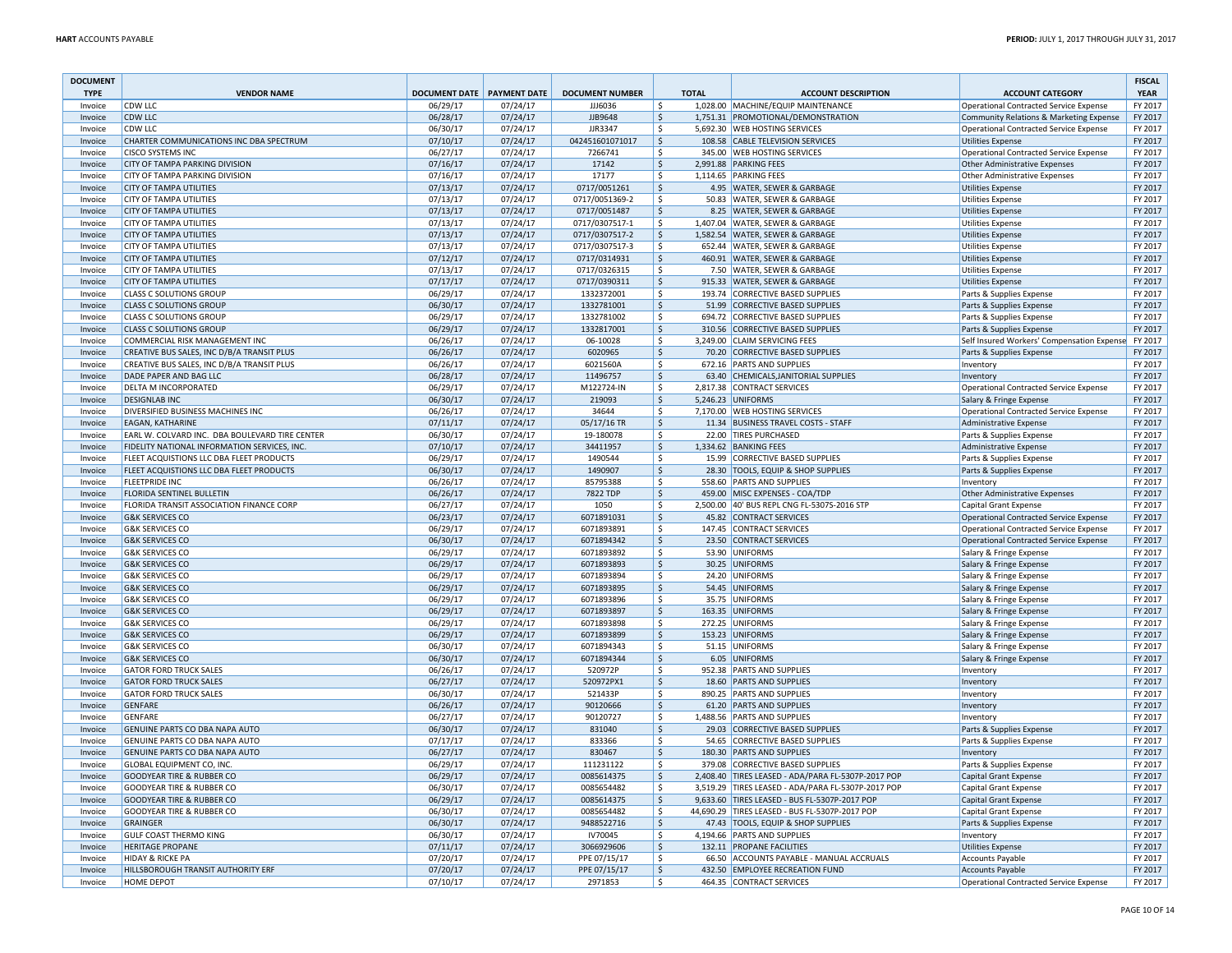| <b>DOCUMENT</b><br><b>TYPE</b> | <b>VENDOR NAME</b>                                                   | DOCUMENT DATE PAYMENT DATE |          | <b>DOCUMENT NUMBER</b>        |                          | <b>TOTAL</b>     | <b>ACCOUNT DESCRIPTION</b>                                  | <b>ACCOUNT CATEGORY</b>                                                                 | <b>FISCAL</b><br><b>YEAR</b> |  |
|--------------------------------|----------------------------------------------------------------------|----------------------------|----------|-------------------------------|--------------------------|------------------|-------------------------------------------------------------|-----------------------------------------------------------------------------------------|------------------------------|--|
|                                | <b>HOME DEPOT</b>                                                    | 07/10/17                   | 07/24/17 | 2971870                       |                          |                  | 108.53 CONTRACT SERVICES                                    |                                                                                         | FY 2017                      |  |
| Invoice<br>Invoice             | <b>HOME DEPOT</b>                                                    | 07/07/17                   | 07/24/17 | 5971718                       | \$<br>Ŝ.                 |                  | 473.87 CONTRACT SERVICES                                    | <b>Operational Contracted Service Expense</b>                                           | FY 2017                      |  |
|                                | <b>HOME DEPOT</b>                                                    | 07/06/17                   | 07/24/17 | 6971681                       |                          |                  | 326.31 CONTRACT SERVICES                                    | <b>Operational Contracted Service Expense</b>                                           | FY 2017                      |  |
| Invoice<br>Invoice             | <b>HOME DEPOT</b>                                                    | 07/14/17                   | 07/24/17 | 8972261                       | $\ddot{\varsigma}$<br>\$ |                  | 169.36 CONTRACT SERVICES                                    | Operational Contracted Service Expense<br><b>Operational Contracted Service Expense</b> | FY 2017                      |  |
|                                | HYDRAULIC ELECTRIC COMPONENT SUPPLY INC                              |                            | 07/24/17 | 0135239-IN                    | $\ddot{\mathsf{S}}$      |                  | 68.50 PARTS AND SUPPLIES                                    |                                                                                         | FY 2017                      |  |
| Invoice                        |                                                                      | 06/29/17<br>06/30/17       | 07/24/17 |                               | $\ddot{\varsigma}$       |                  | 150.00 PROFESSIONAL SERVICE FEES                            | Inventory                                                                               | FY 2017                      |  |
| Invoice<br>Invoice             | <b>INTEGRATED BUSINESS GROUP</b><br><b>INTEGRATED BUSINESS GROUP</b> | 06/30/17                   | 07/24/17 | INV013407<br><b>INV013408</b> | $\zeta$                  |                  | 1,750.00 PROFESSIONAL SERVICE FEES                          | <b>Administrative Contract Services</b><br><b>Administrative Contract Services</b>      | FY 2017                      |  |
| Invoice                        | INTERNAL REVENUE SERVICE                                             | 07/20/17                   | 07/24/17 | PPE 07/15/17                  | $\mathsf{\hat{S}}$       |                  | 1,260.30 ACCOUNTS PAYABLE - MANUAL ACCRUALS                 | <b>Accounts Payable</b>                                                                 | FY 2017                      |  |
| Invoice                        | J2 CLOUD SERVICES INC DBA EFAX CORPORATE                             | 06/30/17                   | 07/24/17 | 931875                        | $\ddot{\varsigma}$       |                  | 205.05 COMPUTER SOFTWARE SVC. FEES                          | Operational Contracted Service Expense                                                  | FY 2017                      |  |
| Invoice                        | JAMES RIVER SOLUTIONS LLC                                            | 06/26/17                   | 07/24/17 | S281633-IN                    | \$                       | 10,255.83 DIESEL |                                                             | Fuel and Oil Expense                                                                    | FY 2017                      |  |
| Invoice                        | JAMES RIVER SOLUTIONS LLC                                            | 06/27/17                   | 07/24/17 | S281634-IN                    | $\zeta$                  | 10,273.53 DIESEL |                                                             | Fuel and Oil Expense                                                                    | FY 2017                      |  |
| Invoice                        | JAMES RIVER SOLUTIONS LLC                                            | 06/28/17                   | 07/24/17 | S281635-IN                    | $\ddot{\varsigma}$       | 10,564.05        | <b>DIESEL</b>                                               | Fuel and Oil Expense                                                                    | FY 2017                      |  |
| Invoice                        | <b>JAMES RIVER SOLUTIONS LLC</b>                                     | 06/29/17                   | 07/24/17 | S281636-IN                    | $\dot{\mathsf{s}}$       | 10,663.87        | <b>DIESEL</b>                                               | Fuel and Oil Expense                                                                    | FY 2017                      |  |
| Invoice                        | JAMES RIVER SOLUTIONS LLC                                            | 06/26/17                   | 07/24/17 | S281633-IN                    | $\ddot{\mathsf{S}}$      |                  | 2,531.74 DIESEL & GAS EXCISE TAX                            | <b>Tax Expense</b>                                                                      | FY 2017                      |  |
| Invoice                        | JAMES RIVER SOLUTIONS LLC                                            | 06/27/17                   | 07/24/17 | S281634-IN                    | $\ddot{\varsigma}$       |                  | 2,523.54 DIESEL & GAS EXCISE TAX                            | <b>Tax Expense</b>                                                                      | FY 2017                      |  |
| Invoice                        | JAMES RIVER SOLUTIONS LLC                                            | 06/28/17                   | 07/24/17 | S281635-IN                    | \$                       |                  | 2,525.94 DIESEL & GAS EXCISE TAX                            | <b>Tax Expense</b>                                                                      | FY 2017                      |  |
| Invoice                        | <b>JAMES RIVER SOLUTIONS LLC</b>                                     | 06/29/17                   | 07/24/17 | S281636-IN                    | $\ddot{\mathsf{S}}$      |                  | 2,525.25 DIESEL & GAS EXCISE TAX                            | Tax Expense                                                                             | FY 2017                      |  |
| Invoice                        | KENWORTH OF CENTRAL FLORIDA INC                                      | 06/26/17                   | 07/24/17 | CI76212                       | $\ddot{\varsigma}$       |                  | 1,241.60 PARTS AND SUPPLIES                                 | Inventory                                                                               | FY 2017                      |  |
| Invoice                        | KENWORTH OF CENTRAL FLORIDA INC                                      | 06/28/17                   | 07/24/17 | CI76457                       | $\zeta$                  |                  | 529.97 PARTS AND SUPPLIES                                   | Inventory                                                                               | FY 2017                      |  |
| Invoice                        | KENWORTH OF CENTRAL FLORIDA INC                                      | 06/29/17                   | 07/24/17 | CI76728                       | $\ddot{\mathsf{S}}$      |                  | 1,856.28 PARTS AND SUPPLIES                                 | Inventory                                                                               | FY 2017                      |  |
| Invoice                        | KENWORTH OF CENTRAL FLORIDA INC                                      | 06/30/17                   | 07/24/17 | CI77222                       | $\ddot{\varsigma}$       |                  | 1,237.52 PARTS AND SUPPLIES                                 | Inventory                                                                               | FY 2017                      |  |
| Invoice                        | <b>KIRKS AUTOMOTIVE INC</b>                                          | 06/26/17                   | 07/24/17 | 1006681                       | \$                       |                  | 154.61 PARTS AND SUPPLIES                                   | Inventory                                                                               | FY 2017                      |  |
| Invoice                        | MANGROVE EMPLOYER SERVICES INC                                       | 06/30/17                   | 07/24/17 | INVR00048794                  | $\zeta$                  |                  | 1,059.75 DUES, SUBSCRIPTIONS & FEES                         |                                                                                         | FY 2017                      |  |
| Invoice                        | <b>MAYER ELECTRIC FIN CORP</b>                                       | 06/29/17                   | 07/24/17 | 22185883                      | \$                       |                  | 57.40 CORRECTIVE BASED SUPPLIES                             | Administrative Expense<br>Parts & Supplies Expense                                      | FY 2017                      |  |
| Invoice                        | MILLENNIUM LAWN AND LANDSCAPE INC                                    | 06/27/17                   | 07/24/17 | 8462                          | $\dot{\mathsf{s}}$       |                  | 5,540.00 CONTRACT SERVICES                                  | <b>Operational Contracted Service Expense</b>                                           | FY 2017                      |  |
|                                | MILLENNIUM REFRESHMENT SERVICES INC                                  |                            |          |                               | $\mathsf{\hat{S}}$       |                  | 397.51 OPERATING CONTINGENCY                                |                                                                                         | FY 2017                      |  |
| Invoice                        |                                                                      | 07/01/17                   | 07/24/17 | 1988                          |                          |                  |                                                             | Other Administrative Expenses                                                           |                              |  |
| Invoice                        | MOHAWK MANUFACTURING & SUPPLY CO                                     | 06/26/17                   | 07/24/17 | U011199                       | $\ddot{\varsigma}$       |                  | 12,869.85 PARTS AND SUPPLIES                                | Inventory                                                                               | FY 2017                      |  |
| Invoice                        | MOHAWK MANUFACTURING & SUPPLY CO                                     | 06/26/17                   | 07/24/17 | U011200                       | \$                       |                  | 44.94 PARTS AND SUPPLIES                                    | Inventory                                                                               | FY 2017                      |  |
| Invoice                        | MOHAWK MANUFACTURING & SUPPLY CO                                     | 06/26/17                   | 07/24/17 | U011201                       | $\ddot{\mathsf{S}}$      |                  | 3,520.50 PARTS AND SUPPLIES                                 | Inventor                                                                                | FY 2017                      |  |
| Invoice                        | MOHAWK MANUFACTURING & SUPPLY CO                                     | 06/26/17                   | 07/24/17 | U011202                       | $\mathsf{S}$             |                  | 7,019.52 PARTS AND SUPPLIES                                 | Inventory                                                                               | FY 2017                      |  |
| Invoice                        | MOHAWK MANUFACTURING & SUPPLY CO                                     | 06/27/17                   | 07/24/17 | U011338                       | $\zeta$                  |                  | 1,433.88 PARTS AND SUPPLIES                                 | Inventory                                                                               | FY 2017                      |  |
| Invoice                        | MOHAWK MANUFACTURING & SUPPLY CO                                     | 06/30/17                   | 07/24/17 | U011530                       | $\ddot{\mathsf{S}}$      |                  | 379.26 PARTS AND SUPPLIES                                   | Inventory                                                                               | FY 2017                      |  |
| Invoice                        | <b>NATIONAL DRIVE</b>                                                | 07/20/17                   | 07/24/17 | PPE 07/15/17                  | $\ddot{\varsigma}$       |                  | 4.00 TEAMSTER UNION DUES                                    | <b>Accounts Payable</b>                                                                 | FY 2017                      |  |
| Invoice                        | OFFICE DEPOT INC                                                     | 06/30/17                   | 07/24/17 | 8209895                       | \$                       |                  | 1,006.15 CONTRACTED OFFICE SUPPLIES                         | Parts & Supplies Expense                                                                | FY 2017                      |  |
| Invoice                        | P & J GRAPHICS INC                                                   | 06/29/17                   | 07/24/17 | 52465                         | $\zeta$                  |                  | 152.10 PRINTING - OFFICE FORMS                              | Community Relations & Marketing Expense                                                 | FY 2017                      |  |
| Invoice                        | PEDRE, JORGE                                                         | 07/11/17                   | 07/24/17 | 08/17 UNIFORM                 | \$                       | 200.00           | <b>UNIFORMS</b>                                             | Salary & Fringe Expense                                                                 | FY 2017                      |  |
| Invoice                        | PRIETO, EVERARDO G.                                                  | 07/11/17                   | 07/24/17 | 08/17 UNIFORM                 | $\zeta$                  |                  | 200.00 UNIFORMS                                             | Salary & Fringe Expense                                                                 | FY 2017                      |  |
| Invoice                        | PRO MOWER. INC.                                                      | 06/22/17                   | 07/24/17 | 255099                        | \$                       |                  | 60.24 CORRECTIVE BASED SUPPLIES                             | Parts & Supplies Expense                                                                | FY 2017                      |  |
| Invoice                        | <b>RE MICHEL COMPANY LLC</b>                                         | 06/27/17                   | 07/24/17 | 86199400                      | $\ddot{\varsigma}$       |                  | 1,523.44 CORRECTIVE BASED SUPPLIES                          | Parts & Supplies Expense                                                                | FY 2017                      |  |
| Invoice                        | RELIABLE TRANSMISSION SERVICE                                        | 06/29/17                   | 07/24/17 | T-21408                       | \$                       |                  | 250.00 CORRECTIVE BASED SUPPLIES                            | Parts & Supplies Expense                                                                | FY 2017                      |  |
| Invoice                        | REPUBLIC SVS OF FL LP DBA REPUBLIC WASTE SVS                         | 06/30/17                   | 07/24/17 | 0696-000669505                | $\ddot{\mathsf{S}}$      |                  | 844.73 CONTRACT SERVICES                                    | <b>Operational Contracted Service Expense</b>                                           | FY 2017                      |  |
| Invoice                        | RICHARD P JOBLOVE, PA                                                | 07/20/17                   | 07/24/17 | PPE 07/15/17                  | <sup>s</sup>             |                  | 125.00 ACCOUNTS PAYABLE - MANUAL ACCRUALS                   | <b>Accounts Payable</b>                                                                 | FY 2017                      |  |
| Invoice                        | <b>RUSH TRUCK CENTER</b>                                             | 06/30/17                   | 07/24/17 | 3006944590                    | $\zeta$                  |                  | 14,582.67 PARTS AND SUPPLIES                                | Inventory                                                                               | FY 2017                      |  |
| Invoice                        | <b>RUSH TRUCK CENTER</b>                                             | 06/30/17                   | 07/24/17 | 3006947023                    | $\ddot{\mathsf{S}}$      |                  | 160.75 PARTS AND SUPPLIES                                   | Inventory                                                                               | FY 2017                      |  |
| Invoice                        | <b>SAMS CLUB DIRECT</b>                                              | 07/13/17                   | 07/24/17 | 5566                          | $\ddot{\varsigma}$       |                  | 53.22 ORGANIZATION PROGRAMS & EVENTS                        | Administrative Expense                                                                  | FY 2017                      |  |
| Invoice                        | <b>SCHINDLER ELEVATOR CORP</b>                                       | 07/01/17                   | 07/24/17 | 8104570512                    | \$                       |                  | 895.92 CONTRACT SERVICES                                    | <b>Operational Contracted Service Expense</b>                                           | FY 2017                      |  |
| Invoice                        | SECURE WASTE DISPOSAL INC                                            | 06/30/17                   | 07/24/17 | 112323                        | $\zeta$                  |                  | 39.44 CONTRACT SERVICES                                     | <b>Operational Contracted Service Expense</b>                                           | FY 2017                      |  |
| Invoice                        | <b>SODEXO FITNESS CENTER NETPARK</b>                                 | 07/20/17                   | 07/24/17 | PPE 07/15/17                  | <sup>s</sup>             |                  | 80.25 ACCOUNTS PAYABLE - MANUAL ACCRUALS                    | <b>Accounts Payable</b>                                                                 | FY 2017                      |  |
| Invoice                        | SOUTHEAST POWER SYSTEMS OF TAMPA INC                                 | 06/26/17                   | 07/24/17 | 23 164111                     | $\zeta$                  |                  | 863.70 PARTS AND SUPPLIES                                   | Inventory                                                                               | FY 2017                      |  |
| Invoice                        | <b>SSI LUBRICANTS, LLC</b>                                           | 06/29/17                   | 07/24/17 | 50885                         | \$                       |                  | 896.86 ENGINE OIL (OIL & LUBE)                              | Fuel and Oil Expense                                                                    | FY 2017                      |  |
| Invoice                        | STAPLES CONTRACT & COMMERCIAL INC                                    | 07/01/17                   | 07/24/17 | 3345229759                    | $\ddot{\varsigma}$       |                  | 144.95 CONTRACTED OFFICE SUPPLIES                           | Parts & Supplies Expense                                                                | FY 2017                      |  |
| Invoice                        | STAPLES CONTRACT & COMMERCIAL INC                                    | 07/01/17                   | 07/24/17 | 3345229761                    | \$                       |                  | 279.90 CONTRACTED OFFICE SUPPLIES                           | Parts & Supplies Expense                                                                | FY 2017                      |  |
| Invoice                        | STAPLES CONTRACT & COMMERCIAL INC                                    | 07/01/17                   | 07/24/17 | 3345229762                    | $\dot{\mathsf{s}}$       |                  | 144.95 CONTRACTED OFFICE SUPPLIES                           | Parts & Supplies Expense                                                                | FY 2017                      |  |
| Invoice                        | STAPLES CONTRACT & COMMERCIAL INC                                    | 07/01/17                   | 07/24/17 | 3345229764                    | $\mathsf{S}$             |                  | 242.39 CONTRACTED OFFICE SUPPLIES                           | Parts & Supplies Expense                                                                | FY 2017                      |  |
| Invoice                        | <b>SUN STATE INTERNATIONAL TRUCKS LLC</b>                            | 06/29/17                   | 07/24/17 | X100305501 01CORES            | l \$                     |                  | 230.00 CORRECTIVE BASED SUPPLIES                            | Parts & Supplies Expense                                                                | FY 2017                      |  |
| Invoice                        | <b>SUN STATE INTERNATIONAL TRUCKS LLC</b>                            | 06/29/17                   | 07/24/17 | X10030550101                  | \$                       |                  | 6,946.18 PARTS AND SUPPLIES                                 | Inventory                                                                               | FY 2017                      |  |
| Invoice                        | <b>SUN STATE INTERNATIONAL TRUCKS LLC</b>                            | 06/29/17                   | 07/24/17 | X10030592401                  | $\ddot{\varsigma}$       |                  | 509.83 PARTS AND SUPPLIES                                   | Inventory                                                                               | FY 2017                      |  |
| Invoice                        | SUN STATE INTERNATIONAL TRUCKS LLC                                   | 06/30/17                   | 07/24/17 | X100305924 02                 | \$                       |                  | 179.94 PARTS AND SUPPLIES                                   | Inventory                                                                               | FY 2017                      |  |
| Invoice                        | <b>SUNSTATE WRECKER SERVICE INC</b>                                  | 06/27/17                   | 07/24/17 | 169030                        | <sup>5</sup>             |                  | 87.00 TOWING CHARGES                                        | <b>Operational Contracted Service Expense</b>                                           | FY 2017                      |  |
| Invoice                        | <b>SUNSTATE WRECKER SERVICE INC</b>                                  | 06/27/17                   | 07/24/17 | 169645                        | $\mathsf{S}$             |                  | 375.00 TOWING CHARGES                                       | Operational Contracted Service Expense                                                  | FY 2017                      |  |
| Invoice                        | SUNSTATE WRECKER SERVICE INC                                         | 06/27/17                   | 07/24/17 | 169784                        | $\zeta$                  |                  | 225.00 TOWING CHARGES                                       | <b>Operational Contracted Service Expense</b>                                           | FY 2017                      |  |
| Invoice                        | SUNSTATE WRECKER SERVICE INC                                         | 06/30/17                   | 07/24/17 | 169920                        | $\mathsf{\hat{S}}$       |                  | 93.00 TOWING CHARGES                                        | <b>Operational Contracted Service Expense</b>                                           | FY 2017                      |  |
| Invoice                        | <b>SUTRAK CORPORATION</b>                                            | 06/28/17                   | 07/24/17 | IN02309                       | $\ddot{\varsigma}$       |                  | 16,210.40 STREETCAR MAINT ACTIVITIES FL-2016-062 FY14,15,16 | <b>Capital Grant Expense</b>                                                            | FY 2017                      |  |
| Invoice                        | TAMPA BAY FEDERAL CREDIT UNION                                       | 07/20/17                   | 07/24/17 | PPE 07/15/17                  | \$                       |                  | 538.35 ACCOUNTS PAYABLE - MANUAL ACCRUALS                   | <b>Accounts Payable</b>                                                                 | FY 2017                      |  |
| Invoice                        | <b>TAMPA ELECTRIC COMPANY</b>                                        | 07/14/17                   | 07/24/17 | 211012151059-0717             | $\zeta$                  |                  | 38.84 ELECTRICITY                                           | <b>Utilities Expense</b>                                                                | FY 2017                      |  |
| Invoice                        | <b>TAMPA ELECTRIC COMPANY</b>                                        | 07/14/17                   | 07/24/17 | 211012151307-0717             | <sup>s</sup>             |                  | 40.64 ELECTRICITY                                           | <b>Utilities Expense</b>                                                                | FY 2017                      |  |
| Invoice                        | <b>TAMPA ELECTRIC COMPANY</b>                                        | 07/14/17                   | 07/24/17 | 211012151570-0717             | $\zeta$                  |                  | 630.52 ELECTRICITY                                          | <b>Utilities Expense</b>                                                                | FY 2017                      |  |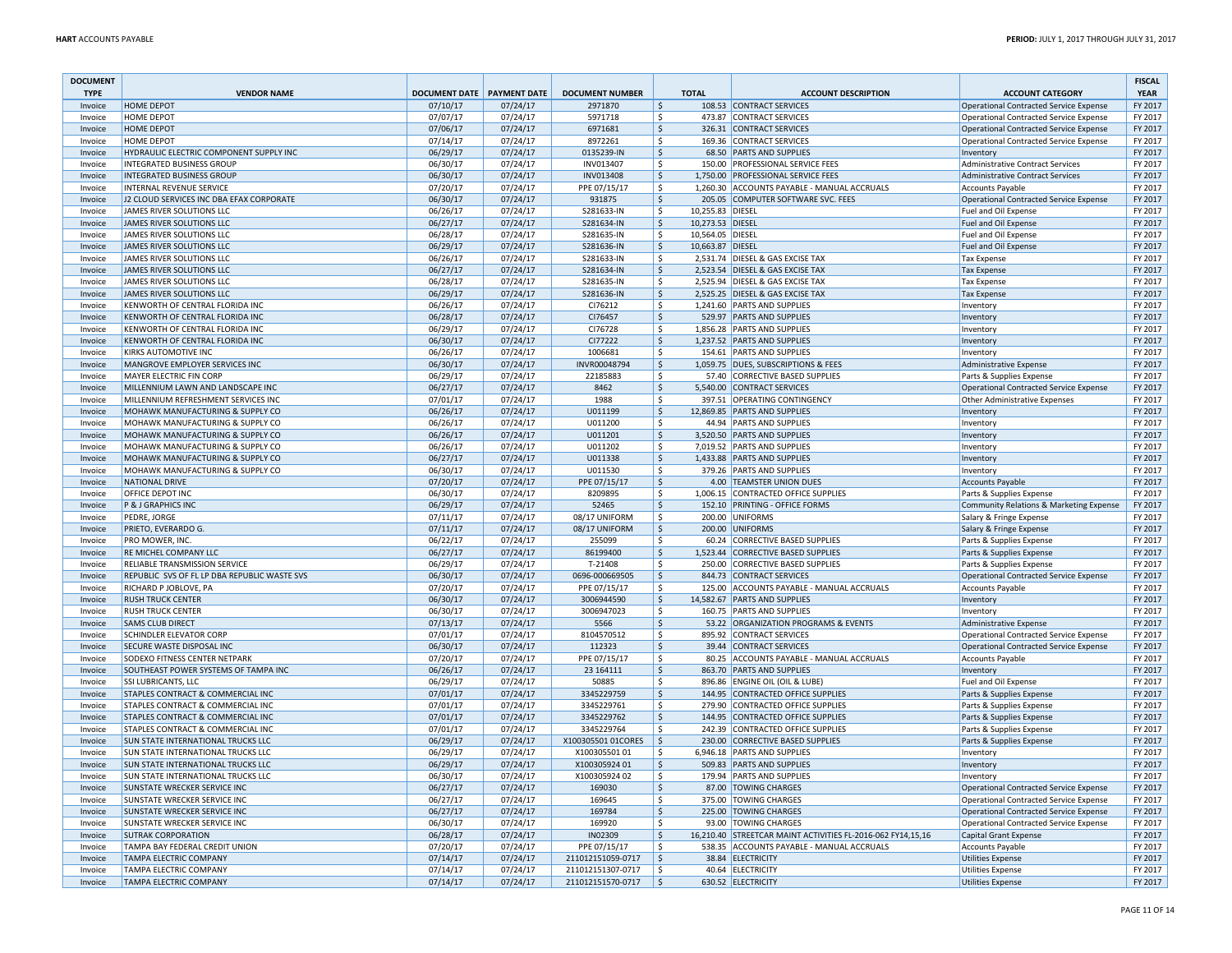| <b>DOCUMENT</b><br><b>TYPE</b> | <b>VENDOR NAME</b>                                       | DOCUMENT DATE PAYMENT DATE |                      | <b>DOCUMENT NUMBER</b> |                          | <b>TOTAL</b> | <b>ACCOUNT DESCRIPTION</b>                                           | <b>ACCOUNT CATEGORY</b>                                                           | <b>FISCAL</b><br><b>YEAR</b> |
|--------------------------------|----------------------------------------------------------|----------------------------|----------------------|------------------------|--------------------------|--------------|----------------------------------------------------------------------|-----------------------------------------------------------------------------------|------------------------------|
| Invoice                        | TAMPA ELECTRIC COMPANY                                   | 07/14/17                   | 07/24/17             | 211012151794-0717      | l s                      |              | 21.79 ELECTRICITY                                                    | <b>Utilities Expense</b>                                                          | FY 2017                      |
| Invoice                        | <b>TAMPA ELECTRIC COMPANY</b>                            | 07/14/17                   | 07/24/17             | 211012152065-0717      | $\frac{1}{2}$            |              | 21.12 ELECTRICITY                                                    | <b>Utilities Expense</b>                                                          | FY 2017                      |
| Invoice                        | <b>TAMPA ELECTRIC COMPANY</b>                            | 07/17/17                   | 07/24/17             | 211012152305-0717      | \$                       |              | 20.45 ELECTRICITY                                                    | <b>Utilities Expense</b>                                                          | FY 2017                      |
| Invoice                        | <b>TAMPA ELECTRIC COMPANY</b>                            | 07/17/17                   | 07/24/17             | 211012152636-0717      | S,                       |              | 24.02 ELECTRICITY                                                    | <b>Utilities Expense</b>                                                          | FY 2017                      |
| Invoice                        | <b>TAMPA ELECTRIC COMPANY</b>                            | 07/18/17                   | 07/24/17             | 211012152933-0717      | $\mathsf{\hat{S}}$       |              | 211.28 ELECTRICITY                                                   | <b>Utilities Expense</b>                                                          | FY 2017                      |
| Invoice                        | TERMINIX INTERNATIONAL, LP                               | 06/30/17                   | 07/24/17             | 366556847              | Ś                        |              | 250.00 CONTRACT SERVICES                                             | <b>Operational Contracted Service Expense</b>                                     | FY 2017                      |
| Invoice                        | TERMINIX INTERNATIONAL, LP                               | 06/30/17                   | 07/24/17             | 366556848              | $\mathsf{\hat{S}}$       |              | 1,047.12 CONTRACT SERVICES                                           | Operational Contracted Service Expense                                            | FY 2017                      |
| Invoice                        | TERMINIX INTERNATIONAL, LP                               | 06/30/17                   | 07/24/17             | 366556848              | $\zeta$                  |              | 82.00 FACILITY REPAIRS & MAINTENANCE                                 | Operational Contracted Service Expense                                            | FY 2017                      |
| Invoice                        | THE ADVOCACY GROUP AT CARDENAS PARTNERS LLC              | 07/01/17                   | 07/24/17             | 719164                 | \$                       |              | 3,333.33 PROFESSIONAL SERVICE FEES                                   | Administrative Contract Services                                                  | FY 2017                      |
| Invoice                        | TIMES PUBLISHING COMPANY D/B/A TAMPA BAY TIMES           | 07/14/17                   | 07/24/17             | 499370                 | S,                       |              | 2,114.50 ADVERTISING LEGAL                                           | Community Relations & Marketing Expense                                           | FY 2017                      |
| Invoice                        | TRANSIT HOLDING INC DBA AFTERMARKET PARTS CO LLC         | 06/26/17                   | 07/24/17             | 812010739              | $\mathsf{S}$             |              | 742.38 PARTS AND SUPPLIES                                            | Inventory                                                                         | FY 2017                      |
| Invoice                        | UNITED PARCEL SERVICE                                    | 07/15/17                   | 07/24/17             | 0000574788287          | $\mathsf{\hat{S}}$       |              | 195.10 POSTAGE                                                       | Other Administrative Expenses                                                     | FY 2017                      |
| Invoice                        | UNITED WAY OF TAMPA BAY, INC.                            | 07/20/17                   | 07/24/17             | PPE 07/15/17           | Ś.                       |              | 107.00 UNITED FUND - EMPLOYEES                                       | <b>Accounts Payable</b>                                                           | FY 2017                      |
| Invoice                        | UNIVERSAL PROTECTION SERVICE LLC DBA ALLIED UNIVERSAL    | 06/29/17                   | 07/24/17             | 7118465                | $\zeta$                  |              | 49,394.80 SECURITY SERVICES                                          | <b>Operational Contracted Service Expense</b>                                     | FY 2017                      |
| Invoice                        | US DEPT OF EDUCATION NATIONAL PAYMENT CENTER             | 07/20/17                   | 07/24/17             | PPE 07/15/17           | \$                       |              | 174.63 ACCOUNTS PAYABLE - OTHER                                      | <b>Accounts Payable</b>                                                           | FY 2017                      |
| Invoice                        | <b>USIS INC.</b>                                         | 06/25/17                   | 07/24/17             | CI-USIS-000439         | \$                       |              | 18,433.00 INSURANCE PREMIUMS SELF, PD & PL                           | Insurance Premiums & Actuarial Study                                              | FY 2017                      |
| Invoice                        | VEHICLE MAINTENANCE PROGRAM INC                          | 06/26/17                   | 07/24/17             | INV-270759             | $\mathsf{S}$             |              | 189.60 PARTS AND SUPPLIES                                            | Inventory                                                                         | FY 2017                      |
| Invoice                        | VEHICLE MAINTENANCE PROGRAM INC                          | 06/27/17                   | 07/24/17             | INV-270851             | $\mathsf{\hat{S}}$       |              | 1,987.50 PARTS AND SUPPLIES                                          | Inventory                                                                         | FY 2017                      |
| Invoice                        | WACO FILTERS CORPORATION<br><b>WORLD ONE INC.</b>        | 06/28/17                   | 07/24/17             | 01125339               | \$                       |              | 808.90 PARTS AND SUPPLIES                                            | Inventory                                                                         | FY 2017                      |
| Invoice                        |                                                          | 07/01/17                   | 07/24/17             | 61881                  | $\zeta$                  |              | 929.07 DISPOSAL SERVICES                                             | Operational Contracted Service Expense                                            | FY 2017                      |
| Invoice                        | YELLOW CAB COMPANY OF TAMPA INC<br>A JANITORS CLOSET INC | 07/01/17<br>07/07/17       | 07/24/17<br>07/31/17 | 20960                  | \$                       |              | 63,040.00 CONTRACT SERVICES<br>405.95 TOOLS, EQUIP & SHOP SUPPLIES   | Operational Contracted Service Expense                                            | FY 2017<br>FY 2017           |
| Invoice                        |                                                          |                            |                      | 706692                 | \$<br>$\mathsf{\hat{S}}$ |              |                                                                      | Parts & Supplies Expense                                                          | FY 2017                      |
| Invoice<br>Invoice             | ABC BUS, INC.<br>ABC BUS, INC.                           | 07/05/17<br>07/07/17       | 07/31/17<br>07/31/17 | 2512249<br>2513999     | Ś                        |              | 618.66 PARTS AND SUPPLIES<br>2,099.33 PARTS AND SUPPLIES             | Inventory                                                                         | FY 2017                      |
| Invoice                        | ADVENTIST HEALTH SYSTEM SUNBELT INC DBA FLORIDA HOSPITAL | 07/06/17                   | 07/31/17             | 116469                 | \$                       |              | 294.00 DOT PHYSICAL                                                  | Inventory<br><b>Administrative Contract Services</b>                              | FY 2017                      |
| Invoice                        | ADVENTIST HEALTH SYSTEM SUNBELT INC DBA FLORIDA HOSPITAL | 07/06/17                   | 07/31/17             | 116492                 | $\frac{1}{2}$            |              | 300.00 DOT PHYSICAL                                                  | <b>Administrative Contract Services</b>                                           | FY 2017                      |
| Invoice                        | ADVENTIST HEALTH SYSTEM SUNBELT INC DBA FLORIDA HOSPITAL | 07/06/17                   | 07/31/17             | 116488                 | \$                       |              | 90.00 DRUG & ALCOHOL SCREENING FEES                                  | <b>Administrative Contract Services</b>                                           | FY 2017                      |
| Invoice                        | <b>AKERMAN LLP</b>                                       | 05/15/17                   | 07/31/17             | 9240071                | \$                       |              | 12,307.25 GENERAL INVESTIGATION                                      | Self Insured General Liability Expense                                            | FY 2017                      |
| Invoice                        | <b>AKERMAN LLP</b>                                       | 06/05/17                   | 07/31/17             | 9245119                | $\zeta$                  |              | 7,266.02 GENERAL INVESTIGATION                                       | Self Insured General Liability Expense                                            | FY 2017                      |
| Invoice                        | <b>AKERMAN LLP</b>                                       | 07/07/17                   | 07/31/17             | 9255006                | $\mathsf{\hat{S}}$       |              | 2,040.00 GENERAL INVESTIGATION                                       | Self Insured General Liability Expense                                            | FY 2017                      |
| Invoice                        | ALLIED ELECTRONICS INC                                   | 07/06/17                   | 07/31/17             | 9007996433             | \$                       |              | 199.71 REPAIR PARTS/MINOR EQUIP                                      | Parts & Supplies Expense                                                          | FY 2017                      |
| Invoice                        | ANCO SUPERIOR INC                                        | 07/06/17                   | 07/31/17             | 93173                  | $\zeta$                  |              | 570.00 PARTS AND SUPPLIES                                            | Inventory                                                                         | FY 2017                      |
| Invoice                        | <b>ARCHIVE CORPORATION</b>                               | 07/05/17                   | 07/31/17             | 0134448                | \$                       |              | 1,076.65 CONTRACT SERVICES                                           | Operational Contracted Service Expense                                            | FY 2017                      |
| Invoice                        | <b>ARCHIVE CORPORATION</b>                               | 07/05/17                   | 07/31/17             | 0134626                | S,                       |              | 903.64 PROFESSIONAL SERVICE FEES                                     | Administrative Contract Services                                                  | FY 2017                      |
| Invoice                        | ARKAY ACQUISITION LLC DBA GILLIG LLC                     | 06/21/17                   | 07/31/17             | 40353036               | $\mathsf{\hat{S}}$       |              | 672.90 CORRECTIVE BASED SUPPLIES                                     | Parts & Supplies Expense                                                          | FY 2017                      |
| Invoice                        | ARKAY ACQUISITION LLC DBA GILLIG LLC                     | 07/05/17                   | 07/31/17             | 40357220               | $\mathsf{\hat{S}}$       |              | 439.83 CORRECTIVE BASED SUPPLIES                                     | Parts & Supplies Expense                                                          | FY 2017                      |
| Invoice                        | ARKAY ACQUISITION LLC DBA GILLIG LLC                     | 07/05/17                   | 07/31/17             | 40357221               | \$                       |              | 967.34 PARTS AND SUPPLIES                                            | Inventory                                                                         | FY 2017                      |
| Invoice                        | ARKAY ACQUISITION LLC DBA GILLIG LLC                     | 07/06/17                   | 07/31/17             | 40357654               | $\zeta$                  |              | 4.909.00 PARTS AND SUPPLIES                                          | Inventory                                                                         | FY 2017                      |
| Invoice                        | ARKAY ACQUISITION LLC DBA GILLIG LLC                     | 07/06/17                   | 07/31/17             | 40357655               | \$                       |              | 9,728.28 PARTS AND SUPPLIES                                          | Inventory                                                                         | FY 2017                      |
| Invoice                        | ARKAY ACQUISITION LLC DBA GILLIG LLC                     | 07/07/17                   | 07/31/17             | 40358136               | \$                       |              | 140.14 PARTS AND SUPPLIES                                            | Inventory                                                                         | FY 2017                      |
| Invoice                        | ARKAY ACQUISITION LLC DBA GILLIG LLC                     | 07/13/17                   | 07/31/17             | 40359920               | \$                       |              | 222.50 PARTS AND SUPPLIES                                            | Inventory                                                                         | FY 2017                      |
| Invoice                        | <b>BA MERCHANT SERVICES</b>                              | 07/13/17                   | 07/31/17             | REMI1259521            | $\zeta$                  |              | 397.21 BANKING FEES                                                  | <b>Administrative Expense</b>                                                     | FY 2017                      |
| Invoice                        | <b>BA MERCHANT SERVICES</b>                              | 07/13/17                   | 07/31/17             | REMI1259522            | \$                       |              | 440.92 BANKING FEES                                                  | <b>Administrative Expense</b>                                                     | FY 2017                      |
| Invoice                        | <b>BA MERCHANT SERVICES</b>                              | 07/13/17                   | 07/31/17             | REMI1259523            | \$                       |              | 624.49 BANKING FEES                                                  | Administrative Expense                                                            | FY 2017                      |
| Invoice                        | <b>BA MERCHANT SERVICES</b>                              | 07/13/17                   | 07/31/17             | REMI1259524            | \$                       |              | 13.24 BANKING FEES                                                   | Administrative Expense                                                            | FY 2017                      |
| Invoice                        | <b>BA MERCHANT SERVICES</b>                              | 07/18/17                   | 07/31/17             | REMI1260487            | \$                       |              | 359.40 BANKING FEES                                                  | Administrative Expense                                                            | FY 2017                      |
| Invoice                        | <b>BATES ELECTRIC INC</b>                                | 07/04/17                   | 07/31/17             | 114066                 | Ŝ.                       |              | 195.00 CONTRACT SERVICES                                             | <b>Operational Contracted Service Expense</b>                                     | FY 2017                      |
| Invoice                        | <b>BERRIEN, SYLVIA</b>                                   | 07/26/17                   | 07/31/17             | 06/21/17 TR            | $\mathsf{\hat{S}}$       |              | 601.92 BUSINESS TRAVEL COSTS - STAFF                                 | <b>Administrative Expense</b>                                                     | FY 2017                      |
| Invoice<br>Invoice             | <b>BRANDON FORD</b><br><b>BUTLER TRUCK SERVICE INC</b>   | 07/07/17<br>07/06/17       | 07/31/17<br>07/31/17 | 088287<br>170706001    | \$<br>$\zeta$            |              | 75.60 CORRECTIVE BASED SUPPLIES<br>794.00 CORRECTIVE REPAIR SERVICES | Parts & Supplies Expense                                                          | FY 2017<br>FY 2017           |
| Invoice                        | <b>CAREWORKS USA, LTD</b>                                | 07/06/17                   | 07/31/17             | 84409                  | \$                       |              | 2,366.40 PROFESSIONAL SERVICE FEES                                   | Operational Contracted Service Expense<br><b>Administrative Contract Services</b> | FY 2017                      |
| Invoice                        | <b>CDW LLC</b>                                           | 07/05/17                   | 07/31/17             | <b>JKH6329</b>         | \$                       |              | 29.68 STAFF DEVELOPMENT EXPENSE                                      | Administrative Expense                                                            | FY 2017                      |
| Invoice                        | <b>CDW LLC</b>                                           | 07/07/17                   | 07/31/17             | <b>JKV5705</b>         | $\mathsf{S}$             |              | 382.58 TOOLS, EQUIP & SHOP SUPPLIES                                  | Other Administrative Expenses                                                     | FY 2017                      |
| Invoice                        | <b>CITY OF TAMPA UTILITIES</b>                           | 07/19/17                   | 07/31/17             | 0717/0077088           | $\zeta$                  |              | 1,235.36 WATER, SEWER & GARBAGE                                      | <b>Utilities Expense</b>                                                          | FY 2017                      |
| Invoice                        | <b>CLASS C SOLUTIONS GROUP</b>                           | 07/07/17                   | 07/31/17             | 1343757001             | \$                       |              | 778.25 CORRECTIVE BASED SUPPLIES                                     | Parts & Supplies Expense                                                          | FY 2017                      |
| Invoice                        | <b>CLASS C SOLUTIONS GROUP</b>                           | 07/06/17                   | 07/31/17             | 1343782001             | \$                       |              | 569.10 CORRECTIVE BASED SUPPLIES                                     | Parts & Supplies Expense                                                          | FY 2017                      |
| Invoice                        | CREATIVE BUS SALES, INC D/B/A TRANSIT PLUS               | 07/07/17                   | 07/31/17             | 6019410                | \$                       |              | 134.70 CORRECTIVE BASED SUPPLIES                                     | Parts & Supplies Expense                                                          | FY 2017                      |
| Invoice                        | CREATIVE BUS SALES, INC D/B/A TRANSIT PLUS               | 07/06/17                   | 07/31/17             | 6021457                | \$                       |              | 903.44 PARTS AND SUPPLIES                                            | Inventory                                                                         | FY 2017                      |
| Invoice                        | CREATIVE BUS SALES, INC D/B/A TRANSIT PLUS               | 07/07/17                   | 07/31/17             | 6021560B               | Ŝ.                       |              | 200.16 PARTS AND SUPPLIES                                            | Inventory                                                                         | FY 2017                      |
| Invoice                        | CREATIVE BUS SALES, INC D/B/A TRANSIT PLUS               | 07/07/17                   | 07/31/17             | 6021846                | $\dot{\mathsf{S}}$       |              | 453.00 PARTS AND SUPPLIES                                            | Inventor                                                                          | FY 2017                      |
| Invoice                        | CREATIVE BUS SALES, INC D/B/A TRANSIT PLUS               | 07/05/17                   | 07/31/17             | 6021848                | \$                       |              | 235.52 PARTS AND SUPPLIES                                            | Inventory                                                                         | FY 2017                      |
| Invoice                        | <b>CUMMINS INC</b>                                       | 07/07/17                   | 07/31/17             | 011-97168              | $\zeta$                  |              | 308.94 PARTS AND SUPPLIES                                            | Inventory                                                                         | FY 2017                      |
| Invoice                        | DADE PAPER AND BAG LLC                                   | 07/03/17                   | 07/31/17             | 11509282               | \$                       |              | 431.20 CHEMICALS, CLEANERS & EQUIP                                   | Parts & Supplies Expense                                                          | FY 2017                      |
| Invoice                        | DELTA M INCORPORATED                                     | 07/05/17                   | 07/31/17             | M122749-IN             | \$                       |              | 1,117.43 CONTRACT SERVICES                                           | <b>Operational Contracted Service Expense</b>                                     | FY 2017                      |
| Invoice                        | DUTRA, DAVID                                             | 07/19/17                   | 07/31/17             | 06/17 FAC EOM          | $\mathsf{\hat{S}}$       |              | 100.00 ACCOUNTS PAYABLE - MANUAL ACCRUALS                            | <b>Accounts Payable</b>                                                           | FY 2017                      |
| Invoice                        | <b>EAGAN, KATHARINE</b>                                  | 07/27/17                   | 07/31/17             | 05/07/17 TR            | \$                       |              | 461.08 BUSINESS TRAVEL COSTS - STAFF                                 | Administrative Expense                                                            | FY 2017                      |
| Invoice                        | <b>ENPLUG INC</b>                                        | 07/07/17                   | 07/31/17             | 14998                  | \$                       |              | 499.00 PROFESSIONAL SERVICE FEES                                     | <b>Administrative Contract Services</b>                                           | FY 2017                      |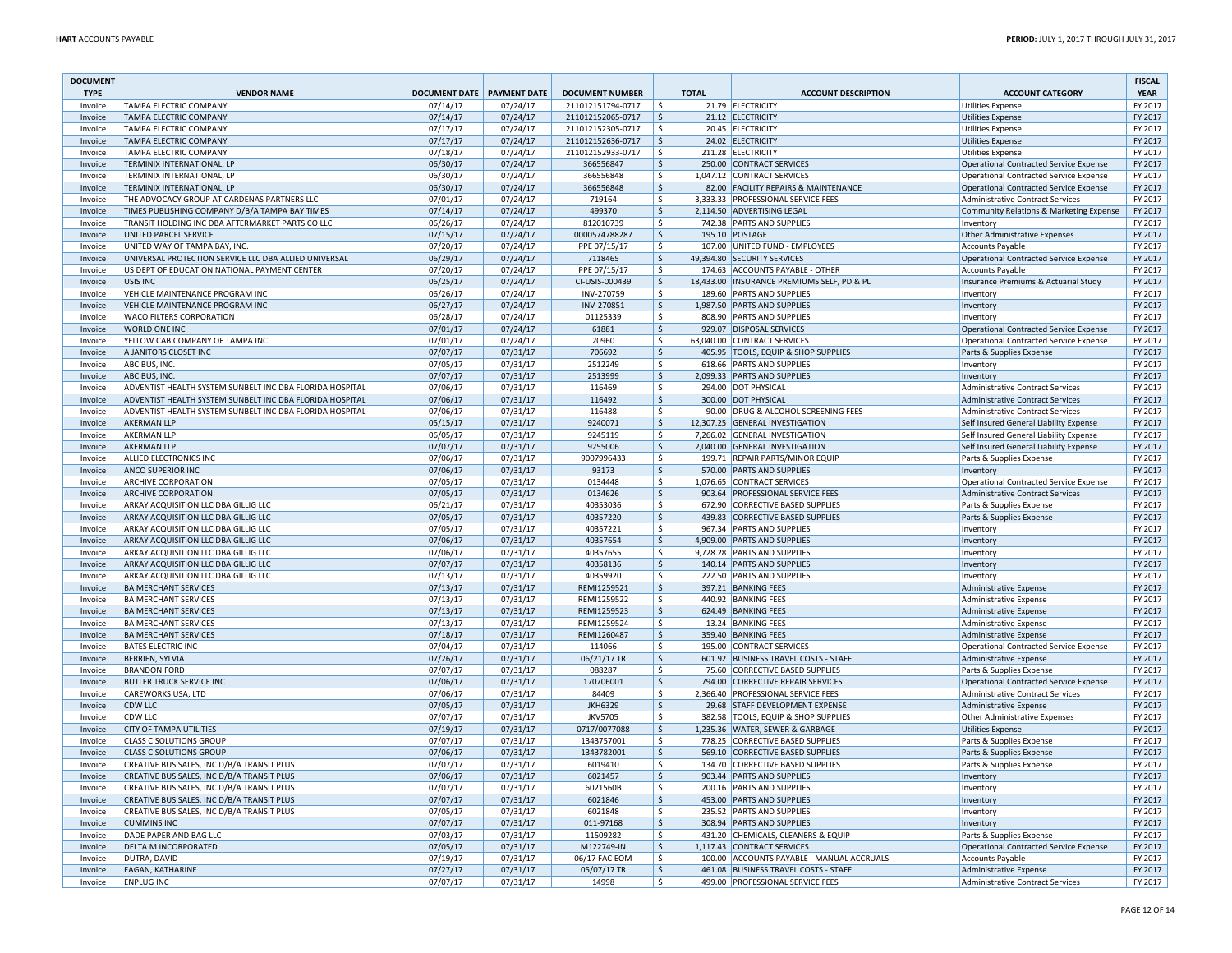| <b>DOCUMENT</b>    |                                                                                    |                                   |                      |                                        |                     |                  |                                                                                                       |                                                           | <b>FISCAL</b>      |
|--------------------|------------------------------------------------------------------------------------|-----------------------------------|----------------------|----------------------------------------|---------------------|------------------|-------------------------------------------------------------------------------------------------------|-----------------------------------------------------------|--------------------|
| <b>TYPE</b>        | <b>VENDOR NAME</b>                                                                 | <b>DOCUMENT DATE PAYMENT DATE</b> |                      | <b>DOCUMENT NUMBER</b>                 |                     | <b>TOTAL</b>     | <b>ACCOUNT DESCRIPTION</b>                                                                            | <b>ACCOUNT CATEGORY</b>                                   | <b>YEAR</b>        |
| Invoice<br>Invoice | <b>FEDERAL EXPRESS CORP</b><br><b>FLEET ACQUISTIONS LLC DBA FLEET PRODUCTS</b>     | 07/18/17<br>07/05/17              | 07/31/17<br>07/31/17 | 5-868-68711<br>1491352                 | \$<br>\$            |                  | 43.55 POSTAGE<br>287.70 CORRECTIVE BASED SUPPLIES                                                     | Other Administrative Expenses<br>Parts & Supplies Expense | FY 2017<br>FY 2017 |
| Invoice            | <b>FRONTIER FLORIDA LLC</b>                                                        | 07/13/17                          | 07/31/17             | 0717/2251445                           | l\$                 |                  | 246.42 TELEPHONE                                                                                      | Utilities Expense                                         | FY 2017            |
| Invoice            | <b>FRONTIER LIGHTING INC</b>                                                       | 07/06/17                          | 07/31/17             | \$1861601.001                          | \$                  |                  | 513.96 CONTRACT SERVICES                                                                              | Operational Contracted Service Expense                    | FY 2017            |
| Invoice            | <b>FRONTIER LIGHTING INC</b>                                                       | 07/07/17                          | 07/31/17             | \$1861601.002                          | \$                  |                  | 87.24 CONTRACT SERVICES                                                                               | Operational Contracted Service Expense                    | FY 2017            |
| Invoice            | <b>G&amp;K SERVICES CO</b>                                                         | 07/18/17                          | 07/31/17             | 6071890342-A                           | \$                  |                  | 12.96 CONTRACT SERVICES                                                                               | Operational Contracted Service Expense                    | FY 2017            |
| Invoice            | <b>G&amp;K SERVICES CO</b>                                                         | 07/06/17                          | 07/31/17             | 6071896908                             | \$                  |                  | 12.96 CONTRACT SERVICES                                                                               | Operational Contracted Service Expense                    | FY 2017            |
| Invoice            | <b>G&amp;K SERVICES CO</b>                                                         | 07/06/17                          | 07/31/17             | 6071897143                             | \$                  |                  | 264.09 CONTRACT SERVICES                                                                              | Operational Contracted Service Expense                    | FY 2017            |
| Invoice            | <b>G&amp;K SERVICES CO</b>                                                         | 07/07/17                          | 07/31/17             | 6071897595                             | \$                  |                  | 55.90 CONTRACT SERVICES                                                                               | Operational Contracted Service Expense                    | FY 2017            |
| Invoice            | <b>G&amp;K SERVICES CO</b>                                                         | 07/06/17                          | 07/31/17             | 6071897144                             | \$                  |                  | 53.90 UNIFORMS                                                                                        | Salary & Fringe Expense                                   | FY 2017            |
| Invoice            | <b>G&amp;K SERVICES CO</b>                                                         | 07/06/17                          | 07/31/17             | 6071897145                             | \$                  |                  | 30.25 UNIFORMS                                                                                        | Salary & Fringe Expense                                   | FY 2017            |
| Invoice            | <b>G&amp;K SERVICES CO</b>                                                         | 07/06/17                          | 07/31/17             | 6071897146                             | \$                  |                  | 24.20 UNIFORMS                                                                                        | Salary & Fringe Expense                                   | FY 2017            |
| Invoice            | <b>G&amp;K SERVICES CO</b>                                                         | 07/06/17                          | 07/31/17             | 6071897147                             | \$                  |                  | 54.45 UNIFORMS                                                                                        | Salary & Fringe Expense                                   | FY 2017            |
| Invoice            | <b>G&amp;K SERVICES CO</b>                                                         | 07/06/17                          | 07/31/17             | 6071897148                             | \$                  |                  | 35.75 UNIFORMS                                                                                        | Salary & Fringe Expense                                   | FY 2017            |
| Invoice            | <b>G&amp;K SERVICES CO</b>                                                         | 07/06/17                          | 07/31/17             | 6071897149                             | \$                  |                  | 169.40 UNIFORMS                                                                                       | Salary & Fringe Expense                                   | FY 2017            |
| Invoice            | <b>G&amp;K SERVICES CO</b>                                                         | 07/06/17                          | 07/31/17             | 6071897151                             | \$                  |                  | 153.23 UNIFORMS                                                                                       | Salary & Fringe Expense                                   | FY 2017            |
| Invoice            | <b>G&amp;K SERVICES CO</b><br><b>G&amp;K SERVICES CO</b>                           | 07/07/17<br>07/07/17              | 07/31/17<br>07/31/17 | 6071897596<br>6071897597               | \$<br>Ŝ.            |                  | 51.15 UNIFORMS<br>6.05 UNIFORMS                                                                       | Salary & Fringe Expense<br>Salary & Fringe Expense        | FY 2017<br>FY 2017 |
| Invoice<br>Invoice | <b>GATOR FORD TRUCK SALES</b>                                                      | 05/10/17                          | 07/31/17             | 518385P CORE                           | \$                  |                  | 50.00 CORRECTIVE BASED SUPPLIES                                                                       | Parts & Supplies Expense                                  | FY 2017            |
| Invoice            | <b>GENFARE</b>                                                                     | 07/05/17                          | 07/31/17             | 90120923                               | \$                  |                  | 27.03 REPAIR PARTS/MINOR EQUIP                                                                        | Parts & Supplies Expense                                  | FY 2017            |
| Invoice            | <b>GENUINE PARTS CO DBA NAPA AUTO</b>                                              | 07/25/17                          | 07/31/17             | 834549                                 | \$                  |                  | 113.54 PARTS AND SUPPLIES                                                                             | Inventory                                                 | FY 2017            |
| Invoice            | GENUINE PARTS CO DBA NAPA AUTO                                                     | 07/25/17                          | 07/31/17             | 834550                                 | \$                  |                  | 76.44 PARTS AND SUPPLIES                                                                              | Inventory                                                 | FY 2017            |
| Invoice            | GLOBAL EQUIPMENT CO, INC.                                                          | 07/07/17                          | 07/31/17             | 111256854                              | $\ddot{\mathsf{S}}$ |                  | 103.90 TOOLS, EQUIP & SHOP SUPPLIES                                                                   | Parts & Supplies Expense                                  | FY 2017            |
| Invoice            | GODBERSEN SMITH CONST CO D/B/A GOMACO CORP                                         | 07/03/17                          | 07/31/17             | 672887                                 | \$                  |                  | 678.30 CORRECTIVE BASED SUPPLIES                                                                      | Parts & Supplies Expense                                  | FY 2017            |
| Invoice            | GRAYROBINSON, P.A.                                                                 | 07/06/17                          | 07/31/17             | 10719431                               | l\$                 |                  | 8,000.00 LEGAL FEES GENERAL COUNSEL                                                                   | Administrative Contract Services                          | FY 2017            |
| Invoice            | GUIDESOFT INC DBA KNOWLEDGE SERVICES                                               | 07/05/17                          | 07/31/17             | 1127128                                | \$                  |                  | 1.950.00 BUDGET FOR INHOUSE TEMP HELP                                                                 | Salary & Fringe Expense                                   | FY 2017            |
| Invoice            | <b>HIDDEN RIVER CORP PARK ASSOC INC.</b>                                           | 07/01/17                          | 07/31/17             | 1635                                   | l\$                 |                  | 2.326.50 ELECTRICITY                                                                                  | Utilities Expense                                         | FY 2017            |
| Invoice            | <b>HOME DEPOT</b>                                                                  | 07/21/17                          | 07/31/17             | 1973426                                | \$                  |                  | 199.00 CONTRACT SERVICES                                                                              | Operational Contracted Service Expense                    | FY 2017            |
| Invoice            | <b>HOME DEPOT</b>                                                                  | 07/14/17                          | 07/31/17             | 8037514                                | \$                  |                  | 823.42 CORRECTIVE BASED SUPPLIES                                                                      | Parts & Supplies Expense                                  | FY 2017            |
| Invoice            | <b>HOWCO ENVIRONMENTAL SERVICES</b>                                                | 07/03/17                          | 07/31/17             | 0210954                                | \$                  |                  | 100.00 CONTRACT SERVICES                                                                              | Operational Contracted Service Expense                    | FY 2017            |
| Invoice            | HOWCO ENVIRONMENTAL SERVICES                                                       | 07/03/17                          | 07/31/17             | 0210958                                | \$                  |                  | 70.00 CONTRACT SERVICES                                                                               | Operational Contracted Service Expense                    | FY 2017            |
| Invoice            | HYDRAULIC ELECTRIC COMPONENT SUPPLY INC                                            | 07/05/17                          | 07/31/17             | 0135280-IN                             | \$                  |                  | 85.00 PARTS AND SUPPLIES                                                                              | Inventory                                                 | FY 2017            |
| Invoice            | IEH AUTO PARTS HOLDING LLC DBA AUTO PLUS<br>INIT INNOVATIONS IN TRANSPORTATION INC | 07/06/17                          | 07/31/17             | 066983874                              | \$<br>-Ś            |                  | 40.86 PARTS AND SUPPLIES                                                                              | Inventory                                                 | FY 2017            |
| Invoice            | INSIGHT PUBLIC SECTOR INC                                                          | 06/30/17<br>07/05/17              | 07/31/17<br>07/31/17 | PA-IVA-2706<br>1100543729              | <sup>\$</sup>       |                  | 287,850.00 PROFESSIONAL SERVICES RRC PSTA<br>231,755.14 ACQ COMPUTER I.T. INFRASTRUCT CORE FY2016 POP | Administrative Contract Services                          | FY 2017<br>FY 2017 |
| Invoice<br>Invoice | INTERPRETERS UNLIMITED INC                                                         | 07/06/17                          | 07/31/17             | 99066                                  | \$                  |                  | 277.20 PROFESSIONAL SERVICE FEES--COMPLIANCE OFFICE----                                               | Capital Grant Expense<br>Administrative Contract Services | FY 2017            |
| Invoice            | JAMES RIVER SOLUTIONS LLC                                                          | 07/03/17                          | 07/31/17             | S286279-IN                             | <sup>\$</sup>       | 11,004.58 DIESEL |                                                                                                       | Fuel and Oil Expense                                      | FY 2017            |
| Invoice            | JAMES RIVER SOLUTIONS LLC                                                          | 07/03/17                          | 07/31/17             | S286280-IN                             | \$                  | 10,989.72 DIESEL |                                                                                                       | Fuel and Oil Expense                                      | FY 2017            |
| Invoice            | JAMES RIVER SOLUTIONS LLC                                                          | 07/05/17                          | 07/31/17             | S286283-IN                             | <sup>\$</sup>       | 11,148.94 DIESEL |                                                                                                       | Fuel and Oil Expense                                      | FY 2017            |
| Invoice            | JAMES RIVER SOLUTIONS LLC                                                          | 07/06/17                          | 07/31/17             | S286286-IN                             | \$                  | 11,003.06 DIESEL |                                                                                                       | Fuel and Oil Expense                                      | FY 2017            |
| Invoice            | JAMES RIVER SOLUTIONS LLC                                                          | 07/07/17                          | 07/31/17             | S286287-IN                             | $\mathsf{S}$        | 11,040.15 DIESEL |                                                                                                       | Fuel and Oil Expense                                      | FY 2017            |
| Invoice            | JAMES RIVER SOLUTIONS LLC                                                          | 07/03/17                          | 07/31/17             | S286279-IN                             | \$                  |                  | 2,531.74 DIESEL & GAS EXCISE TAX                                                                      | <b>Tax Expense</b>                                        | FY 2017            |
| Invoice            | JAMES RIVER SOLUTIONS LLC                                                          | 07/03/17                          | 07/31/17             | S286280-IN                             | \$                  |                  | 2,528.32 DIESEL & GAS EXCISE TAX                                                                      | <b>Tax Expense</b>                                        | FY 2017            |
| Invoice            | JAMES RIVER SOLUTIONS LLC                                                          | 07/05/17                          | 07/31/17             | S286283-IN                             | \$                  |                  | 2,531.06 DIESEL & GAS EXCISE TAX                                                                      | Tax Expense                                               | FY 2017            |
| Invoice            | JAMES RIVER SOLUTIONS LLC                                                          | 07/06/17                          | 07/31/17             | S286286-IN                             | \$                  |                  | 2,529.69 DIESEL & GAS EXCISE TAX                                                                      | <b>Tax Expense</b>                                        | FY 2017            |
| Invoice            | JAMES RIVER SOLUTIONS LLC                                                          | 07/07/17                          | 07/31/17             | S286287-IN                             | \$                  |                  | 2,532.78 DIESEL & GAS EXCISE TAX                                                                      | Tax Expense                                               | FY 2017            |
| Invoice            | JONES, THOMAS                                                                      | 06/29/17                          | 07/31/17             | 08/05/17 TRV                           | l\$                 |                  | 224.00 BUSINESS TRAVEL COSTS - STAFF                                                                  | <b>Accounts Receivable</b>                                | FY 2017            |
| Invoice            | <b>JOSE ALBINO</b>                                                                 | 07/01/17                          | 07/31/17             | PPE 07/01/17 REIM                      | \$                  |                  | 6.12 DENTAL INSURANCE - EMPLOYER PAYABLE                                                              | Accounts Payable                                          | FY 2017<br>FY 2017 |
| Invoice<br>Invoice | <b>JOSE ALBINO</b><br><b>JOSE ALBINO</b>                                           | 07/01/17<br>07/01/17              | 07/31/17<br>07/31/17 | PPE 07/01/17 REIM<br>PPE 07/01/17 REIM | \$<br>\$            |                  | 11.08 FLEX COMP - EMPLOYEES<br>2.21 SUPPLEMENTAL VISION PLAN                                          | <b>Accounts Payable</b><br>Accounts Payable               | FY 2017            |
| Invoice            | K & H INDUSTRIES. INC.                                                             | 07/06/17                          | 07/31/17             | INV1098817                             | Ŝ.                  |                  | 809.41 CONTRACT SERVICES                                                                              | Operational Contracted Service Expense                    | FY 2017            |
| Invoice            | KENWORTH OF CENTRAL FLORIDA INC                                                    | 06/15/17                          | 07/31/17             | CI75382                                | \$                  |                  | 12.54 PARTS AND SUPPLIES                                                                              | Inventory                                                 | FY 2017            |
| Invoice            | KENWORTH OF CENTRAL FLORIDA INC                                                    | 07/06/17                          | 07/31/17             | CI77096                                | \$                  |                  | 815.67 PARTS AND SUPPLIES                                                                             | Inventory                                                 | FY 2017            |
| Invoice            | KENWORTH OF CENTRAL FLORIDA INC                                                    | 07/05/17                          | 07/31/17             | CI77314                                | \$                  |                  | 1,237.52 PARTS AND SUPPLIES                                                                           | Inventory                                                 | FY 2017            |
| Invoice            | KEYSTONE (US) MANAGEMENT INC DBA TYCO INTEGRATED SECURITY LLC                      | 07/08/17                          | 07/31/17             | 28894538                               | \$                  |                  | 275.87 CONTRACT SERVICES                                                                              | Operational Contracted Service Expense                    | FY 2017            |
| Invoice            | KEYSTONE (US) MANAGEMENT INC DBA TYCO INTEGRATED SECURITY LLC                      | 07/08/17                          | 07/31/17             | 28894577                               | \$                  |                  | 290.87 CONTRACT SERVICES                                                                              | Operational Contracted Service Expense                    | FY 2017            |
| Invoice            | KEYSTONE (US) MANAGEMENT INC DBA TYCO INTEGRATED SECURITY LLC                      | 07/08/17                          | 07/31/17             | 28894582                               | \$                  |                  | 1,804.39 CONTRACT SERVICES                                                                            | Operational Contracted Service Expense                    | FY 2017            |
| Invoice            | KEYSTONE (US) MANAGEMENT INC DBA TYCO INTEGRATED SECURITY LLC                      | 07/08/17                          | 07/31/17             | 28894583                               | -\$                 |                  | 349.70 CONTRACT SERVICES                                                                              | Operational Contracted Service Expense                    | FY 2017            |
| Invoice            | <b>KIRKS AUTOMOTIVE INC</b>                                                        | 07/03/17                          | 07/31/17             | 1006917                                | \$                  |                  | 1,585.05 PARTS AND SUPPLIES                                                                           | Inventory                                                 | FY 2017            |
| Invoice            | <b>KIRKS AUTOMOTIVE INC</b>                                                        | 07/07/17                          | 07/31/17             | 1007039                                | \$                  |                  | 311.00 PARTS AND SUPPLIES                                                                             | Inventory                                                 | FY 2017            |
| Invoice            | <b>KIRKS AUTOMOTIVE INC</b>                                                        | 07/07/17                          | 07/31/17             | 1007044                                | \$                  |                  | 57.75 PARTS AND SUPPLIES                                                                              | Inventory                                                 | FY 2017            |
| Invoice            | LA GACETA PUBLISHING INC                                                           | 07/07/17                          | 07/31/17             | 17-2022                                | \$                  |                  | 45.00 ADVERTISING - LEGAL                                                                             | Community Relations & Marketing Expense                   | FY 2017            |
| Invoice            | LEBLANC, GORDON                                                                    | 07/19/17                          | 07/31/17             | 06/17 BUS OP EOM                       | \$                  |                  | 100.00 ACCOUNTS PAYABLE - MANUAL ACCRUALS                                                             | Accounts Payable                                          | FY 2017            |
| Invoice            | LLOYDS OF SHELTON AUTO                                                             | 07/05/17                          | 07/31/17             | 1004857<br>08/06/17 TRV                | Ŝ.                  |                  | 328.15 CORRECTIVE BASED SUPPLIES                                                                      | Parts & Supplies Expense                                  | FY 2017            |
| Invoice            | MCBRIDE, TIFFANI                                                                   | 05/22/17                          | 07/31/17<br>07/31/17 | 3461210                                | \$<br>Ŝ.            |                  | 192.00 BUSINESS TRAVEL COSTS - STAFF<br>355.12 PARTS AND SUPPLIES                                     | Accounts Receivable<br>Inventory                          | FY 2017<br>FY 2017 |
| Invoice<br>Invoice | MCI SERVICE PARTS INC<br>MIDWEST BUS CORPORATION                                   | 07/06/17<br>07/06/17              | 07/31/17             | 42728                                  | $\ddot{\mathsf{S}}$ |                  | 84.00 PARTS AND SUPPLIES                                                                              | Inventory                                                 | FY 2017            |
|                    |                                                                                    |                                   |                      |                                        |                     |                  |                                                                                                       |                                                           |                    |